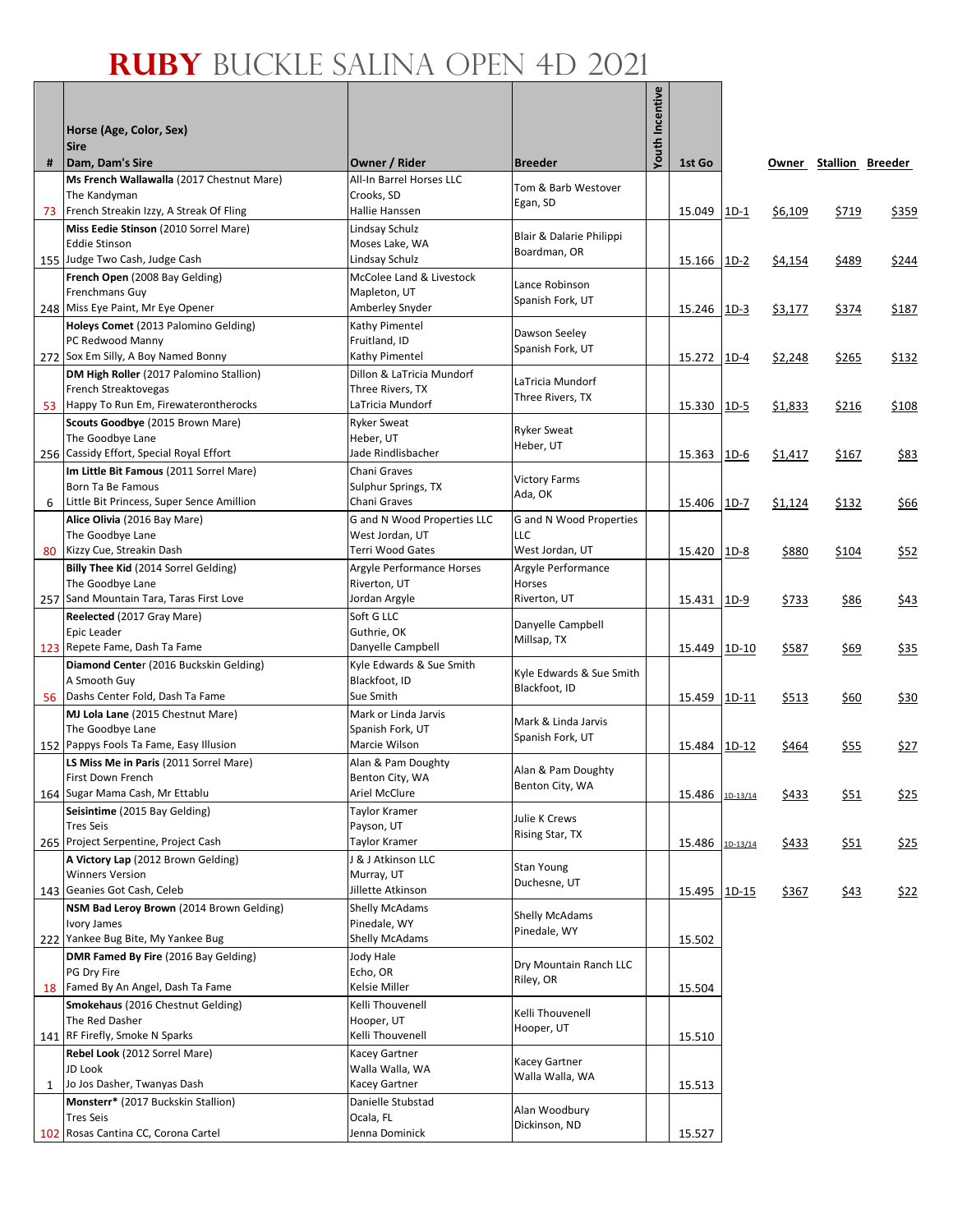|    |                                                                |                                        |                               | Youth Incentive |              |         |              |             |                        |
|----|----------------------------------------------------------------|----------------------------------------|-------------------------------|-----------------|--------------|---------|--------------|-------------|------------------------|
|    | Horse (Age, Color, Sex)                                        |                                        |                               |                 |              |         |              |             |                        |
|    | <b>Sire</b>                                                    |                                        |                               |                 |              |         |              |             |                        |
| #  | Dam, Dam's Sire<br>RV Brijett (2017 Sorrel Mare)               | Owner / Rider<br>Randy or Vauna Walker | <b>Breeder</b>                |                 | 1st Go       |         |              |             | Owner Stallion Breeder |
|    | Blazin Jetolena                                                | Pingree, ID                            | Megan McLeod-Sprague          |                 |              |         |              |             |                        |
|    | 114 DTF Mellowdoc, Dash Ta Fame                                | Vauna Walker                           | Marsing, ID                   |                 | 15.533       |         |              |             |                        |
|    | Heavens Sakes (2012 Sorrel Mare)                               | Clay Peck                              | Clay Peck                     |                 |              |         |              |             |                        |
|    | JL Dash Ta Heaven<br>190 Six Rare Jewels, Rare Bar             | St George, UT<br>Teressa Peck          | St George, UT                 |                 |              |         |              |             |                        |
|    | Blazin Ruby Rocket (2006 Sorrel Mare)                          | Cheryl or Daniel Murray                |                               |                 | 15.541       |         |              |             |                        |
|    | Blazin Jetolena                                                | Green Valley, AZ                       | Sue Rist                      |                 |              |         |              |             |                        |
|    | 142 Princess Dasher, Dash Ta Fame                              | Cheryl Murray                          | Tucson, AZ                    |                 | 15.543       |         |              |             |                        |
|    | Mobetta Fame (2014 Palomino Gelding)                           | Brad or Karen Gleason                  | Brad or Karen Gleason         |                 |              |         |              |             |                        |
|    | A Smooth Guy                                                   | Touchet, WA                            | Touchet, WA                   |                 |              |         |              |             |                        |
|    | 185 Daves Jet Ta Fame, Dash Ta Fame                            | Karen Gleason                          |                               |                 | 15.544       |         |              |             |                        |
|    | Green Ivory (2012 Brown Gelding)                               | Cindy Reynolds                         | Kelly/Yearsley Equine LLC     |                 |              |         |              |             |                        |
|    | Ivory James<br>125 Three Green Leaves, Tres Seis               | Sheridan, WY<br>Cindy Reynolds         | Preston, ID                   |                 | 15.549 2D-1  |         | \$6,109      | \$719       | \$359                  |
|    | Wins Famous Lady (2017 Chestnut Mare)                          | Dan & Barbara Hardisty                 |                               |                 |              |         |              |             |                        |
|    | Ur One Famous Rebel                                            | Stephenville, TX                       | Dan & Barbara Hardisty        |                 |              |         |              |             |                        |
|    | 103 Win Comes Easy, Holland Ease                               | Josh Seeger                            | Stephenville, TX              |                 | 15.575 2D-2  |         | \$4,154      | \$489       | \$244                  |
|    | VF Eysa Famous (2015 Sorrel Mare)                              | Sarah Rose Waguespack                  | <b>Victory Farms</b>          |                 |              |         |              |             |                        |
|    | <b>Eddie Stinson</b>                                           | Gonzales, LA                           | Ada, OK                       |                 |              |         |              |             |                        |
| 24 | VF Eysa Red Design, Designer Red                               | Sarah Rose Waguespack                  |                               |                 | 15.595       | $2D-3$  | \$3,177      | \$374       | \$187                  |
|    | Biscuit De Feu (2013 Brown Mare)                               | Leanne Sine                            | Brian & Pamela Scheer         |                 |              |         |              |             |                        |
|    | First Down French<br>123 High Tide, Ocean Runaway              | Dewinton, Alberta<br>Leanne Sine       | Ceres, CA                     |                 | 15.601 2D-4  |         |              |             | \$132                  |
|    | Bellas Bag Of Bones (2015 Bay Gelding)                         | <b>Mckale Hadley</b>                   |                               |                 |              |         | \$2,248      | \$265       |                        |
|    | The Goodbye Lane                                               | Taylor, UT                             | Mckale Hadley                 |                 |              |         |              |             |                        |
|    | 30 GW Lilly Belle, Society Road                                | Mckale Hadley                          | Taylor, UT                    |                 | 15.605       | $2D-5$  | \$1,833      | \$216       | \$108                  |
|    | Good Grief Girl (2014 Sorrel Mare)                             | Clay Peck                              | Clay Peck                     |                 |              |         |              |             |                        |
|    | The Goodbye Lane                                               | Lehi, UT                               | Lehi, UT                      |                 |              |         |              |             |                        |
|    | 186 Dash N Down Town, Dash 209                                 | Kali Jo Parker                         |                               |                 | 15.614 2D-6  |         | \$1,417      | \$167       | \$83                   |
|    | Lane O Lena (2015 Brown Mare)<br>The Goodbye Lane              | Tamara Loveless<br>Spanish Fork, UT    | <b>Tamara Loveless</b>        |                 |              |         |              |             |                        |
|    | 82   Tuff O Beana, Tuff Lena                                   | Jaycee Fausett                         | Spanish Fork, UT              |                 | 15.624 2D-7  |         | \$1,124      | \$132       | <u>\$66</u>            |
|    | Streakin Queenie (2012 Bay Roan Mare)                          | Ryann Pedone                           |                               |                 |              |         |              |             |                        |
|    | A Streak Of Fling                                              | Sunset, TX                             | Lisa O'Rourke-Fulton          |                 |              |         |              |             |                        |
|    | 189 Queen Fatima, Dash Ta Fame                                 | Ryann Pedone                           | Valentine, NE                 |                 | 15.625       | $2D-8$  | \$880        | \$104       | \$52                   |
|    | Streak Of Crystalzz (2014 Blue Roan Gelding)                   | Shyann Lucas                           | Jim & Kathy Lucas             |                 |              |         |              |             |                        |
|    | A Streak Of Fling                                              | Morristown, AZ                         | Jackson, WY                   |                 |              |         |              |             |                        |
|    | 226 Clarks Poco Crystal, Weavers Poco Sugar                    | Shyann Lucas<br>Chani Graves           |                               |                 | 15.627 2D-9  |         | \$733        | \$86        | \$43                   |
|    | VF Lil Bit Stinson (2017 Sorrel Mare)<br><b>Eddie Stinson</b>  | Sulphur Springs, TX                    | <b>Victory Farms</b>          |                 |              |         |              |             |                        |
| 90 | Little Bit Princess, Super Sence Amillion                      | Chani Graves                           | Ada, OK                       |                 | 15.629       | $2D-10$ | \$587        | \$69        | \$35                   |
|    | Tresible Deduction (2013 Bay Gelding)                          | Ty Blodgett                            |                               |                 |              |         |              |             |                        |
|    | Tres Seis                                                      | Amidon, ND                             | Sammy J Manek<br>Shawnee, OK  |                 |              |         |              |             |                        |
|    | 241 Speeding Thru Baja, Separatist                             | Shausta Blodgett                       |                               |                 | 15.645 2D-11 |         | <u>\$513</u> | <u>\$60</u> | \$30                   |
|    | Dash Ta Fire Canyon (2015 Gray Mare)                           | <b>Ashley Davis</b>                    | Charlie or Mary Kay           |                 |              |         |              |             |                        |
|    | <b>Firewater Canyon</b><br>Frenchmans Cinnemon, Frenchmans Guy | Van Alstyne, TX<br><b>Ashley Davis</b> | Kendall<br>Glendale, AZ       |                 |              |         |              |             |                        |
| 89 | Siraccos Fame (2012 Sorrel Mare)                               | Paul Terry                             |                               |                 | 15.671 2D-12 |         | \$464        | <u>\$55</u> | \$27                   |
|    | JL Sirocco                                                     | Nephi, UT                              | Paul Terry                    |                 |              |         |              |             |                        |
|    | 119 Docs Smooth Best, Docs Silver N Blue                       | Shelly Terry                           | Nephi, UT                     |                 | 15.675 2D-13 |         | \$433        | \$51        | \$25                   |
|    | Upstream Jack (2011 Brown Gelding)                             | J & J Atkinson LLC                     | Reed Pierson                  |                 |              |         |              |             |                        |
|    | <b>Winners Version</b>                                         | Murray, UT                             | Garland, UT                   |                 |              |         |              |             |                        |
|    | 179 Ruddy Runner, Easy Rumbo                                   | Jillette Atkinson                      |                               |                 | 15.678 2D-14 |         | \$398        | \$47        | \$23                   |
|    | Jet N Aroundtheglobe (2015 Sorrel Gelding)                     | <b>Buffy Walchli</b>                   | <b>Busby Quarterhorse LLC</b> |                 |              |         |              |             |                        |
|    | Blazin Jetolena<br>227 Shawnee Fame, Dash Ta Fame              | Salina, UT<br><b>Buffy Walchli</b>     | Millsap, TX                   |                 | 15.684 2D-15 |         | \$367        |             | \$22                   |
|    | Jawanadance N Vegas (2016 Bay Roan Mare)                       | Shyann Lucas                           |                               |                 |              |         |              | <u>\$43</u> |                        |
|    | French Streaktovegas                                           | Morristown, AZ                         | Jim & Kathy Lucas             |                 |              |         |              |             |                        |
|    | 116 Jawanadance, Cashin Man                                    | Shyann Lucas                           | Jackson, WY                   |                 | 15.688       |         |              |             |                        |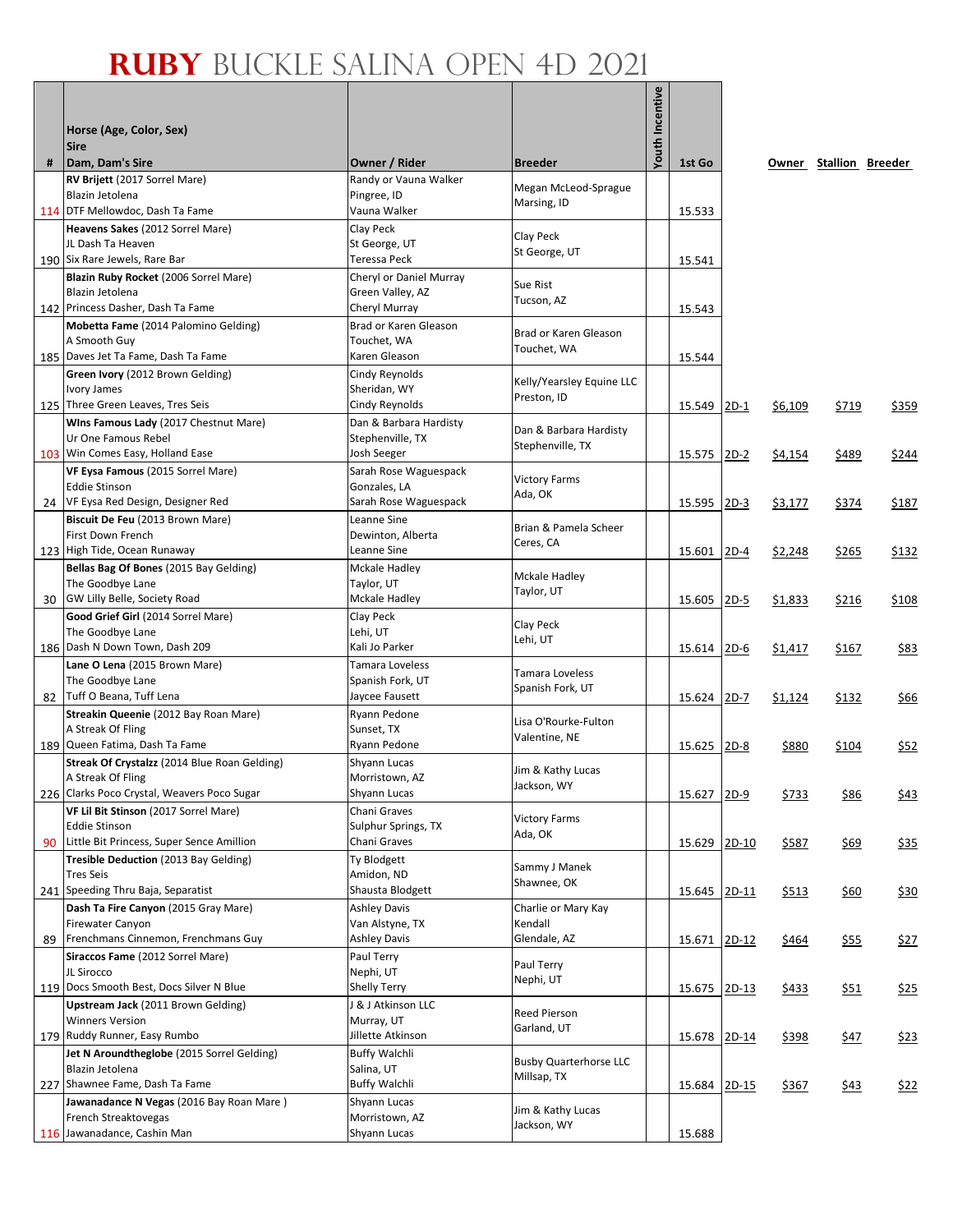|    | Horse (Age, Color, Sex)<br><b>Sire</b>                                                                         |                                                           |                                          | Youth Incentive |        |
|----|----------------------------------------------------------------------------------------------------------------|-----------------------------------------------------------|------------------------------------------|-----------------|--------|
| #  | Dam, Dam's Sire                                                                                                | Owner / Rider                                             | <b>Breeder</b>                           |                 | 1st Go |
|    | Be A Blazin Magnolia (2016 Sorrel Stallion)<br>Blazin Jetolena                                                 | Ryan Lorendahl<br>Fairfield, UT                           | Linda Russell<br>Saskatchewan, Alberta   |                 |        |
|    | 17 Magnolia Perks, Dash For Perks                                                                              | Taylor Rivera                                             |                                          |                 | 15.689 |
|    | Buhbye (2014 Bay Mare)<br>The Goodbye Lane                                                                     | Kelsey Hayden<br>Hanford, CA                              | Dawson Seeley<br>Spanish Fork, UT        |                 |        |
|    | 230 Patchs April Gem, Tiny Patch                                                                               | Kelsey Hayden                                             |                                          |                 | 15.695 |
| 10 | Guyz Sis (2014 Sorrel Mare)<br>Frenchmans Guy<br>Micks Sis, Freckles Playboy                                   | Dry Mountain Ranch LLC<br>Riley, OR<br>Skye Miller        | Bill & Debbie Myers<br>Saint Onge, SD    |                 | 15.697 |
|    | GM Splashing Proud (2013 Sorrel Gelding)<br><b>JB Proud N Famous</b><br>116 Splashing Sally, Striking Distance | Wade & Ruth Christensen<br>Erda, UT<br>Jamie Christensen  | Gloria J Martineau<br>Salt Lake City, UT |                 |        |
|    | Two Rubles (2012 Sorrel Mare)                                                                                  | Casey or Darcee Shepherd                                  |                                          |                 | 15.704 |
|    | Twoforthedough                                                                                                 | Levan, UT                                                 | Jay Pitcher                              |                 |        |
|    | 278 A Societys Lass, Society Road                                                                              | Darcee Shepherd                                           | Smithfield, UT                           |                 | 15.704 |
|    | Sand In My Socks (2017 Sorrel Mare)                                                                            | <b>Isabella Quarter Horses</b>                            | <b>Isabella Quarter Horses</b>           |                 |        |
|    | <b>BHR Frenchies Socks</b>                                                                                     | Victoria, TX                                              | Victoria, TX                             |                 |        |
|    | 58 JC Pick Six, Tres Seis                                                                                      | Kassie Mowry                                              |                                          |                 | 15.709 |
|    | Now Dats Frenchin (2016 Palomino Mare)<br>Dats A Frenchman<br>76 CSE Dash Of Boston, Dash Of Royal Gold        | <b>Greg Torgerson</b><br>Richfield, UT<br>Jayda Torgerson | Kourtney Woods<br>Fallon, NV             | Y               | 15.727 |
|    | Dreamin Ever After (2015 Sorrel Mare)                                                                          | Sharon Gow                                                |                                          |                 |        |
|    | Slick By Design                                                                                                | Roseburg, OR                                              | Megan/Bill/Sue Lewis                     |                 |        |
|    | 182 RBS Dream, Canth                                                                                           | <b>Sharon Gow</b>                                         | Filer, ID                                |                 | 15.733 |
|    | Sugary Lane (2014 Chestnut Mare)                                                                               | <b>Timber Cote</b>                                        | Shana Gibson                             |                 |        |
|    | The Goodbye Lane                                                                                               | Spanish Fork, UT                                          | Ogden, UT                                |                 |        |
|    | 273 BS Pretty Proud Sugar, Proudest Effort                                                                     | <b>Timber Cote</b>                                        |                                          | Y               | 15.738 |
|    | SFR Oneforthemoney (2009 Sorrel Mare)<br>Twoforthedough                                                        | Krystina Banks<br>South Jordan, UT                        | Joey & Richard Bowler                    |                 |        |
|    | 156 Celebrity Lane, Dash Ta Fame                                                                               | Krystina Banks                                            | Mesquite, NV                             |                 | 15.739 |
|    | Ima French Girl (2013 Buckskin Mare)                                                                           | Toni Laramore Karre                                       |                                          |                 |        |
|    | First Down French                                                                                              | Buckeye, AZ                                               | Toni Laramore Karre                      |                 |        |
|    | 104 Mile High Googie, Magical Mile                                                                             | Jenna Duhon                                               | Buckeye, AZ                              |                 | 15.744 |
|    | AMR Chic My Dry Fire (2010 Grey Gelding)                                                                       | Coltin Miller                                             | Aspen Meadows Ranch                      |                 |        |
|    | PG Dry Fire                                                                                                    | Riley, OR                                                 | Salt Lake City, UT                       |                 |        |
| 52 | One Shiney Chic, Smart Chic Olena                                                                              | Skye Miller                                               |                                          |                 | 15.745 |
|    | Meade in France (2015 Buckskin Mare)<br><b>Frenchmans Guv</b>                                                  | Shane & Jana Sickler<br>Gladstone, ND                     | Shane & Jana Sickler                     |                 |        |
|    | 262 Robin Meade, Dash Ta Fame                                                                                  | Hope Raley                                                | Gladstone, ND                            |                 | 15.748 |
|    | Lamour De La Reine (2011 Sorrel Mare)                                                                          | Libby Gibson                                              |                                          |                 |        |
|    | Frenchmans Guy                                                                                                 | Thorp, WA                                                 | Libby Gibson<br>Thorp, WA                |                 |        |
|    | 221 Down Dashin Fame, Blushing Bug                                                                             | Libby Gibson                                              |                                          |                 | 15.754 |
|    | JL Rocky Lane (2014 Bay Gelding)                                                                               | Kava Huestis                                              | Jill Lane Quarter Horses                 |                 |        |
|    | JL Sirocco<br>105 Quint Glory, Lanes Leinster                                                                  | Ulm, MT<br>Kava Huestis                                   | Fort Benton, MT                          |                 | 15.758 |
|    | Jamies On The Geaux (2016 Black Mare)                                                                          | Jessica Morris                                            | Chad Hart & Darrell                      |                 |        |
|    | Ivory James                                                                                                    | Alvorel, TX                                               | Williams                                 |                 |        |
|    | 69 Pollys On The Go, Cajo                                                                                      | Jessica Morris                                            | Royston, GA                              |                 | 15.761 |
|    | Playing For First (2011 Gray Mare)                                                                             | <b>Brandi Giles</b>                                       | Royal D Ranch                            |                 |        |
|    | Fiestas Gotta Gun                                                                                              | Spanish Fork, UT                                          | Henrietta, TX                            |                 |        |
|    | 166 Fast Romance, First Down Dash                                                                              | Oaklee Giles                                              |                                          | Υ               | 15.762 |
|    | KR Spice (2013 Brown Mare)<br>Ivory James                                                                      | Beau & Meredith Beck<br>Eagle Mountain, UT                | Sally &/or Dave Kidd                     |                 |        |
|    | 176 TA Jinxx, Dash Ta Fame                                                                                     | Jordan Argyle                                             | Steamboat Springs, CO                    |                 | 15.775 |
|    | Dashing Nonstop (2016 Sorrel Mare)                                                                             | Setting Sun Ranch                                         | Ranee or Amanda                          |                 |        |
|    | Dashin Dynamo                                                                                                  | Nephi, UT                                                 | Alexander                                |                 |        |
|    | 19 Firen Nonstop, Firem Jet                                                                                    | Hailey Humphrey                                           | Pollock, TX                              |                 | 15.784 |
|    | Fame Creek (2016 Chestnut Mare)                                                                                | Brady or Haylee Woodward                                  | Ron or Laurie Moosman                    |                 |        |
|    | Conn Creek                                                                                                     | Morgan, UT                                                | Morgan, UT                               |                 |        |
| 55 | Makn Fame, Maknmoves                                                                                           | Haylee Woodward                                           |                                          |                 | 15.788 |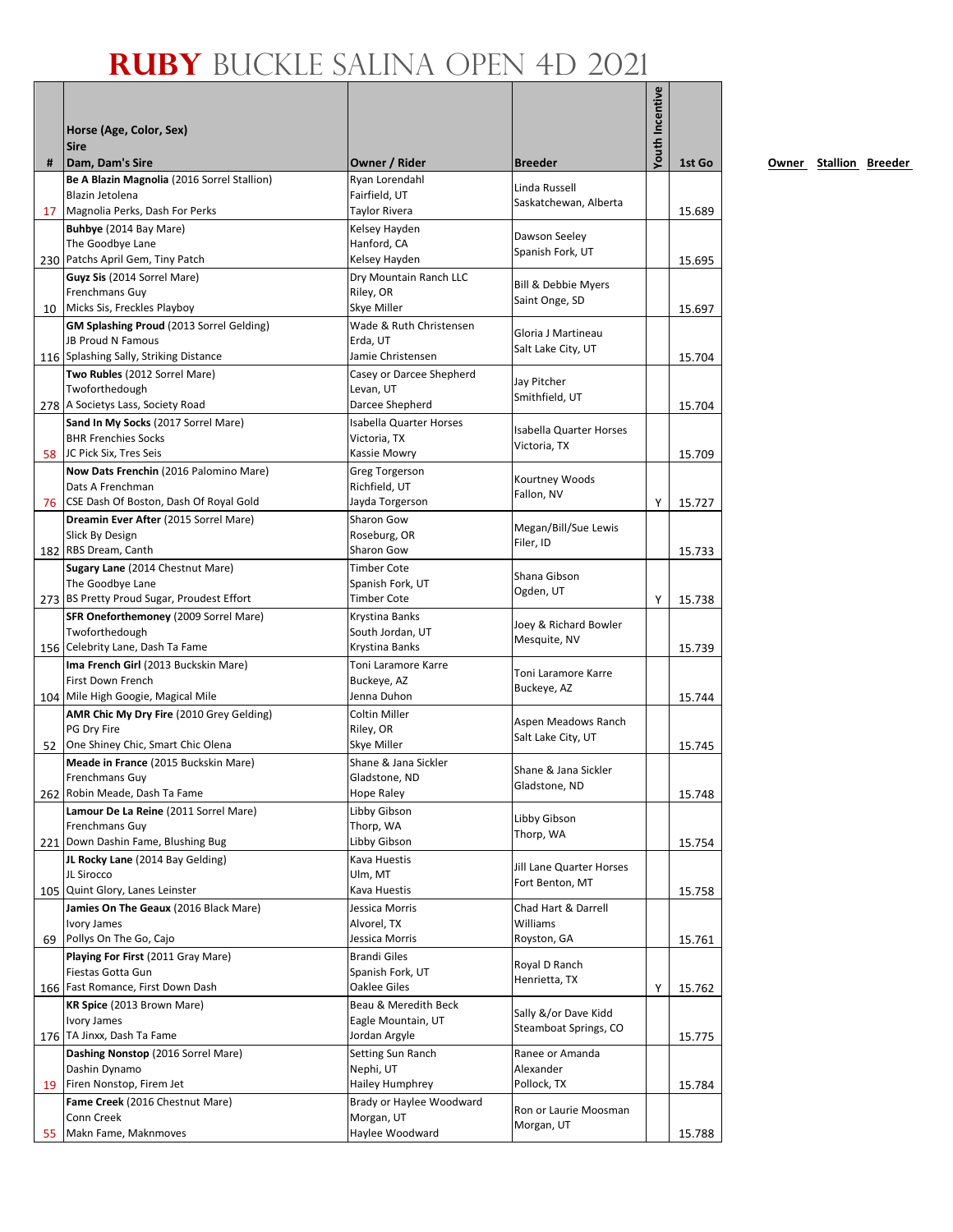|    |                                                                         |                                      |                                     | <b>Youth Incentive</b> |        |
|----|-------------------------------------------------------------------------|--------------------------------------|-------------------------------------|------------------------|--------|
|    | Horse (Age, Color, Sex)                                                 |                                      |                                     |                        |        |
| #  | <b>Sire</b><br>Dam, Dam's Sire                                          | Owner / Rider                        | <b>Breeder</b>                      |                        | 1st Go |
|    | Okey Dokey Guy (2008 Bay Gelding)                                       | Janae Ordeman                        |                                     |                        |        |
|    | Dats A Frenchman                                                        | Saratoga, WY                         | Robert & Kay Weeks<br>Elk City, OK  |                        |        |
|    | 198 Sheza Nifty Okie, Okey Dokey Dale                                   | Janae Orderman                       |                                     |                        | 15.790 |
|    | Letta Girl Jet (2016 Bay Mare)                                          | SheyAnn Walchli                      | Robyn Herring                       |                        |        |
|    | Blazin Jetolena<br>267 Letta Girl Roll, Letta Hank Do It                | Aguila, AZ<br><b>Buffy Walchli</b>   | Huntington, TX                      |                        | 15.792 |
|    | Jess Seis So (2017 Chestnut Mare)                                       | Lee & Hallie Hanssen                 |                                     |                        |        |
|    | French Streakin Jess                                                    | Hermosa, SD                          | <b>Thomas Ford Jacobs</b>           |                        |        |
| 32 | Tres Movidas, Tres Seis                                                 | Hallie Hanssen                       | Pritchett, CO                       |                        | 15.794 |
|    | EPH Streak Of Dust (2016 Bay Gelding)                                   | Jake & Jessie Altman                 | Echeta Performance                  |                        |        |
|    | French Streaktovegas                                                    | Olathe, CO                           | Horses LLC                          |                        |        |
|    | 106 Dusty Lil Effort, Lil McGinn<br>Sea U In Vegas (2016 Bay Roan Mare) | Jessie Altman<br>Amy Freeman         | Gillette, WY                        |                        | 15.794 |
|    | French Streaktovegas                                                    | Tehachapi, CA                        | Sandra Neely                        |                        |        |
|    | 293 Sea Dat Lady, Juno Dat Cash                                         | Amy Freeman                          | Junction City, OR                   |                        | 15.798 |
|    | Too Fame Or Fly (2016 Cremello Mare)                                    | Rich Morley                          | Hughes Morley Land &                |                        |        |
|    | PC Redwood Manny                                                        | Salem, UT                            | Livestock                           |                        |        |
|    | 35 Sophera Fame, Dash Ta Fame                                           | Majorie Morley                       | Payson, UT                          | Y                      | 15.803 |
|    | Lil French Streak (2015 Sorrel Mare)                                    | <b>Tiffannie Schut</b>               | Phil or Terri Kissack               |                        |        |
| 93 | French Streaktovegas<br>Hummers Last Lady, Humbolt Duster               | Olathe, CO<br>Taylor Hildreth        | Spearfish, SD                       |                        | 15.808 |
|    | RSR Speed Com Manny (2014 Palomino Gelding)                             | Okelberry Livestock                  |                                     |                        |        |
|    | PC Redwood Manny                                                        | Goshen, UT                           | TK Swan Jr                          |                        |        |
|    | 103 Speed Dot Com, Sixarun                                              | Annie Okelberry                      | Kaysville, UT                       |                        | 15.811 |
|    | VF Born For Glory (2013 Buckskin Gelding)                               | Maddi Stoltman                       | <b>Victory Farms</b>                |                        |        |
|    | Born Ta Be Famous                                                       | Ellensburg, WA                       | Ada, OK                             |                        |        |
| 17 | Quint Glory, Lanes Leinster                                             | Maddi Stoltman                       |                                     |                        | 15.814 |
|    | This Lanes A Blazin (2015 Chestnut Mare)<br>Blazin Jetolena             | <b>Rich Morley</b><br>Salem, UT      | <b>Grant Little</b>                 |                        |        |
|    | 23 SMR Sexy Two, Lanes Leinster                                         | Eliza Morley                         | Thorsby, AB                         |                        | 15.822 |
|    | Judge My Class* (2016 Black Stallion)                                   | Tammy Bailey                         |                                     |                        |        |
|    | Judge Cash                                                              | Onalaska, WA                         | <b>Tammy Bailey</b><br>Onalaska, WA |                        |        |
| 69 | Rubys Classy Biankus, Captain Biankus                                   | Jordan Bailey                        |                                     |                        | 15.827 |
|    | Zipang (2015 Bay Mare)                                                  | <b>Bob Burt</b>                      | Eaves Horses                        |                        |        |
| 62 | Frenchmans Guy<br>Our Genuine DeLight, Dash Ta Fame                     | West Jordan, UT<br>Allie Shields     | Edmond, OK                          | Y                      | 15.831 |
|    | Painted Guy (2006 Buckskin Gelding)                                     | Lance Robinson                       |                                     |                        |        |
|    | Frenchmans Guy                                                          | Spanish Fork, UT                     | Lance Robinson                      |                        |        |
|    | 286 Miss Eye Paint, Mr Eye Opener                                       | Savannah Pitchford                   | Spanish Fork, UT                    |                        | 15.834 |
|    | Laneys Effort (2016 Brown Mare)                                         | <b>Ryker Sweat</b>                   | <b>Ryker Sweat</b>                  |                        |        |
|    | The Goodbye Lane<br>Cassidy Effort, Special Royal Effort                | Heber, UT<br>Jade Rindlisbacher      | Heber, UT                           |                        |        |
| 97 | CP Epics Percilla (2017 Chestnut Mare)                                  | Kris Gadbois                         |                                     |                        | 15.835 |
|    | Epic Leader                                                             | Escondido, CA                        | Claire Powell                       |                        |        |
|    | 124 Percilla, Dash Ta Fame                                              | Kassie Mowry                         | El Dorado, TX                       |                        | 15.835 |
|    | A Leinster Fling (2013 Sorrel Stallion)                                 | Janalyn White                        | Janalyn White                       |                        |        |
|    | A Streak Of Fling                                                       | Salem, UT                            | Salem, UT                           |                        |        |
|    | 187 SKS Garbo Lane, Lanes Leinster                                      | <b>Brandon Stokes</b>                |                                     |                        | 15.838 |
|    | Doubledownonthisguy (2016 Palomino Gelding)<br>Frenchmans Guy           | Roger & Margaret Jones<br>Farson, WY | Margaret Jones                      |                        |        |
| 78 | Kwynns Dash, Dash Ta Fame                                               | Margaret Jones                       | Farson, WY                          |                        | 15.846 |
|    | Favorite Version (2015 Sorrel Mare)                                     | Kelli Thouvenell                     |                                     |                        |        |
|    | <b>Winners Version</b>                                                  | Hooper, UT                           | Andy Atkinson                       |                        |        |
|    | 184 Babes Gray Gal, Striking Distance                                   | Kelli Thouvenell                     | Pocatello, ID                       |                        | 15.849 |
|    | Look What Dyna Did (2017 Sorrel Mare)                                   | Mary Ogle                            | Bennette Barrington-Little          |                        |        |
|    | JL Dash Ta Heaven                                                       | Kinta, OK                            | Ardmore, OK                         |                        |        |
| 57 | HY Talented Chick, Flaming Talent<br>Doc Manny (2008 Brown Gelding)     | Mary Beth Ogle<br>Kenlee Kunz        |                                     |                        | 15.849 |
|    | PC Redwood Manny                                                        | Montpelier, ID                       | Lee Ray Shepherd                    |                        |        |
|    | 244 Orange Merridoc, Merridoc                                           | Kenlee Kunz                          | Spanish Fork, UT                    | Υ                      | 15.853 |
|    |                                                                         |                                      |                                     |                        |        |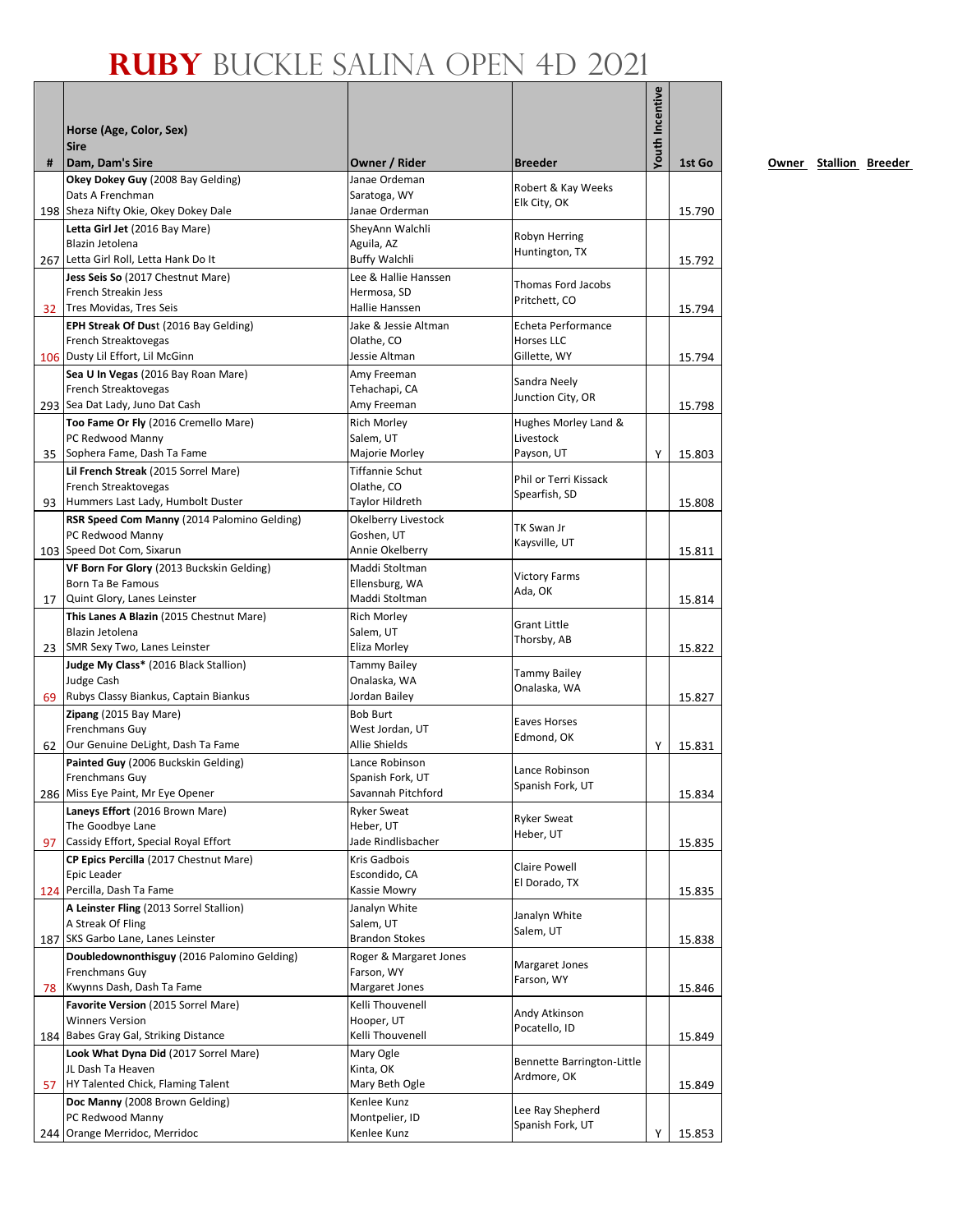|   |                                                                |                                    |                                               | Youth Incentive |        |
|---|----------------------------------------------------------------|------------------------------------|-----------------------------------------------|-----------------|--------|
|   | Horse (Age, Color, Sex)                                        |                                    |                                               |                 |        |
|   | <b>Sire</b>                                                    |                                    |                                               |                 |        |
| # | Dam, Dam's Sire                                                | Owner / Rider                      | <b>Breeder</b>                                |                 | 1st Go |
|   | Taken U Flyn (2005 Brown Mare)<br>JD Look                      | Rylee Allen<br>Wallsburg, UT       | <b>Charles McRae</b>                          |                 |        |
|   | 168 Lady Cash It, Juno Dat Cash                                | Ryann Becker                       | Milton Freewater, OR                          | Υ               | 15.859 |
|   | Bet Me For The Dough (2015 Palomino Gelding)                   | Lance & Marci Cornwall             |                                               |                 |        |
|   | Twoforthedough                                                 | Dammeron Valley, UT                | Lance & Marci Cornwall<br>Dammeron Valley, UT |                 |        |
|   | 29 Bet Your Bux, Aquas Hugo                                    | Jocelynn Cornwall                  |                                               |                 | 15.864 |
|   | Getcha Some Pie (2017 Brown Mare)                              | Tricia Aldridge                    | Copper Spring Ranch LLC                       |                 |        |
| 6 | Furyofthewind<br>Pies Best Punkin, Pie In The Sky              | Sanger, TX<br>Tricia Aldridge      | Bozeman, MT                                   |                 | 15.864 |
|   | Cfour Epicallie (2016 Sorrel Mare)                             | Doug & Shannon Moody               |                                               |                 |        |
|   | Epic Leader                                                    | Vernal, UT                         | Kelly & Ivy Conrado<br>Box Elder, SD          |                 |        |
|   | 40 Little Fancy Granny, Del Puerto Bill                        | Kelly Conrado                      |                                               |                 | 15.885 |
|   | I Can Dee (2016 Bay Mare)                                      | Darren & Tara Coughlin             | <b>Busby Quarter Horses</b>                   |                 |        |
|   | Blazin Jetolena<br>95   Can See Shawnee, Azyoucansee           | St George, UT<br>Isabelle Coughlin | Millsap, TX                                   | Υ               | 15.898 |
|   | Flinging Dinero* (2016 Palomino Roan Stallion)                 | Cross Country Ranch                |                                               |                 |        |
|   | A Streak Of Fling                                              | Culver, OR                         | Aimee Kay                                     |                 |        |
|   | 35 LK Shezapeasadinero, PC Frenchmans Hayday                   | Jordan Bailey                      | Bluff Dale, TX                                |                 | 15.904 |
|   | Sinaloa Stinson (2016 Bay Gelding)                             | Catherine Dudley                   | <b>Victory Farms</b>                          |                 |        |
|   | <b>Eddie Stinson</b>                                           | Sanger, TX                         | Ada, OK                                       |                 |        |
|   | 72 Mamaimcominghome, Corona Cartel                             | <b>Tricia Aldridge</b>             |                                               |                 | 15.909 |
|   | BCK Dally N Sunshine (2013 Palomino Mare)<br>PC Redwood Manny  | G5 Land & Livestock<br>Payson, UT  | Dawson Seeley                                 |                 |        |
|   | 242 PH Jazzy Judy, Tuff Buddy Cash                             | Charlie Gleave                     | Spanish Fork, UT                              | Y               | 15.911 |
|   | Special For Tres PZ (2017 Bay Mare)                            | Joao Ferraz Leao                   |                                               |                 |        |
|   | <b>Tres Seis</b>                                               | Weatherford, TX                    | <b>Blessed River LTD</b><br>Frisco, TX        |                 |        |
| 4 | Special Copauino, Strawfly Special                             | Joao Leao                          |                                               |                 | 15.915 |
|   | Merri Eddies Sun (2016 Chestnut Mare)<br><b>Eddie Stinson</b>  | Jenae Ordeman<br>Saratoga, WY      | Jenae Ordeman                                 |                 |        |
|   | 75 Six Hex Frost, Sundewit                                     | Jenae Orderman                     | Saratoga, WY                                  |                 | 15.918 |
|   | Shea Blazin Bay (2012 Bay Mare)                                | Steve Morgan                       |                                               |                 |        |
|   | Blazin Jetolena                                                | Lincoln, CA                        | Lon Brest<br>Sidney, MT                       |                 |        |
|   | 127 CRR Faylene, Leroys Brown Shadow                           | Hunter Morgan                      |                                               |                 | 15.943 |
|   | Epic Nick (2014 Grey Gelding)                                  | Jason Gann                         | Jodi Cuccurullo                               |                 |        |
|   | Epic Leader<br>76 Nick N Cash, Dr Nick Bar                     | Manteca, CA<br>Teagan Gann         | Pilot Point, TX                               | Υ               | 15.947 |
|   | TLS Tequila Talkin (2016 Sorrel Gelding)                       | Wayne & Kim Smith                  |                                               |                 |        |
|   | Dats A Frenchman                                               | Touchet, WA                        | Shawna Barichello                             |                 |        |
|   | 121 Sheza Whiskey Runner, Whiskey River Run                    | Kim Smith                          | Kennewick, WA                                 |                 | 15.960 |
|   | MJ Barbwire Lane (2016 Grey Mare)                              | Mark & Linda Jarvis                | Mark & Linda Jarvis                           |                 |        |
|   | The Goodbye Lane<br>70 Winkens Express, Winken On Ya           | Spanish Fork, UT<br>Marcie Wilson  | Spanish Fork, UT                              |                 |        |
|   | Big Time Traffic (2015 Buckskin Mare)                          | Kirk Johnston                      |                                               |                 | 15.962 |
|   | <b>Traffic Guy</b>                                             | Anderson, TX                       | Troy & Jamie Ashford                          |                 |        |
|   | 282   Am Nancys Girl, Big As I Am                              | <b>Maddy Dickens</b>               | Lott, TX                                      |                 | 15.975 |
|   | Slicks Biankus Guy (2015 Bay Gelding)                          | Wendy Cline                        | Karen Lynn Ottinger                           |                 |        |
|   | Slick By Design                                                | Hempstead, TX                      | Hondo, TX                                     |                 |        |
|   | 153 Biankusfrenchshasta, Captain Biankus                       | Wendy Cline                        |                                               |                 | 15.977 |
|   | Famous Ms Kitty (2012 Sorrel Mare)<br><b>JB Proud N Famous</b> | Angie Jones<br>Joseph, UT          | M Jones (Angie)                               |                 |        |
|   | 128 JW Kentucky Wildcat, Lil Wildcat                           | Haley Wolfe                        | Joseph, UT                                    |                 | 15.982 |
|   | Grand PC Redwood (2015 Red Dunn Gelding)                       | Jeffrey D Crockett                 |                                               |                 |        |
|   | PC Redwood Manny                                               | Spanish Fork, UT                   | Scott Morgan Bass<br>Morgan, UT               |                 |        |
|   | 68 CQ Grand Daisy Hill, CQ Two Dot Hill                        | Teigan Adams                       |                                               |                 | 15.997 |
|   | Dashin With The Best (2014 Chestnut Mare)<br>JL Dash Ta Heaven | Randi Roberts<br>Hamlin, TX        | Jud Little                                    |                 |        |
|   | 301 This Gals Got Cash, Cash Not Credit                        | Randi Roberts                      | Ardmore, OK                                   |                 | 16.000 |
|   | Smartfrenchnfamous (2015 Buckskin Gelding)                     | Skyler Sutton                      |                                               |                 |        |
|   | Aint Seen Nothin Yet                                           | Chino, CA                          | Jessica John<br>Kearney, NE                   |                 |        |
|   | 211 Smart Isabella, Smart Aristocrat                           | Skyler Sutton                      |                                               |                 | 16.008 |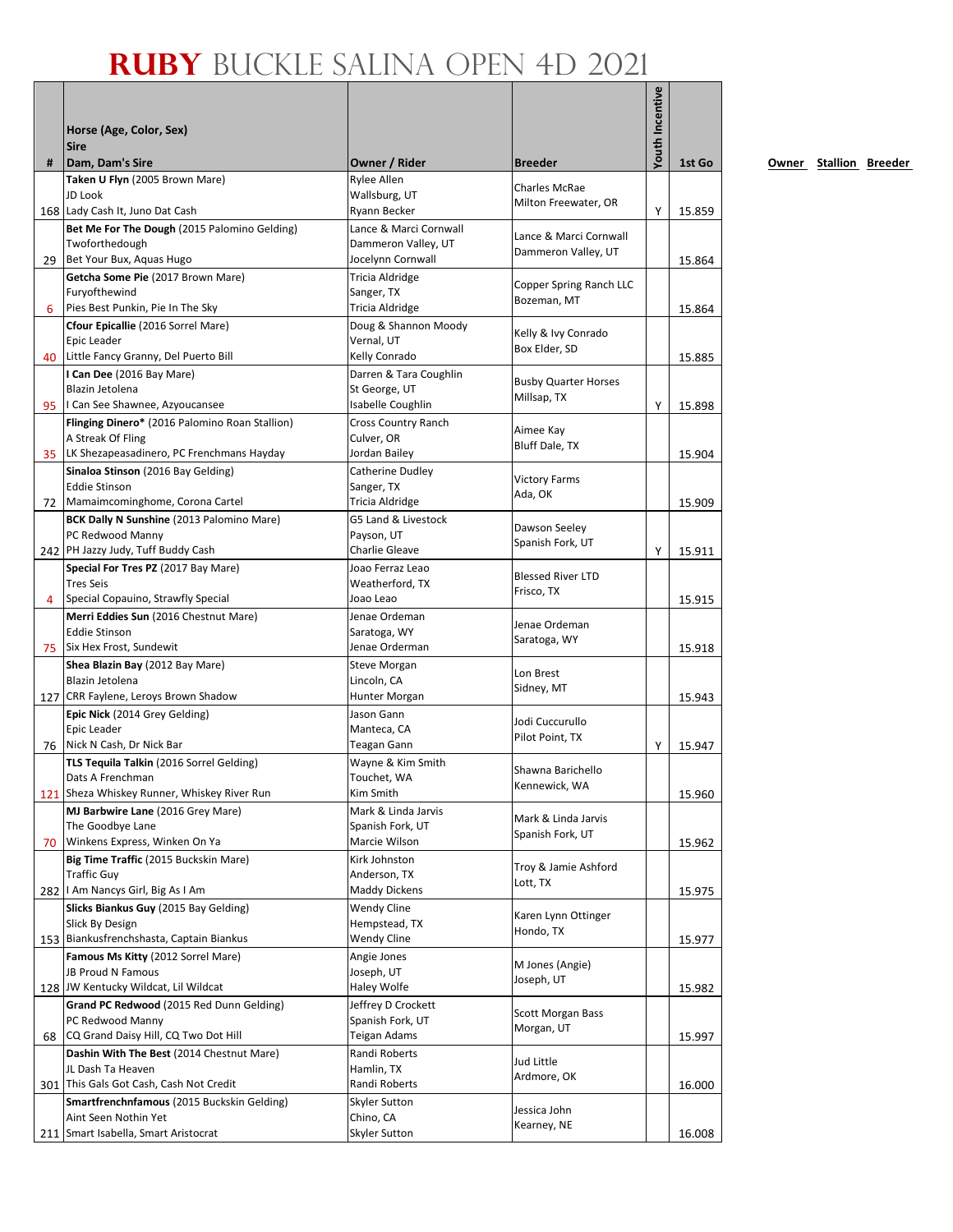|    | Horse (Age, Color, Sex)<br><b>Sire</b>                                                                     |                                                              |                                                                 | Youth Incentive |              |          |                |                        |              |
|----|------------------------------------------------------------------------------------------------------------|--------------------------------------------------------------|-----------------------------------------------------------------|-----------------|--------------|----------|----------------|------------------------|--------------|
| #  | Dam, Dam's Sire                                                                                            | Owner / Rider                                                | <b>Breeder</b>                                                  |                 | 1st Go       |          |                | Owner Stallion Breeder |              |
|    | Winners Red Flame (2011 Sorrel Gelding)<br><b>Winners Version</b><br>163 Red Flame Ta Fame, Dash Ta Fame   | TL Giddy Up Holding LLC<br>Morgan, UT<br>Rebekah Hartley     | Chad Richard<br>Roosevelt, UT                                   |                 | 16.010       |          |                |                        |              |
| 42 | Guyz Speedy Girl (2016 Bay Mare)<br>Frenchmans Guy<br>A Speedy Lena, World Speed                           | Kathy Campbell<br>Morristown, AZ<br>Kathy Campbell           | <b>Bill or Debbie Myers</b><br>Saint Onge, SD                   |                 | 16.010       |          |                |                        |              |
|    | Blazin Pistol Penny (2014 Sorrel Mare)<br>Blazin Jetolena<br>291 Juno She Can Scoot, Juno Dat Cash         | Janine Bundy Couts<br>Coupeville, WA<br>Lindsay Schulz       | Janine Bundy Couts<br>Coupeville, WA                            |                 | 16.015       |          |                |                        |              |
|    | Rhode To Oxford (2014 Brown Gelding)<br>The Goodbye Lane<br>157 Efforts Cash Dash, Oxford Graduate         | Gary Dee Adams<br>Caslte Dale, UT<br>Teigan Adams            | Kent B McKell<br>Spanish Fork, UT                               |                 | 16.016       |          |                |                        |              |
|    | Twobigfourmybritches (2015 Sorrel Mare)<br><b>Tres Seis</b><br>271 KPS Pockets Of Fire, Fire Water Flit    | Setting Sun Ranch<br>Nephi, UT                               | <b>Steel Gang Quarter Horses</b><br><b>LLC</b><br>Newellton, LA |                 |              |          |                |                        |              |
|    | Bardells Sundance (2014 Buckskin Mare)<br>Frenchmans Guy                                                   | Hailey Humphrey<br>Marquel Moser<br>Las Vegas, NV            | Beth Laine                                                      |                 | 16.025       |          |                |                        |              |
|    | 216 Bardells Jubilee, Gren Bardell<br>Shez All That Jazz (2016 Grey Mare)                                  | <b>Marquel Moser</b><br><b>Snelling Farms</b>                | Las Vegas, NV                                                   | Υ               | 16.030       |          |                |                        |              |
| 9  | Aint Seen Nothin Yet<br>Pay No Attention, Preferred Pay                                                    | Riverton, WY<br>Kaitlyn Snelling                             | <b>Snelling Farms</b><br>Riverton, WY                           |                 | 16.033       |          |                |                        |              |
| 44 | Three Times The Fury (2017 Sorrel Mare)<br>Furyofthewind<br>Three And Out, Tres Seis                       | C. Dudley/T. Aldridge<br>Sanger, TX<br>Tricia Aldridge       | Amy Schimke<br>Wessington Springs, SD                           |                 | 16.035       |          |                |                        |              |
| 8  | Nobilo (2011 Bay Gelding)<br><b>Valiant Hero</b><br>Champagne Lane, Lanes Leinster                         | <b>Stacey Muto</b><br>Tustin, CA<br>Ashlyn Muto              | MJ Farms<br>Veguita, NM                                         |                 | 16.036       |          |                |                        |              |
| 83 | SS Unzip and Streak (2016 Blue Roan Gelding)<br>A Streak Of Fling<br>HM Lady Zip, Zip Cash                 | Cody & Renae Smith<br>Beach, ND<br>Renae Smith               | Cody & Renae Smith<br>Beach, ND                                 |                 | 16.045       |          |                |                        |              |
|    | So Freaking Fabulous (2015 Bay Mare)<br>Ivory James<br>74 Mia Fabulous Fame, Frenchmans Fabulous           | LeAnne Wolfe<br>Flora Vista, NM<br>Haley Wolfe               | LeAnne Wolfe<br>Flora Vista, NM                                 |                 | 16.061       | $3D-1$   | \$6,109        | \$719                  | \$359        |
|    | SmoothMove Ta Heaven (2016 Sorrel Mare)<br>JL Dash Ta Heaven<br>41 Smooth My Credit, Cash Not Credit       | Clay & Roxie Tew<br>Lipan, TX<br>Colt Tew                    | Jud Little<br>Ardmore, OK                                       |                 | 16.063       | $3D-2$   | <u>\$4,154</u> | \$489                  | <u>\$244</u> |
|    | JetBkus ImaFrenchman (2005 Chestnut Gelding)<br>Dats A Frenchman<br>167 Honor Miss Biankus, Jet River Bars | <b>Bailey Wallis</b><br>Okanogan, WA<br><b>Bailey Wallis</b> | Robert & Kay Weeks<br>Walla Walla, WA                           |                 | 16.067       | $3D-3$   | \$3,177        | \$374                  | \$187        |
|    | Secret Ta Goodbye (2014 Chestnut Gelding)<br>The Goodbye Lane<br>148 So Fine A Secret, Raise A Secret      | Kalena & Dan Webb<br>Wendell, ID<br>Kalena Webb              | Megan Lewis<br>Filer, ID                                        |                 | 16.076       | $3D-4$   | \$2,248        |                        |              |
|    | Colour Chart (2016 Buckskin Mare)<br>Technicolours                                                         | Randi Roberts<br>Hamlin, TX                                  | Donna Mae Jasasra<br>Tulsa, OK                                  |                 |              |          |                | <u>\$265</u>           | <u>\$132</u> |
|    | 292 Sister Nettie, Check The Charts<br>Headlyne News (2016 Sorrel Gelding)<br>Frenchmans Guy               | Randi Roberts<br>Shane & Jana Sickler<br>Gladstone, ND       | Shane & Jana Sickler<br>Gladstone, ND                           |                 | 16.079       | $3D-5$   | \$1,833        | \$216                  | \$108        |
|    | 219 Robin Meade, Dash Ta Fame<br>Famous Rose Can (2017 Brown Mare)<br>Freckles Ta Fame                     | Hope Raley<br>Brenda Hinze<br>Ault, CO                       | Joe & Carla Spitz                                               |                 | 16.081       | $3D-6/7$ | \$1,417        | \$167                  | \$83         |
|    | 117 Steakin Josey Rose, A Streak Of Fling<br>Goodbye Tax Man (2015 Gray Gelding)<br>The Goodbye Lane       | Jillian Hinze<br>Kallee Munns<br>Promontory, UT              | Lamar, CO<br>Kallee Cross Munns                                 |                 | 16.081       | $3D-6/7$ | \$1,417        | \$167                  | \$83         |
|    | 264 JHS Tax Hawk, Skye Dee Dash<br>Stetson Ray (2017 Sorrel Gelding)                                       | Kallee Munns<br>Gayle & Darby Duncan                         | Promontory, UT<br>Darby Duncan                                  |                 | 16.085       | $3D-8$   | \$880          | \$104                  | <u>\$52</u>  |
| 45 | <b>Eddie Stinson</b><br>Sixes Plain Bully, Bully Bullion<br>AnnieAintLDS (2016 Bay Mare)                   | Cameron, OK<br>Lance Graves<br>Jessi Cronquist               | Cameron, OK                                                     |                 | 16.088       | $3D-9$   | <u>\$733</u>   | <u>\$86</u>            | <u>\$43</u>  |
|    | PC Redwood Manny<br>13 LDS Im No Angel, Hawkish                                                            | Hooper, UT<br>Jessi Cronquist                                | Cody & Sharlie Wade<br>Hooper, UT                               |                 | 16.095 3D-10 |          | \$587          | \$69                   | <u>\$35</u>  |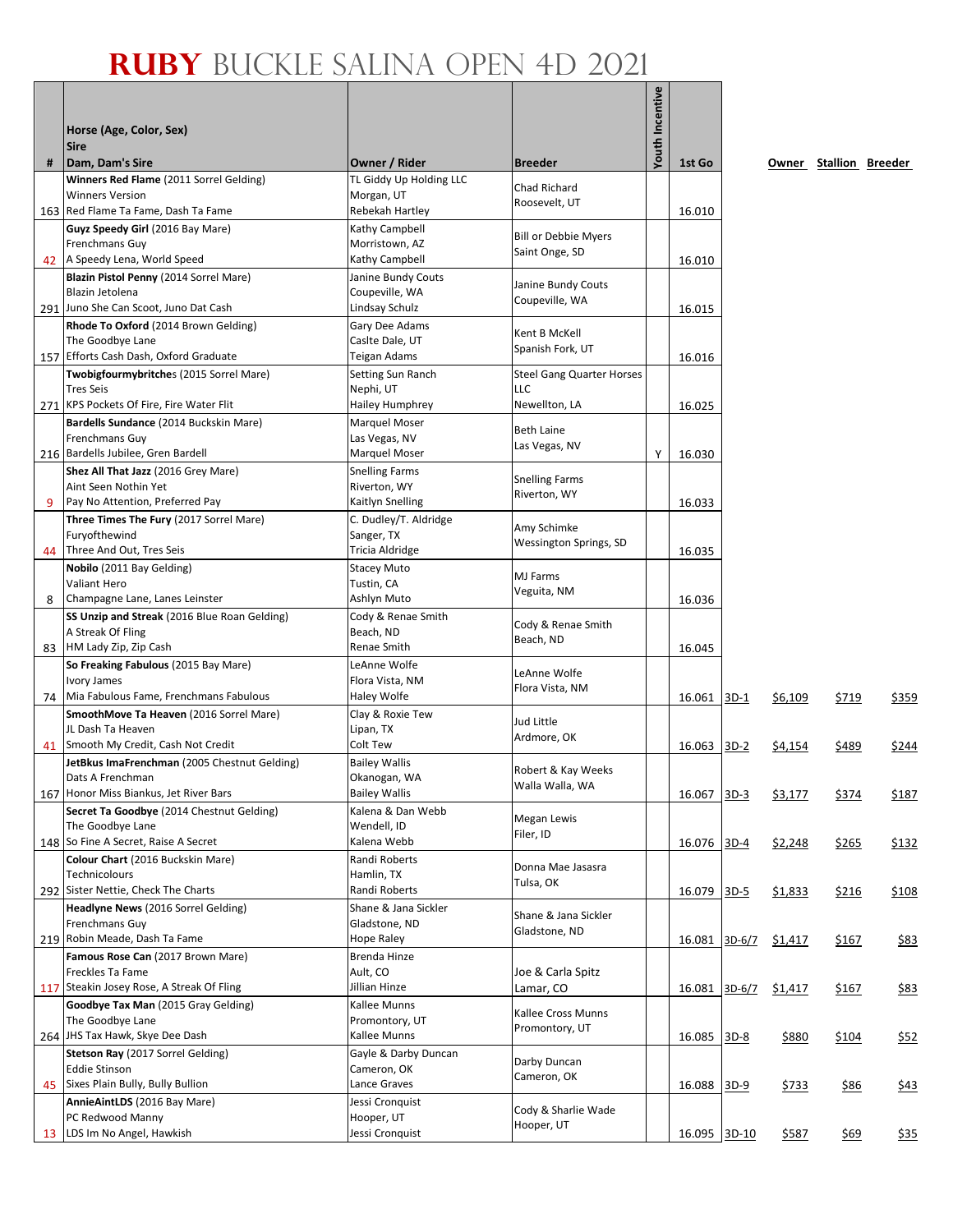|    |                                                                   |                                         |                                       | <b>Youth Incentive</b> |        |          |       |                        |             |
|----|-------------------------------------------------------------------|-----------------------------------------|---------------------------------------|------------------------|--------|----------|-------|------------------------|-------------|
|    | Horse (Age, Color, Sex)<br><b>Sire</b>                            |                                         |                                       |                        |        |          |       |                        |             |
| #  | Dam, Dam's Sire                                                   | Owner / Rider                           | <b>Breeder</b>                        |                        | 1st Go |          |       | Owner Stallion Breeder |             |
|    | RB Fancy Firewater (2009 Bay Mare)                                | <b>Ashley Beverage</b>                  | Fawn Ann Kerns                        |                        |        |          |       |                        |             |
|    | A Firewater Twist RB                                              | Caldwell, ID                            | Haines, OR                            |                        |        |          |       |                        |             |
| 47 | First Down Canth, Canth                                           | Ashley Beverage                         |                                       |                        | 16.098 | 3D-11    | \$513 | \$60                   | <u>\$30</u> |
|    | Merrilyn Blu Diamond (2014 Brown Mare)<br>Sparkys Blue Road       | 7B Performance Horses<br>Buhl, ID       | 7B Performance Horses                 |                        |        |          |       |                        |             |
|    | 194 Merrilyn, Merridoc                                            | <b>Brandon Labbee</b>                   | Buhl, ID                              |                        | 16.100 | $3D-12$  | \$464 | \$55                   | \$27        |
|    | FC Peachyslilcowgirl (2012 Sorrel Mare)                           | Kelle K Moore                           | Cindy Wheeler                         |                        |        |          |       |                        |             |
|    | Cowboys Cartel                                                    | Douglas, WY                             | Fredericksburg, TX                    |                        |        |          |       |                        |             |
|    | 154 FC Peachy Mame Fame, Dash Ta Fame                             | Dylan Thar                              |                                       | Υ                      | 16.108 | $3D-13$  | \$433 | \$51                   | \$25        |
|    | Rockin Smart Lena (2013 Sorrel Mare)<br>Rockin W                  | Lane & Erica Hutchings<br>Monteview, ID | Jerry Stephens                        |                        |        |          |       |                        |             |
|    | 122 JRS Chics Smart Lena, Chics Magic Potion                      | <b>Alexis Hutchings</b>                 | Gardendale, TX                        | Υ                      | 16.114 | 3D-14/15 | \$398 | \$47                   | <u>\$23</u> |
|    | Famous Wildcat (2007 Sorrel Mare)                                 | Shyann Lucas                            |                                       |                        |        |          |       |                        |             |
|    | <b>JB Proud N Famous</b>                                          | Morristown, AZ                          | M Jones<br>Joseph, UT                 |                        |        |          |       |                        |             |
|    | 274 JW Kentucky Wildcat, Lil Wildcat                              | Shyann Lucas                            |                                       |                        | 16.114 | 3D-14/15 | \$398 | \$47                   | \$23        |
|    | JR Special Lane (2015 Brown Gelding)<br>The Goodbye Lane          | JR Land & Livestock<br>Cedar Fort, UT   | Dennis Blair & Raelyn<br>Robinson     |                        |        |          |       |                        |             |
|    | 200 Katrincita, Susies First Down                                 | Raelyn Robinson                         | Cedar Fort, UT                        |                        | 16.117 |          |       |                        |             |
|    | Smooth Moven Cowgirl (2015 Bay Mare)                              | Cody & Maegan Heiner                    |                                       |                        |        |          |       |                        |             |
|    | Cowboys Cartel                                                    | Corinne, UT                             | Bill & Debbie Myers<br>Saint Onge, SD |                        |        |          |       |                        |             |
| 65 | Smooth French Girl, Frenchmans Guy                                | Maegan Heiner                           |                                       |                        | 16.126 |          |       |                        |             |
|    | Frenchcoloursaflying (2009 Palomino Gelding)<br>Frenchmans Guy    | <b>Maley Shockley</b><br>Mapleton, UT   | <b>Stacy Henson</b>                   |                        |        |          |       |                        |             |
|    | 108 Suzie B Hot, Hot Colours                                      | <b>Maley Shockley</b>                   | Goreville, IL                         | Υ                      | 16.126 |          |       |                        |             |
|    | VF Queen Stinson (2016 Bay Mare)                                  | Chelsea Juarez                          |                                       |                        |        |          |       |                        |             |
|    | <b>Eddie Stinson</b>                                              | Belgrade, MT                            | <b>Victory Farms</b><br>Ada, OK       |                        |        |          |       |                        |             |
| 72 | Bloomingdales, First Down Dash                                    | Lindsay Schulz                          |                                       |                        | 16.127 |          |       |                        |             |
|    | Designated Dryver (2012 Brown Gelding)<br><b>Winners Version</b>  | Hank & Kadie Allred<br>Clawson, UT      | Allen &/or Becky Clark                |                        |        |          |       |                        |             |
| 3  | Whitneys Whiskey, Makn Moves                                      | Ryleigh Allred                          | Spanish Fork, UT                      | Y                      | 16.130 |          |       |                        |             |
|    | Sagey Storm (2011 Sorrel Mare)                                    | Sammi Trapp                             |                                       |                        |        |          |       |                        |             |
|    | <b>Winners Version</b>                                            | Lake Shore, UT                          | Randy Higginson<br>Ogden, UT          |                        |        |          |       |                        |             |
|    | 165 Cinderalla Dash, Twaynas Dash                                 | Sammi Trapp                             |                                       |                        | 16.133 |          |       |                        |             |
|    | NNN Firewater Dash (2016 Sorrel Gelding)                          | Jeanette Nelson<br>Milledgeville, GA    | Mike Plott Estate                     |                        |        |          |       |                        |             |
|    | <b>NNN Firewater Alive</b><br>120 Cant Catch Cleat, Dashing Cleat | Ryann Pedone                            | Waverly, AL                           |                        | 16.138 |          |       |                        |             |
|    | Dazzle Me Talent (2010 Bay Mare)                                  | Denim Wilson                            |                                       |                        |        |          |       |                        |             |
|    | <b>Prime Talent</b>                                               | Tabiona, UT                             | Lates Natilie Brown<br>Monticello, AR |                        |        |          |       |                        |             |
|    | 177 Flit Bars Spur, Flit Bar Beggar                               | Denim Wilson                            |                                       | Υ                      | 16.140 |          |       |                        |             |
|    | Fierce Rockin Girl (2015 Palomino Mare)<br>First Down French      | Rachelle Mose<br>Bend, OR               | Rachelle Smith                        |                        |        |          |       |                        |             |
| 12 | WR Oh Too Rock, Texas High Dasher                                 | Rachelle Mose                           | Bend, OR                              |                        | 16.143 |          |       |                        |             |
|    | Mister Prime Time (2016 Buckskin Gelding)                         | Erin Beukelman                          |                                       |                        |        |          |       |                        |             |
|    | PG Dryfire                                                        | Caldwell, ID                            | Donna Stovner<br>Parma, ID            |                        |        |          |       |                        |             |
| 39 | Prime Time Rocket, Frenchmans Guy                                 | Erin Beukelman                          |                                       |                        | 16.148 |          |       |                        |             |
|    | Dashin Jetolena (2007 Sorrel Gelding)<br>Blazin Jetolena          | Karol Knudson<br>Roy, UT                | W J Williamson                        |                        |        |          |       |                        |             |
|    | 249 Maggie Quick Dash, Royal Quick Dash                           | <b>Brandon Labbee</b>                   | Gray Court, SC                        |                        | 16.150 |          |       |                        |             |
|    | Big Gs Flash Gordon (2013 Chestnut Gelding)                       | Laynee Giles                            |                                       |                        |        |          |       |                        |             |
|    | The Goodbye Lane                                                  | Spanish Fork, UT                        | Gordon Vantasell<br>Draper, UT        |                        |        |          |       |                        |             |
|    | 160 Pay The Gray, Convoy Scout                                    | Laynee Giles                            |                                       |                        | 16.170 |          |       |                        |             |
|    | Peaks And Valleys (2015 Gray Mare)<br><b>Firewater Canyon</b>     | Jaime Barrow<br>Snyder, TX              | <b>Byron Forehand</b>                 |                        |        |          |       |                        |             |
| 87 | Go On Luck, Krimps Elmer                                          | Tara Lee Woodall                        | Green Cove Springs, FL                |                        | 16.174 |          |       |                        |             |
|    | Good K Oss (2016 Buckskin Mare)                                   | Clay Peck                               |                                       |                        |        |          |       |                        |             |
|    | The Goodbye Lane                                                  | Lehi, UT                                | Clay Peck<br>Lehi, UT                 |                        |        |          |       |                        |             |
|    | 101 Choice Hot Doc, Mr Docs Acacio                                | Kali Jo Parker                          |                                       |                        | 16.181 |          |       |                        |             |
|    | NSM Bullet Proof (2015 Sorrel Gelding)<br>A Streak Of Fling       | <b>Shelly McAdams</b><br>Pinedale, WY   | Shelly McAdams                        |                        |        |          |       |                        |             |
|    | 180 BH Outlaw Bullet, Dash Ta Fame                                | <b>Shelly McAdams</b>                   | Pinedale, WY                          |                        | 16.189 |          |       |                        |             |
|    |                                                                   |                                         |                                       |                        |        |          |       |                        |             |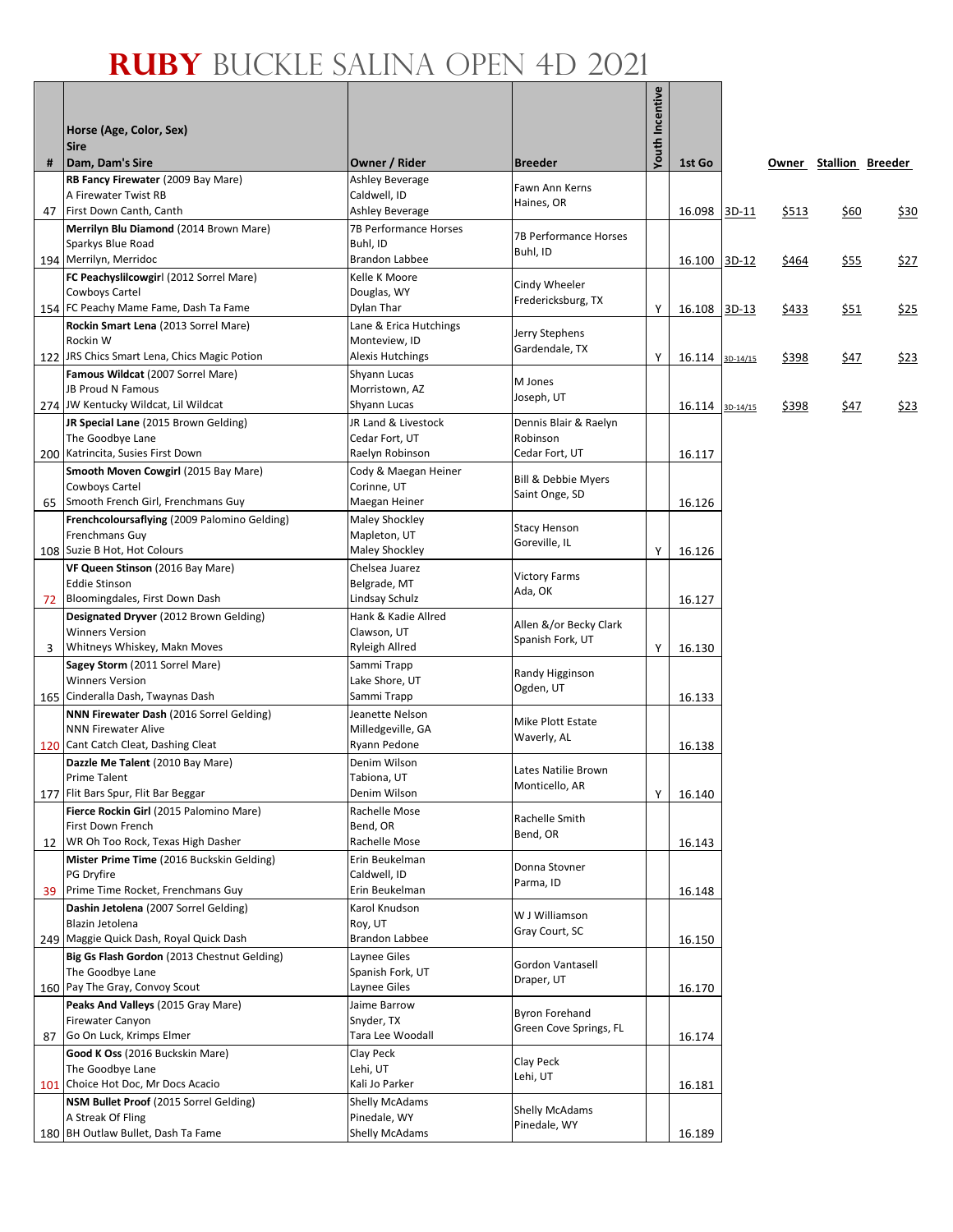|    |                                                                               |                                       |                                               | Youth Incentive |        |
|----|-------------------------------------------------------------------------------|---------------------------------------|-----------------------------------------------|-----------------|--------|
|    | Horse (Age, Color, Sex)                                                       |                                       |                                               |                 |        |
|    | <b>Sire</b>                                                                   |                                       |                                               |                 |        |
| #  | Dam, Dam's Sire                                                               | Owner / Rider                         | <b>Breeder</b>                                |                 | 1st Go |
|    | Slick Designer (2016 Black Stallion)                                          | Sheena Hansen                         | Mike Pickard                                  |                 |        |
|    | Slick By Design<br>201 Designer Eyes, Visionarian                             | Elko, NV<br>Sheena Hansen             | Byars, OK                                     |                 |        |
|    | GDR Streakin On Sparks (2016 Buckskin Mare)                                   | <b>Greg Torgerson</b>                 |                                               |                 | 16.190 |
|    | A Streak Of Fling                                                             | Richfield, UT                         | Carl Hutchings                                |                 |        |
|    | 19 GDR White Lightning, GDR Mr Sparks                                         | Jayda Torgerson                       | St George, UT                                 | Y               | 16.194 |
|    | Cadi Ta Fame (2015 Sorrel Mare)                                               | <b>Gloria Philp Living Trust</b>      | Brad or Karen Gleason                         |                 |        |
|    | A Smooth Guy<br>173 Daves Jet Ta Fame, Dash Ta Fame                           | Lystie, WY<br>Gloria Philp            | Touchet, WA                                   |                 | 16.204 |
|    | French Ivory Guy (2015 Buckskin Stallion)                                     | <b>Great Basin Performance Horses</b> |                                               |                 |        |
|    | Frenchmans Guy                                                                | Delta, UT                             | John Johnson<br>Lemmon, SD                    |                 |        |
|    | 20 Tickle The Ivorys, Ivory James                                             | Allie Shields                         |                                               | Υ               | 16.212 |
|    | Dusty Blond N Famous (2013 Palomino Mare)                                     | Falena Hunter                         | Falena Hunter                                 |                 |        |
|    | Aint Seen Nothin Yet<br>252 Mightys Smokey Lady, He Isa Boogie                | Cortez, CO<br>Victoria Necas          | Cortez, CO                                    |                 | 16.216 |
|    | Famously Smooth (2014 Bay Mare)                                               | Willie & Davi Watterson               |                                               |                 |        |
|    | A Smooth Guy                                                                  | Bluffdale, UT                         | Thomas & Lainee Sampson                       |                 |        |
|    | 109 Maidenfamouslyhigh, Dash Ta Fame                                          | Davi Watterson                        | Interior, SD                                  |                 | 16.220 |
|    | LS Mr Goodbye Banjo (2015 Buckskin Gelding)                                   | Jackie Young                          | Glade Jackin                                  |                 |        |
|    | The Goodbye Lane<br>207 Bankers Special, Jay Kay Skipa Rory                   | Bluffdale, UT<br>Jackie Young         | Spanish Fork, UT                              |                 | 16.227 |
|    | Chasin Charlie (2014 Sorrel Mare)                                             | James & Shauna Burton                 | South Valley Large Animal                     |                 |        |
|    | Twoforthedough                                                                | Saratoga Springs, UT                  | Clinic                                        |                 |        |
|    | 228 Celebrity Lane, Dash Ta Fame                                              | <b>Brandon Stokes</b>                 | Saratoga Springs, UT                          |                 | 16.238 |
|    | Hox Shake Em Teco (2015 Sorrel Gelding)                                       | Jessica Crouch                        | David & Tyler Hoxeng                          |                 |        |
|    | Technicolours<br>209 Shake Em N Win, Royal Shake Em                           | Bend, OR<br>Jessica Crouch            | Volin, SD                                     |                 | 16.239 |
|    | Smooth N Speedy Guy (2016 Buckskin Gelding)                                   | Kathy Campbell                        |                                               |                 |        |
|    | A Smooth Guy                                                                  | Morristown, AZ                        | <b>Bill or Debbie Myers</b><br>Saint Onge, SD |                 |        |
|    | 81 Patience N Speed, World Speed                                              | Shyann Lucas                          |                                               |                 | 16.241 |
|    | Yer Killin Me Smalls (2015 Buckskin Gelding)                                  | Suzanne Thompson                      | Suzanne Thompson                              |                 |        |
|    | The Goodbye Lane<br>260 Platinum Spark, Diamond Te Spark                      | Farr West, UT<br>Suzanne Thompson     | Farr West, UT                                 |                 | 16.244 |
|    | Dash Ta Perfection (2015 Sorrel Mare)                                         | Ryann Pedone                          |                                               |                 |        |
|    | A Dash Ta Streak                                                              | Sunset, TX                            | David James<br>Purcell, OK                    |                 |        |
| 13 | Perfection In Brown, Dashing Cleat                                            | Ryann Pedone                          |                                               |                 | 16.246 |
|    | Crack Open TheBubbly (2016 Buckskin Mare)<br>First Down French                | <b>Stacee Lundstrom</b><br>Finley, ND | <b>Stacee Lundstrom</b>                       |                 |        |
|    | 66 Stop The Bubbly, Nonstop Bubblin                                           | Josh Seeger                           | Finley, ND                                    |                 | 16.253 |
|    | Ruby Rubacuori (2017 Red Roan Mare)                                           | Jody & Tracy Henderson                |                                               |                 |        |
|    | A Dash Ta Streak                                                              | Alvarado, TX                          | Jody & Tracy Henderson<br>Alvarado, TX        |                 |        |
| 1  | War Lena Kitty, War Lena Bars                                                 | Ryann Pedone                          |                                               |                 | 16.261 |
|    | Streakin Lil Perks (2017 Blue Roan Mare)<br>Streakin Lil Wayne                | Tricia Aldridge<br>Sanger, TX         | Don &/or Tracy McManus                        |                 |        |
| 88 | R Cash Master, Perks Master                                                   | Tricia Aldridge                       | Lone Grove, OK                                |                 | 16.265 |
|    | TS Lora's Guy Stinson (2016 Sorrel Gelding)                                   | Lindsay Schulz                        | Karen Lynn Ottinger                           |                 |        |
|    | <b>Eddie Stinson</b>                                                          | Moses Lake, WA                        | Hondo, TX                                     |                 |        |
| 30 | Firewater Frenchie, Frenchmans Guy<br>Blazin Summer Shandy (2015 Sorrel Mare) | Lindsay Schulz<br>Kalena & Dan Webb   |                                               |                 | 16.270 |
|    | Blazin Jetolena                                                               | Wendell, ID                           | Megan Lewis                                   |                 |        |
| 60 | Zacalo, Tres Seis                                                             | Kalena Webb                           | Filer, ID                                     |                 | 16.272 |
|    | Guy Of My Dreams (2016 Sorrel Gelding)                                        | Wayne & Kim Smith                     | Wayne & Kim Smith                             |                 |        |
|    | A Smooth Guy                                                                  | Touchet, WA                           | Touchet, WA                                   |                 |        |
|    | 83 Show Me Your Hyde, Darkelly<br>Speedy Dot Com (2008 Sorrel Mare)           | Kim Smith<br>Van & Jake Bass          | Lance Robinson & Max                          |                 | 16.282 |
|    | PC Redwood Manny                                                              | Farmington, UT                        | Anderson                                      |                 |        |
|    | 231 Speed Dot Com, Sixarun                                                    | <b>Timber Cote</b>                    | Spanish Fork, UT                              | Y               | 16.288 |
|    | Design By Scarlett (2015 Sorrel Mare)                                         | Sharon Gow                            | James or Ruth Haislip                         |                 |        |
|    | Slick By Design<br>139 Famous Scarlett, Dash Ta Fame                          | Roseburg, OR                          | Acampo, CA                                    |                 |        |
|    |                                                                               | Sharon Gow                            |                                               |                 | 16.292 |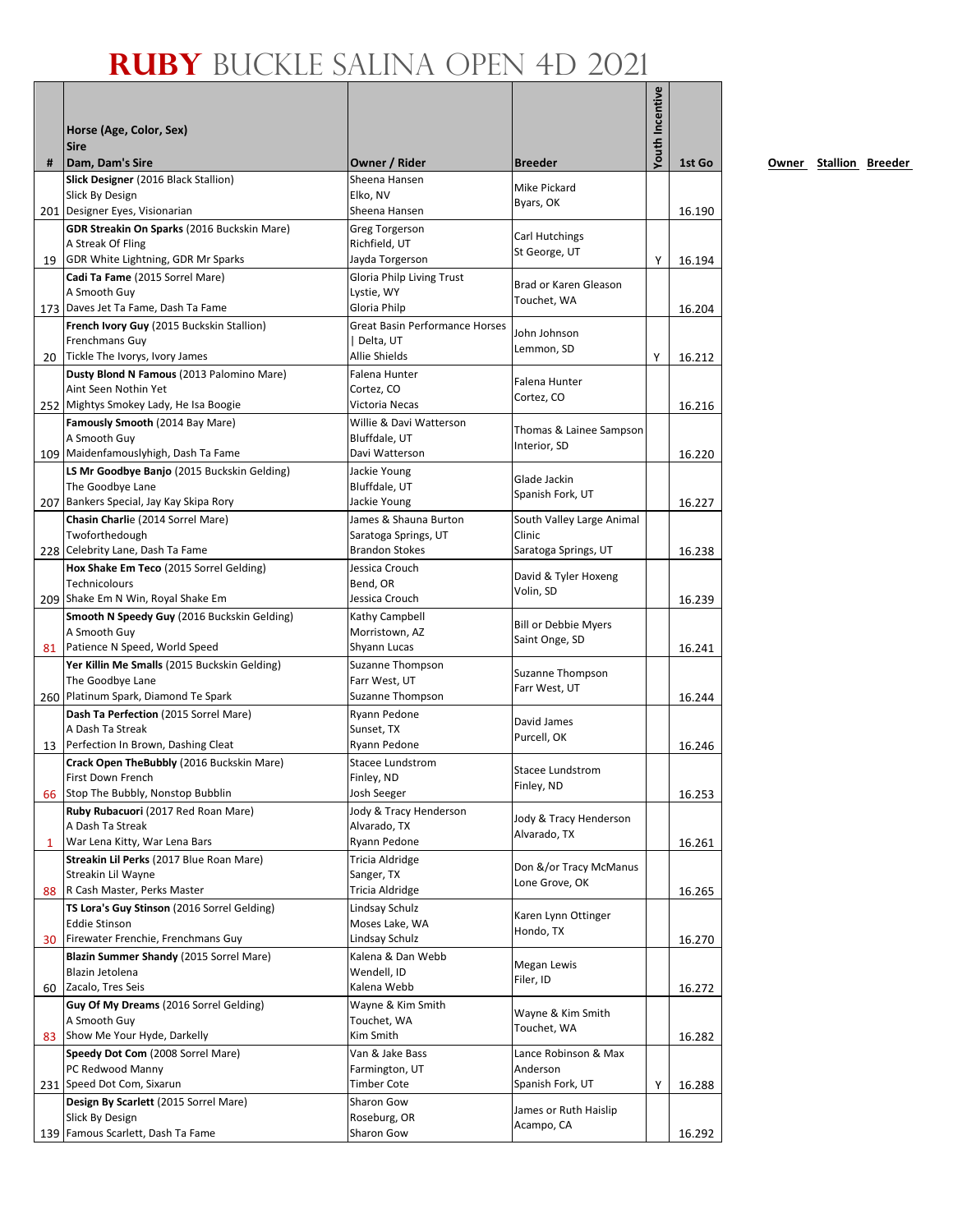| Youth Incentive<br>Horse (Age, Color, Sex)<br><b>Sire</b><br>Dam, Dam's Sire<br>Owner / Rider<br>#<br><b>Breeder</b><br>1st Go<br><b>B Spur'n Ranch</b><br>Jet Set N Go (2016 Bay Gelding)<br><b>Busby Quarterhorse LLC</b><br>Blazin Jetolena<br>Payson, UT<br>Millsap, TX<br>$\overline{7}$<br>Lady Perks, Dash For Perks<br>Lauren Porter<br>Daddy B Proud (2011 Sorrel Gelding)<br>McKensy Topham<br>Bobbi J Scott<br>JB Proud N Famous<br>Delta, UT<br>Trout Creek, MT<br>162 RGR Whos Your Daddy, Intents and Purposes<br><b>Summer Owens</b><br>Υ<br>16.301<br>Honky Tonkabonkedonk (2015 Bay Mare)<br>Brad & Karly Knight<br>Dawson Seeley<br>The Goodbye Lane<br>Roosevelt, UT<br>Spanish Fork, UT<br>229 PH Jazzy Judy, Tuff Buffy Cash<br>Jordynn Knight<br>Y<br>16.305<br>Flirt N With 777 (2015 Bay Mare)<br>Tammy & Charlie Childers<br>Larry or Bonnie Blain<br>Beryl, UT<br><b>BHR Frenchies Socks</b><br>Spanish Fork, UT<br>174 BH Famous Snip, Dash Ta Fame<br><b>Tammy Childers</b><br>PG Dry Dually (2012 Bay Gelding)<br>Dry Mountain Ranch LLC<br>Nancy Moffitt<br>PG Dry Fire<br>Riley, OR<br>John Day, OR<br>Lena Hermosilla, Dual Pep<br>Kelsie Miller<br>5<br>16.319<br>LKstreakinFrenchDown (2008 Sorrel Mare)<br>Sherri Cass<br>Aimee & Kay Olson<br>Frenchmans Guy<br>Pierre, SD<br>Bluff Dale, TX<br>181 Dashing Minstral, First Down Dash<br>Taylyn Cass<br>Υ<br>PG Sugar Fire (2014 Gray Mare)<br>Kurt & Kendra Marvin<br>Richard & Hope Jordan<br>PG Dry Fire<br>Weiser, ID<br>Parma, ID<br>Phoebes Sugar Daddy, Docs Phoebe<br>Kendra Marvin<br>50<br>16.329<br>Heza Swift Spyder (2016 Sorrel Gelding)<br>Brad & Karly Knight<br>Clay Peck<br>The Goodbye Lane<br>Roosevelt, UT<br>Lehi, UT<br>112 Coons Glory, BF Heza Hot Shot<br><b>Stacy Glause</b><br>16.331<br>HR Heavens Haze (2017 Bay Gelding)<br>Kendall Pearce<br>Thomas Chourdant<br>JL Dash Ta Heaven<br>Valley View, TX<br>Choudrant, LA<br>89 French Bouglet, Frenchmans Guy<br>Jessica Morris<br>VF Fancy Pants (2014 Chestnut Mare)<br>LJ Livestock LLC<br><b>Victory Farms</b><br><b>Eddie Stinson</b><br>Austin, NV<br>Ada, OK<br>235 VF Burrs Alive, Burrs First Down<br>Georgia Black<br>16.344<br>Colin Letham<br>LX Famous Jet (2017 Sorrel Gelding)<br>Randy or Vauna Walker<br>Blackfoot, ID<br>Blazin Jetolena<br>Blackfoot, ID<br>Vauna Walker<br>74   DTF Way To Be, Dash Ta Fame<br>Kool Rocketman (2017 Sorrel Gelding)<br><b>Tiffeny Accomazzo</b><br>Brenda Reswig<br>Valiant Hero<br>Stephenville, TX<br>Bismark, ND<br>One Kool Wagon, PYC Paint Your Wagon<br>Ryann Pedone<br>43<br>16.351<br>Famous Because (2016 Sorrel Mare)<br>J Diamond Ranch<br>J Diamond Ranch<br><b>JB Proud N Famous</b><br>Joseph, UT<br>Joseph, UT<br>12 Ruby Faysema, Bold Episode<br>Michele McLeod<br>French Moon Bean (2013 Sorrel Mare)<br>Monica Doppel<br>Traci & Kevin MacDonald<br>Frenchmans Guy<br>Snohomish, WA<br>Erskine, Alberta<br>284 Sierras Six Moons, Marthas Six Moons<br>Maddie Stoltman<br>Streakin Eye Paint (2005 Red Roan Mare)<br>Sherri Cass<br>Lance Robinson<br>A Streak Of Fling<br>Pierre, SD<br>Spanish Fork, UT<br>270 Miss Eye Paint, Mr Eye Opener<br>Sherri Cass<br>16.375<br>Tres Candies Pz (2017 Bay Mare)<br>Joao Ferraz Leao<br>Guy Rodrigues Peixoto<br><b>Tres Seis</b><br>Weatherford, TX<br>Junior<br>Sex N Candy, White Tie<br>Frisco, TX<br>Joao Leao<br>37<br>16.377<br>Road Tripping (2014 Sorrel Gelding)<br>Larry or Bonnie Blain<br>Dawson Seeley<br>The Goodbye Lane<br>Spanish Fork, UT<br>Spanish Fork, UT<br>188 Chargedownthelane, Lanes Leinster<br>Bonnie Blain<br>16.390<br>Frenchmans Spice (2015 Buckskin Gelding)<br>Linda Jaeger<br>Alyssa Hebdon<br>Frenchmans Guy<br>Loomis, CA<br>Smithfield, UT<br>183 Jo Spice For Love, Taras First Love<br>Talia Jaeger<br>Smooth N Fuzzy (2016 Sorrel Mare)<br>McColee Land & Livestock<br>Bill & Debbie Myers<br>A Smooth Guy<br>Mapleton, UT<br>Saint Onge, SD<br>FC Peachfuzz Ta Fame, Dash Ta Fame<br>Kate Quast<br>16.394<br>8<br>Runnin To The Flame (2010 Sorrel Mare)<br>Josie McMurtrey<br>D Pharr/Brittany Pozzi<br>Be A Magnolia Runner<br>Abilene, TX<br>Victoria, TX<br>283 Seco Flaming Jet, Flaming Jet<br>Payton McMurtrey<br>Υ |  |  |        |
|------------------------------------------------------------------------------------------------------------------------------------------------------------------------------------------------------------------------------------------------------------------------------------------------------------------------------------------------------------------------------------------------------------------------------------------------------------------------------------------------------------------------------------------------------------------------------------------------------------------------------------------------------------------------------------------------------------------------------------------------------------------------------------------------------------------------------------------------------------------------------------------------------------------------------------------------------------------------------------------------------------------------------------------------------------------------------------------------------------------------------------------------------------------------------------------------------------------------------------------------------------------------------------------------------------------------------------------------------------------------------------------------------------------------------------------------------------------------------------------------------------------------------------------------------------------------------------------------------------------------------------------------------------------------------------------------------------------------------------------------------------------------------------------------------------------------------------------------------------------------------------------------------------------------------------------------------------------------------------------------------------------------------------------------------------------------------------------------------------------------------------------------------------------------------------------------------------------------------------------------------------------------------------------------------------------------------------------------------------------------------------------------------------------------------------------------------------------------------------------------------------------------------------------------------------------------------------------------------------------------------------------------------------------------------------------------------------------------------------------------------------------------------------------------------------------------------------------------------------------------------------------------------------------------------------------------------------------------------------------------------------------------------------------------------------------------------------------------------------------------------------------------------------------------------------------------------------------------------------------------------------------------------------------------------------------------------------------------------------------------------------------------------------------------------------------------------------------------------------------------------------------------------------------------------------------------------------------------------------------------------------------------------------------------------------------------------------------------------------------------------------------------------------------------------------------------------------------------------------------------------------------------------------------------------------------------------------------------------------------------------------------------------------------------------------------------------------------------------------------------------------------------------------------------------------------------------------------------------------------------------------|--|--|--------|
|                                                                                                                                                                                                                                                                                                                                                                                                                                                                                                                                                                                                                                                                                                                                                                                                                                                                                                                                                                                                                                                                                                                                                                                                                                                                                                                                                                                                                                                                                                                                                                                                                                                                                                                                                                                                                                                                                                                                                                                                                                                                                                                                                                                                                                                                                                                                                                                                                                                                                                                                                                                                                                                                                                                                                                                                                                                                                                                                                                                                                                                                                                                                                                                                                                                                                                                                                                                                                                                                                                                                                                                                                                                                                                                                                                                                                                                                                                                                                                                                                                                                                                                                                                                                                                                            |  |  |        |
|                                                                                                                                                                                                                                                                                                                                                                                                                                                                                                                                                                                                                                                                                                                                                                                                                                                                                                                                                                                                                                                                                                                                                                                                                                                                                                                                                                                                                                                                                                                                                                                                                                                                                                                                                                                                                                                                                                                                                                                                                                                                                                                                                                                                                                                                                                                                                                                                                                                                                                                                                                                                                                                                                                                                                                                                                                                                                                                                                                                                                                                                                                                                                                                                                                                                                                                                                                                                                                                                                                                                                                                                                                                                                                                                                                                                                                                                                                                                                                                                                                                                                                                                                                                                                                                            |  |  |        |
|                                                                                                                                                                                                                                                                                                                                                                                                                                                                                                                                                                                                                                                                                                                                                                                                                                                                                                                                                                                                                                                                                                                                                                                                                                                                                                                                                                                                                                                                                                                                                                                                                                                                                                                                                                                                                                                                                                                                                                                                                                                                                                                                                                                                                                                                                                                                                                                                                                                                                                                                                                                                                                                                                                                                                                                                                                                                                                                                                                                                                                                                                                                                                                                                                                                                                                                                                                                                                                                                                                                                                                                                                                                                                                                                                                                                                                                                                                                                                                                                                                                                                                                                                                                                                                                            |  |  |        |
|                                                                                                                                                                                                                                                                                                                                                                                                                                                                                                                                                                                                                                                                                                                                                                                                                                                                                                                                                                                                                                                                                                                                                                                                                                                                                                                                                                                                                                                                                                                                                                                                                                                                                                                                                                                                                                                                                                                                                                                                                                                                                                                                                                                                                                                                                                                                                                                                                                                                                                                                                                                                                                                                                                                                                                                                                                                                                                                                                                                                                                                                                                                                                                                                                                                                                                                                                                                                                                                                                                                                                                                                                                                                                                                                                                                                                                                                                                                                                                                                                                                                                                                                                                                                                                                            |  |  |        |
|                                                                                                                                                                                                                                                                                                                                                                                                                                                                                                                                                                                                                                                                                                                                                                                                                                                                                                                                                                                                                                                                                                                                                                                                                                                                                                                                                                                                                                                                                                                                                                                                                                                                                                                                                                                                                                                                                                                                                                                                                                                                                                                                                                                                                                                                                                                                                                                                                                                                                                                                                                                                                                                                                                                                                                                                                                                                                                                                                                                                                                                                                                                                                                                                                                                                                                                                                                                                                                                                                                                                                                                                                                                                                                                                                                                                                                                                                                                                                                                                                                                                                                                                                                                                                                                            |  |  | 16.301 |
|                                                                                                                                                                                                                                                                                                                                                                                                                                                                                                                                                                                                                                                                                                                                                                                                                                                                                                                                                                                                                                                                                                                                                                                                                                                                                                                                                                                                                                                                                                                                                                                                                                                                                                                                                                                                                                                                                                                                                                                                                                                                                                                                                                                                                                                                                                                                                                                                                                                                                                                                                                                                                                                                                                                                                                                                                                                                                                                                                                                                                                                                                                                                                                                                                                                                                                                                                                                                                                                                                                                                                                                                                                                                                                                                                                                                                                                                                                                                                                                                                                                                                                                                                                                                                                                            |  |  |        |
|                                                                                                                                                                                                                                                                                                                                                                                                                                                                                                                                                                                                                                                                                                                                                                                                                                                                                                                                                                                                                                                                                                                                                                                                                                                                                                                                                                                                                                                                                                                                                                                                                                                                                                                                                                                                                                                                                                                                                                                                                                                                                                                                                                                                                                                                                                                                                                                                                                                                                                                                                                                                                                                                                                                                                                                                                                                                                                                                                                                                                                                                                                                                                                                                                                                                                                                                                                                                                                                                                                                                                                                                                                                                                                                                                                                                                                                                                                                                                                                                                                                                                                                                                                                                                                                            |  |  |        |
|                                                                                                                                                                                                                                                                                                                                                                                                                                                                                                                                                                                                                                                                                                                                                                                                                                                                                                                                                                                                                                                                                                                                                                                                                                                                                                                                                                                                                                                                                                                                                                                                                                                                                                                                                                                                                                                                                                                                                                                                                                                                                                                                                                                                                                                                                                                                                                                                                                                                                                                                                                                                                                                                                                                                                                                                                                                                                                                                                                                                                                                                                                                                                                                                                                                                                                                                                                                                                                                                                                                                                                                                                                                                                                                                                                                                                                                                                                                                                                                                                                                                                                                                                                                                                                                            |  |  |        |
|                                                                                                                                                                                                                                                                                                                                                                                                                                                                                                                                                                                                                                                                                                                                                                                                                                                                                                                                                                                                                                                                                                                                                                                                                                                                                                                                                                                                                                                                                                                                                                                                                                                                                                                                                                                                                                                                                                                                                                                                                                                                                                                                                                                                                                                                                                                                                                                                                                                                                                                                                                                                                                                                                                                                                                                                                                                                                                                                                                                                                                                                                                                                                                                                                                                                                                                                                                                                                                                                                                                                                                                                                                                                                                                                                                                                                                                                                                                                                                                                                                                                                                                                                                                                                                                            |  |  |        |
|                                                                                                                                                                                                                                                                                                                                                                                                                                                                                                                                                                                                                                                                                                                                                                                                                                                                                                                                                                                                                                                                                                                                                                                                                                                                                                                                                                                                                                                                                                                                                                                                                                                                                                                                                                                                                                                                                                                                                                                                                                                                                                                                                                                                                                                                                                                                                                                                                                                                                                                                                                                                                                                                                                                                                                                                                                                                                                                                                                                                                                                                                                                                                                                                                                                                                                                                                                                                                                                                                                                                                                                                                                                                                                                                                                                                                                                                                                                                                                                                                                                                                                                                                                                                                                                            |  |  |        |
|                                                                                                                                                                                                                                                                                                                                                                                                                                                                                                                                                                                                                                                                                                                                                                                                                                                                                                                                                                                                                                                                                                                                                                                                                                                                                                                                                                                                                                                                                                                                                                                                                                                                                                                                                                                                                                                                                                                                                                                                                                                                                                                                                                                                                                                                                                                                                                                                                                                                                                                                                                                                                                                                                                                                                                                                                                                                                                                                                                                                                                                                                                                                                                                                                                                                                                                                                                                                                                                                                                                                                                                                                                                                                                                                                                                                                                                                                                                                                                                                                                                                                                                                                                                                                                                            |  |  |        |
|                                                                                                                                                                                                                                                                                                                                                                                                                                                                                                                                                                                                                                                                                                                                                                                                                                                                                                                                                                                                                                                                                                                                                                                                                                                                                                                                                                                                                                                                                                                                                                                                                                                                                                                                                                                                                                                                                                                                                                                                                                                                                                                                                                                                                                                                                                                                                                                                                                                                                                                                                                                                                                                                                                                                                                                                                                                                                                                                                                                                                                                                                                                                                                                                                                                                                                                                                                                                                                                                                                                                                                                                                                                                                                                                                                                                                                                                                                                                                                                                                                                                                                                                                                                                                                                            |  |  |        |
|                                                                                                                                                                                                                                                                                                                                                                                                                                                                                                                                                                                                                                                                                                                                                                                                                                                                                                                                                                                                                                                                                                                                                                                                                                                                                                                                                                                                                                                                                                                                                                                                                                                                                                                                                                                                                                                                                                                                                                                                                                                                                                                                                                                                                                                                                                                                                                                                                                                                                                                                                                                                                                                                                                                                                                                                                                                                                                                                                                                                                                                                                                                                                                                                                                                                                                                                                                                                                                                                                                                                                                                                                                                                                                                                                                                                                                                                                                                                                                                                                                                                                                                                                                                                                                                            |  |  | 16.310 |
|                                                                                                                                                                                                                                                                                                                                                                                                                                                                                                                                                                                                                                                                                                                                                                                                                                                                                                                                                                                                                                                                                                                                                                                                                                                                                                                                                                                                                                                                                                                                                                                                                                                                                                                                                                                                                                                                                                                                                                                                                                                                                                                                                                                                                                                                                                                                                                                                                                                                                                                                                                                                                                                                                                                                                                                                                                                                                                                                                                                                                                                                                                                                                                                                                                                                                                                                                                                                                                                                                                                                                                                                                                                                                                                                                                                                                                                                                                                                                                                                                                                                                                                                                                                                                                                            |  |  |        |
|                                                                                                                                                                                                                                                                                                                                                                                                                                                                                                                                                                                                                                                                                                                                                                                                                                                                                                                                                                                                                                                                                                                                                                                                                                                                                                                                                                                                                                                                                                                                                                                                                                                                                                                                                                                                                                                                                                                                                                                                                                                                                                                                                                                                                                                                                                                                                                                                                                                                                                                                                                                                                                                                                                                                                                                                                                                                                                                                                                                                                                                                                                                                                                                                                                                                                                                                                                                                                                                                                                                                                                                                                                                                                                                                                                                                                                                                                                                                                                                                                                                                                                                                                                                                                                                            |  |  |        |
|                                                                                                                                                                                                                                                                                                                                                                                                                                                                                                                                                                                                                                                                                                                                                                                                                                                                                                                                                                                                                                                                                                                                                                                                                                                                                                                                                                                                                                                                                                                                                                                                                                                                                                                                                                                                                                                                                                                                                                                                                                                                                                                                                                                                                                                                                                                                                                                                                                                                                                                                                                                                                                                                                                                                                                                                                                                                                                                                                                                                                                                                                                                                                                                                                                                                                                                                                                                                                                                                                                                                                                                                                                                                                                                                                                                                                                                                                                                                                                                                                                                                                                                                                                                                                                                            |  |  |        |
|                                                                                                                                                                                                                                                                                                                                                                                                                                                                                                                                                                                                                                                                                                                                                                                                                                                                                                                                                                                                                                                                                                                                                                                                                                                                                                                                                                                                                                                                                                                                                                                                                                                                                                                                                                                                                                                                                                                                                                                                                                                                                                                                                                                                                                                                                                                                                                                                                                                                                                                                                                                                                                                                                                                                                                                                                                                                                                                                                                                                                                                                                                                                                                                                                                                                                                                                                                                                                                                                                                                                                                                                                                                                                                                                                                                                                                                                                                                                                                                                                                                                                                                                                                                                                                                            |  |  |        |
|                                                                                                                                                                                                                                                                                                                                                                                                                                                                                                                                                                                                                                                                                                                                                                                                                                                                                                                                                                                                                                                                                                                                                                                                                                                                                                                                                                                                                                                                                                                                                                                                                                                                                                                                                                                                                                                                                                                                                                                                                                                                                                                                                                                                                                                                                                                                                                                                                                                                                                                                                                                                                                                                                                                                                                                                                                                                                                                                                                                                                                                                                                                                                                                                                                                                                                                                                                                                                                                                                                                                                                                                                                                                                                                                                                                                                                                                                                                                                                                                                                                                                                                                                                                                                                                            |  |  | 16.322 |
|                                                                                                                                                                                                                                                                                                                                                                                                                                                                                                                                                                                                                                                                                                                                                                                                                                                                                                                                                                                                                                                                                                                                                                                                                                                                                                                                                                                                                                                                                                                                                                                                                                                                                                                                                                                                                                                                                                                                                                                                                                                                                                                                                                                                                                                                                                                                                                                                                                                                                                                                                                                                                                                                                                                                                                                                                                                                                                                                                                                                                                                                                                                                                                                                                                                                                                                                                                                                                                                                                                                                                                                                                                                                                                                                                                                                                                                                                                                                                                                                                                                                                                                                                                                                                                                            |  |  |        |
|                                                                                                                                                                                                                                                                                                                                                                                                                                                                                                                                                                                                                                                                                                                                                                                                                                                                                                                                                                                                                                                                                                                                                                                                                                                                                                                                                                                                                                                                                                                                                                                                                                                                                                                                                                                                                                                                                                                                                                                                                                                                                                                                                                                                                                                                                                                                                                                                                                                                                                                                                                                                                                                                                                                                                                                                                                                                                                                                                                                                                                                                                                                                                                                                                                                                                                                                                                                                                                                                                                                                                                                                                                                                                                                                                                                                                                                                                                                                                                                                                                                                                                                                                                                                                                                            |  |  |        |
|                                                                                                                                                                                                                                                                                                                                                                                                                                                                                                                                                                                                                                                                                                                                                                                                                                                                                                                                                                                                                                                                                                                                                                                                                                                                                                                                                                                                                                                                                                                                                                                                                                                                                                                                                                                                                                                                                                                                                                                                                                                                                                                                                                                                                                                                                                                                                                                                                                                                                                                                                                                                                                                                                                                                                                                                                                                                                                                                                                                                                                                                                                                                                                                                                                                                                                                                                                                                                                                                                                                                                                                                                                                                                                                                                                                                                                                                                                                                                                                                                                                                                                                                                                                                                                                            |  |  |        |
|                                                                                                                                                                                                                                                                                                                                                                                                                                                                                                                                                                                                                                                                                                                                                                                                                                                                                                                                                                                                                                                                                                                                                                                                                                                                                                                                                                                                                                                                                                                                                                                                                                                                                                                                                                                                                                                                                                                                                                                                                                                                                                                                                                                                                                                                                                                                                                                                                                                                                                                                                                                                                                                                                                                                                                                                                                                                                                                                                                                                                                                                                                                                                                                                                                                                                                                                                                                                                                                                                                                                                                                                                                                                                                                                                                                                                                                                                                                                                                                                                                                                                                                                                                                                                                                            |  |  |        |
|                                                                                                                                                                                                                                                                                                                                                                                                                                                                                                                                                                                                                                                                                                                                                                                                                                                                                                                                                                                                                                                                                                                                                                                                                                                                                                                                                                                                                                                                                                                                                                                                                                                                                                                                                                                                                                                                                                                                                                                                                                                                                                                                                                                                                                                                                                                                                                                                                                                                                                                                                                                                                                                                                                                                                                                                                                                                                                                                                                                                                                                                                                                                                                                                                                                                                                                                                                                                                                                                                                                                                                                                                                                                                                                                                                                                                                                                                                                                                                                                                                                                                                                                                                                                                                                            |  |  |        |
|                                                                                                                                                                                                                                                                                                                                                                                                                                                                                                                                                                                                                                                                                                                                                                                                                                                                                                                                                                                                                                                                                                                                                                                                                                                                                                                                                                                                                                                                                                                                                                                                                                                                                                                                                                                                                                                                                                                                                                                                                                                                                                                                                                                                                                                                                                                                                                                                                                                                                                                                                                                                                                                                                                                                                                                                                                                                                                                                                                                                                                                                                                                                                                                                                                                                                                                                                                                                                                                                                                                                                                                                                                                                                                                                                                                                                                                                                                                                                                                                                                                                                                                                                                                                                                                            |  |  |        |
|                                                                                                                                                                                                                                                                                                                                                                                                                                                                                                                                                                                                                                                                                                                                                                                                                                                                                                                                                                                                                                                                                                                                                                                                                                                                                                                                                                                                                                                                                                                                                                                                                                                                                                                                                                                                                                                                                                                                                                                                                                                                                                                                                                                                                                                                                                                                                                                                                                                                                                                                                                                                                                                                                                                                                                                                                                                                                                                                                                                                                                                                                                                                                                                                                                                                                                                                                                                                                                                                                                                                                                                                                                                                                                                                                                                                                                                                                                                                                                                                                                                                                                                                                                                                                                                            |  |  |        |
|                                                                                                                                                                                                                                                                                                                                                                                                                                                                                                                                                                                                                                                                                                                                                                                                                                                                                                                                                                                                                                                                                                                                                                                                                                                                                                                                                                                                                                                                                                                                                                                                                                                                                                                                                                                                                                                                                                                                                                                                                                                                                                                                                                                                                                                                                                                                                                                                                                                                                                                                                                                                                                                                                                                                                                                                                                                                                                                                                                                                                                                                                                                                                                                                                                                                                                                                                                                                                                                                                                                                                                                                                                                                                                                                                                                                                                                                                                                                                                                                                                                                                                                                                                                                                                                            |  |  | 16.342 |
|                                                                                                                                                                                                                                                                                                                                                                                                                                                                                                                                                                                                                                                                                                                                                                                                                                                                                                                                                                                                                                                                                                                                                                                                                                                                                                                                                                                                                                                                                                                                                                                                                                                                                                                                                                                                                                                                                                                                                                                                                                                                                                                                                                                                                                                                                                                                                                                                                                                                                                                                                                                                                                                                                                                                                                                                                                                                                                                                                                                                                                                                                                                                                                                                                                                                                                                                                                                                                                                                                                                                                                                                                                                                                                                                                                                                                                                                                                                                                                                                                                                                                                                                                                                                                                                            |  |  |        |
|                                                                                                                                                                                                                                                                                                                                                                                                                                                                                                                                                                                                                                                                                                                                                                                                                                                                                                                                                                                                                                                                                                                                                                                                                                                                                                                                                                                                                                                                                                                                                                                                                                                                                                                                                                                                                                                                                                                                                                                                                                                                                                                                                                                                                                                                                                                                                                                                                                                                                                                                                                                                                                                                                                                                                                                                                                                                                                                                                                                                                                                                                                                                                                                                                                                                                                                                                                                                                                                                                                                                                                                                                                                                                                                                                                                                                                                                                                                                                                                                                                                                                                                                                                                                                                                            |  |  |        |
|                                                                                                                                                                                                                                                                                                                                                                                                                                                                                                                                                                                                                                                                                                                                                                                                                                                                                                                                                                                                                                                                                                                                                                                                                                                                                                                                                                                                                                                                                                                                                                                                                                                                                                                                                                                                                                                                                                                                                                                                                                                                                                                                                                                                                                                                                                                                                                                                                                                                                                                                                                                                                                                                                                                                                                                                                                                                                                                                                                                                                                                                                                                                                                                                                                                                                                                                                                                                                                                                                                                                                                                                                                                                                                                                                                                                                                                                                                                                                                                                                                                                                                                                                                                                                                                            |  |  |        |
|                                                                                                                                                                                                                                                                                                                                                                                                                                                                                                                                                                                                                                                                                                                                                                                                                                                                                                                                                                                                                                                                                                                                                                                                                                                                                                                                                                                                                                                                                                                                                                                                                                                                                                                                                                                                                                                                                                                                                                                                                                                                                                                                                                                                                                                                                                                                                                                                                                                                                                                                                                                                                                                                                                                                                                                                                                                                                                                                                                                                                                                                                                                                                                                                                                                                                                                                                                                                                                                                                                                                                                                                                                                                                                                                                                                                                                                                                                                                                                                                                                                                                                                                                                                                                                                            |  |  |        |
|                                                                                                                                                                                                                                                                                                                                                                                                                                                                                                                                                                                                                                                                                                                                                                                                                                                                                                                                                                                                                                                                                                                                                                                                                                                                                                                                                                                                                                                                                                                                                                                                                                                                                                                                                                                                                                                                                                                                                                                                                                                                                                                                                                                                                                                                                                                                                                                                                                                                                                                                                                                                                                                                                                                                                                                                                                                                                                                                                                                                                                                                                                                                                                                                                                                                                                                                                                                                                                                                                                                                                                                                                                                                                                                                                                                                                                                                                                                                                                                                                                                                                                                                                                                                                                                            |  |  | 16.348 |
|                                                                                                                                                                                                                                                                                                                                                                                                                                                                                                                                                                                                                                                                                                                                                                                                                                                                                                                                                                                                                                                                                                                                                                                                                                                                                                                                                                                                                                                                                                                                                                                                                                                                                                                                                                                                                                                                                                                                                                                                                                                                                                                                                                                                                                                                                                                                                                                                                                                                                                                                                                                                                                                                                                                                                                                                                                                                                                                                                                                                                                                                                                                                                                                                                                                                                                                                                                                                                                                                                                                                                                                                                                                                                                                                                                                                                                                                                                                                                                                                                                                                                                                                                                                                                                                            |  |  |        |
|                                                                                                                                                                                                                                                                                                                                                                                                                                                                                                                                                                                                                                                                                                                                                                                                                                                                                                                                                                                                                                                                                                                                                                                                                                                                                                                                                                                                                                                                                                                                                                                                                                                                                                                                                                                                                                                                                                                                                                                                                                                                                                                                                                                                                                                                                                                                                                                                                                                                                                                                                                                                                                                                                                                                                                                                                                                                                                                                                                                                                                                                                                                                                                                                                                                                                                                                                                                                                                                                                                                                                                                                                                                                                                                                                                                                                                                                                                                                                                                                                                                                                                                                                                                                                                                            |  |  |        |
|                                                                                                                                                                                                                                                                                                                                                                                                                                                                                                                                                                                                                                                                                                                                                                                                                                                                                                                                                                                                                                                                                                                                                                                                                                                                                                                                                                                                                                                                                                                                                                                                                                                                                                                                                                                                                                                                                                                                                                                                                                                                                                                                                                                                                                                                                                                                                                                                                                                                                                                                                                                                                                                                                                                                                                                                                                                                                                                                                                                                                                                                                                                                                                                                                                                                                                                                                                                                                                                                                                                                                                                                                                                                                                                                                                                                                                                                                                                                                                                                                                                                                                                                                                                                                                                            |  |  |        |
|                                                                                                                                                                                                                                                                                                                                                                                                                                                                                                                                                                                                                                                                                                                                                                                                                                                                                                                                                                                                                                                                                                                                                                                                                                                                                                                                                                                                                                                                                                                                                                                                                                                                                                                                                                                                                                                                                                                                                                                                                                                                                                                                                                                                                                                                                                                                                                                                                                                                                                                                                                                                                                                                                                                                                                                                                                                                                                                                                                                                                                                                                                                                                                                                                                                                                                                                                                                                                                                                                                                                                                                                                                                                                                                                                                                                                                                                                                                                                                                                                                                                                                                                                                                                                                                            |  |  |        |
|                                                                                                                                                                                                                                                                                                                                                                                                                                                                                                                                                                                                                                                                                                                                                                                                                                                                                                                                                                                                                                                                                                                                                                                                                                                                                                                                                                                                                                                                                                                                                                                                                                                                                                                                                                                                                                                                                                                                                                                                                                                                                                                                                                                                                                                                                                                                                                                                                                                                                                                                                                                                                                                                                                                                                                                                                                                                                                                                                                                                                                                                                                                                                                                                                                                                                                                                                                                                                                                                                                                                                                                                                                                                                                                                                                                                                                                                                                                                                                                                                                                                                                                                                                                                                                                            |  |  | 16.352 |
|                                                                                                                                                                                                                                                                                                                                                                                                                                                                                                                                                                                                                                                                                                                                                                                                                                                                                                                                                                                                                                                                                                                                                                                                                                                                                                                                                                                                                                                                                                                                                                                                                                                                                                                                                                                                                                                                                                                                                                                                                                                                                                                                                                                                                                                                                                                                                                                                                                                                                                                                                                                                                                                                                                                                                                                                                                                                                                                                                                                                                                                                                                                                                                                                                                                                                                                                                                                                                                                                                                                                                                                                                                                                                                                                                                                                                                                                                                                                                                                                                                                                                                                                                                                                                                                            |  |  |        |
|                                                                                                                                                                                                                                                                                                                                                                                                                                                                                                                                                                                                                                                                                                                                                                                                                                                                                                                                                                                                                                                                                                                                                                                                                                                                                                                                                                                                                                                                                                                                                                                                                                                                                                                                                                                                                                                                                                                                                                                                                                                                                                                                                                                                                                                                                                                                                                                                                                                                                                                                                                                                                                                                                                                                                                                                                                                                                                                                                                                                                                                                                                                                                                                                                                                                                                                                                                                                                                                                                                                                                                                                                                                                                                                                                                                                                                                                                                                                                                                                                                                                                                                                                                                                                                                            |  |  |        |
|                                                                                                                                                                                                                                                                                                                                                                                                                                                                                                                                                                                                                                                                                                                                                                                                                                                                                                                                                                                                                                                                                                                                                                                                                                                                                                                                                                                                                                                                                                                                                                                                                                                                                                                                                                                                                                                                                                                                                                                                                                                                                                                                                                                                                                                                                                                                                                                                                                                                                                                                                                                                                                                                                                                                                                                                                                                                                                                                                                                                                                                                                                                                                                                                                                                                                                                                                                                                                                                                                                                                                                                                                                                                                                                                                                                                                                                                                                                                                                                                                                                                                                                                                                                                                                                            |  |  | 16.360 |
|                                                                                                                                                                                                                                                                                                                                                                                                                                                                                                                                                                                                                                                                                                                                                                                                                                                                                                                                                                                                                                                                                                                                                                                                                                                                                                                                                                                                                                                                                                                                                                                                                                                                                                                                                                                                                                                                                                                                                                                                                                                                                                                                                                                                                                                                                                                                                                                                                                                                                                                                                                                                                                                                                                                                                                                                                                                                                                                                                                                                                                                                                                                                                                                                                                                                                                                                                                                                                                                                                                                                                                                                                                                                                                                                                                                                                                                                                                                                                                                                                                                                                                                                                                                                                                                            |  |  |        |
|                                                                                                                                                                                                                                                                                                                                                                                                                                                                                                                                                                                                                                                                                                                                                                                                                                                                                                                                                                                                                                                                                                                                                                                                                                                                                                                                                                                                                                                                                                                                                                                                                                                                                                                                                                                                                                                                                                                                                                                                                                                                                                                                                                                                                                                                                                                                                                                                                                                                                                                                                                                                                                                                                                                                                                                                                                                                                                                                                                                                                                                                                                                                                                                                                                                                                                                                                                                                                                                                                                                                                                                                                                                                                                                                                                                                                                                                                                                                                                                                                                                                                                                                                                                                                                                            |  |  |        |
|                                                                                                                                                                                                                                                                                                                                                                                                                                                                                                                                                                                                                                                                                                                                                                                                                                                                                                                                                                                                                                                                                                                                                                                                                                                                                                                                                                                                                                                                                                                                                                                                                                                                                                                                                                                                                                                                                                                                                                                                                                                                                                                                                                                                                                                                                                                                                                                                                                                                                                                                                                                                                                                                                                                                                                                                                                                                                                                                                                                                                                                                                                                                                                                                                                                                                                                                                                                                                                                                                                                                                                                                                                                                                                                                                                                                                                                                                                                                                                                                                                                                                                                                                                                                                                                            |  |  |        |
|                                                                                                                                                                                                                                                                                                                                                                                                                                                                                                                                                                                                                                                                                                                                                                                                                                                                                                                                                                                                                                                                                                                                                                                                                                                                                                                                                                                                                                                                                                                                                                                                                                                                                                                                                                                                                                                                                                                                                                                                                                                                                                                                                                                                                                                                                                                                                                                                                                                                                                                                                                                                                                                                                                                                                                                                                                                                                                                                                                                                                                                                                                                                                                                                                                                                                                                                                                                                                                                                                                                                                                                                                                                                                                                                                                                                                                                                                                                                                                                                                                                                                                                                                                                                                                                            |  |  |        |
|                                                                                                                                                                                                                                                                                                                                                                                                                                                                                                                                                                                                                                                                                                                                                                                                                                                                                                                                                                                                                                                                                                                                                                                                                                                                                                                                                                                                                                                                                                                                                                                                                                                                                                                                                                                                                                                                                                                                                                                                                                                                                                                                                                                                                                                                                                                                                                                                                                                                                                                                                                                                                                                                                                                                                                                                                                                                                                                                                                                                                                                                                                                                                                                                                                                                                                                                                                                                                                                                                                                                                                                                                                                                                                                                                                                                                                                                                                                                                                                                                                                                                                                                                                                                                                                            |  |  |        |
|                                                                                                                                                                                                                                                                                                                                                                                                                                                                                                                                                                                                                                                                                                                                                                                                                                                                                                                                                                                                                                                                                                                                                                                                                                                                                                                                                                                                                                                                                                                                                                                                                                                                                                                                                                                                                                                                                                                                                                                                                                                                                                                                                                                                                                                                                                                                                                                                                                                                                                                                                                                                                                                                                                                                                                                                                                                                                                                                                                                                                                                                                                                                                                                                                                                                                                                                                                                                                                                                                                                                                                                                                                                                                                                                                                                                                                                                                                                                                                                                                                                                                                                                                                                                                                                            |  |  |        |
|                                                                                                                                                                                                                                                                                                                                                                                                                                                                                                                                                                                                                                                                                                                                                                                                                                                                                                                                                                                                                                                                                                                                                                                                                                                                                                                                                                                                                                                                                                                                                                                                                                                                                                                                                                                                                                                                                                                                                                                                                                                                                                                                                                                                                                                                                                                                                                                                                                                                                                                                                                                                                                                                                                                                                                                                                                                                                                                                                                                                                                                                                                                                                                                                                                                                                                                                                                                                                                                                                                                                                                                                                                                                                                                                                                                                                                                                                                                                                                                                                                                                                                                                                                                                                                                            |  |  |        |
|                                                                                                                                                                                                                                                                                                                                                                                                                                                                                                                                                                                                                                                                                                                                                                                                                                                                                                                                                                                                                                                                                                                                                                                                                                                                                                                                                                                                                                                                                                                                                                                                                                                                                                                                                                                                                                                                                                                                                                                                                                                                                                                                                                                                                                                                                                                                                                                                                                                                                                                                                                                                                                                                                                                                                                                                                                                                                                                                                                                                                                                                                                                                                                                                                                                                                                                                                                                                                                                                                                                                                                                                                                                                                                                                                                                                                                                                                                                                                                                                                                                                                                                                                                                                                                                            |  |  |        |
|                                                                                                                                                                                                                                                                                                                                                                                                                                                                                                                                                                                                                                                                                                                                                                                                                                                                                                                                                                                                                                                                                                                                                                                                                                                                                                                                                                                                                                                                                                                                                                                                                                                                                                                                                                                                                                                                                                                                                                                                                                                                                                                                                                                                                                                                                                                                                                                                                                                                                                                                                                                                                                                                                                                                                                                                                                                                                                                                                                                                                                                                                                                                                                                                                                                                                                                                                                                                                                                                                                                                                                                                                                                                                                                                                                                                                                                                                                                                                                                                                                                                                                                                                                                                                                                            |  |  |        |
|                                                                                                                                                                                                                                                                                                                                                                                                                                                                                                                                                                                                                                                                                                                                                                                                                                                                                                                                                                                                                                                                                                                                                                                                                                                                                                                                                                                                                                                                                                                                                                                                                                                                                                                                                                                                                                                                                                                                                                                                                                                                                                                                                                                                                                                                                                                                                                                                                                                                                                                                                                                                                                                                                                                                                                                                                                                                                                                                                                                                                                                                                                                                                                                                                                                                                                                                                                                                                                                                                                                                                                                                                                                                                                                                                                                                                                                                                                                                                                                                                                                                                                                                                                                                                                                            |  |  | 16.391 |
|                                                                                                                                                                                                                                                                                                                                                                                                                                                                                                                                                                                                                                                                                                                                                                                                                                                                                                                                                                                                                                                                                                                                                                                                                                                                                                                                                                                                                                                                                                                                                                                                                                                                                                                                                                                                                                                                                                                                                                                                                                                                                                                                                                                                                                                                                                                                                                                                                                                                                                                                                                                                                                                                                                                                                                                                                                                                                                                                                                                                                                                                                                                                                                                                                                                                                                                                                                                                                                                                                                                                                                                                                                                                                                                                                                                                                                                                                                                                                                                                                                                                                                                                                                                                                                                            |  |  |        |
|                                                                                                                                                                                                                                                                                                                                                                                                                                                                                                                                                                                                                                                                                                                                                                                                                                                                                                                                                                                                                                                                                                                                                                                                                                                                                                                                                                                                                                                                                                                                                                                                                                                                                                                                                                                                                                                                                                                                                                                                                                                                                                                                                                                                                                                                                                                                                                                                                                                                                                                                                                                                                                                                                                                                                                                                                                                                                                                                                                                                                                                                                                                                                                                                                                                                                                                                                                                                                                                                                                                                                                                                                                                                                                                                                                                                                                                                                                                                                                                                                                                                                                                                                                                                                                                            |  |  |        |
|                                                                                                                                                                                                                                                                                                                                                                                                                                                                                                                                                                                                                                                                                                                                                                                                                                                                                                                                                                                                                                                                                                                                                                                                                                                                                                                                                                                                                                                                                                                                                                                                                                                                                                                                                                                                                                                                                                                                                                                                                                                                                                                                                                                                                                                                                                                                                                                                                                                                                                                                                                                                                                                                                                                                                                                                                                                                                                                                                                                                                                                                                                                                                                                                                                                                                                                                                                                                                                                                                                                                                                                                                                                                                                                                                                                                                                                                                                                                                                                                                                                                                                                                                                                                                                                            |  |  |        |
|                                                                                                                                                                                                                                                                                                                                                                                                                                                                                                                                                                                                                                                                                                                                                                                                                                                                                                                                                                                                                                                                                                                                                                                                                                                                                                                                                                                                                                                                                                                                                                                                                                                                                                                                                                                                                                                                                                                                                                                                                                                                                                                                                                                                                                                                                                                                                                                                                                                                                                                                                                                                                                                                                                                                                                                                                                                                                                                                                                                                                                                                                                                                                                                                                                                                                                                                                                                                                                                                                                                                                                                                                                                                                                                                                                                                                                                                                                                                                                                                                                                                                                                                                                                                                                                            |  |  |        |
|                                                                                                                                                                                                                                                                                                                                                                                                                                                                                                                                                                                                                                                                                                                                                                                                                                                                                                                                                                                                                                                                                                                                                                                                                                                                                                                                                                                                                                                                                                                                                                                                                                                                                                                                                                                                                                                                                                                                                                                                                                                                                                                                                                                                                                                                                                                                                                                                                                                                                                                                                                                                                                                                                                                                                                                                                                                                                                                                                                                                                                                                                                                                                                                                                                                                                                                                                                                                                                                                                                                                                                                                                                                                                                                                                                                                                                                                                                                                                                                                                                                                                                                                                                                                                                                            |  |  | 16.398 |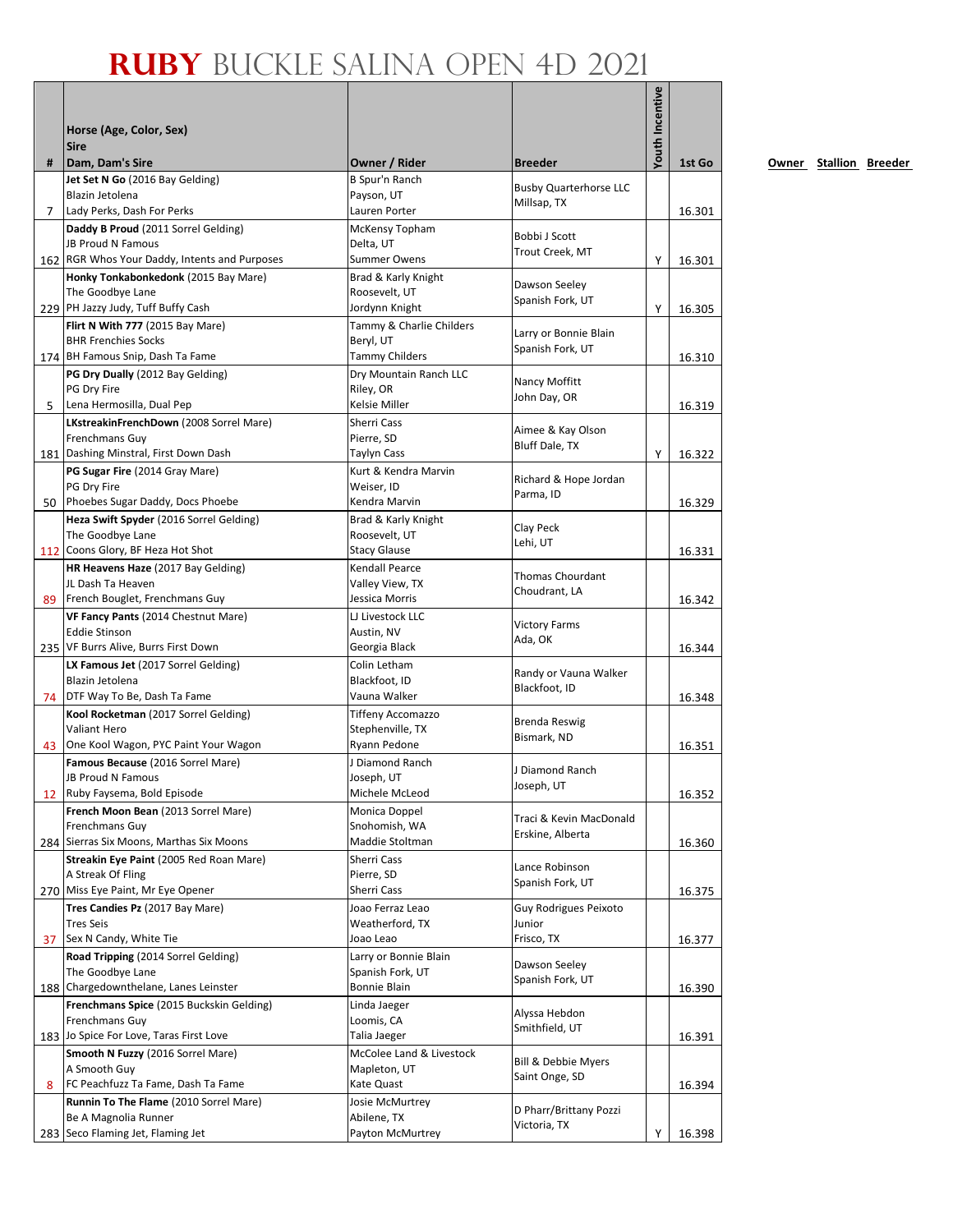|    |                                                                                    |                                             |                                        | <b>Youth Incentive</b> |        |
|----|------------------------------------------------------------------------------------|---------------------------------------------|----------------------------------------|------------------------|--------|
|    |                                                                                    |                                             |                                        |                        |        |
|    | Horse (Age, Color, Sex)<br><b>Sire</b>                                             |                                             |                                        |                        |        |
| #  | Dam, Dam's Sire                                                                    | Owner / Rider                               | <b>Breeder</b>                         |                        | 1st Go |
|    | Blazin Nonstop (2013 Bay Mare)                                                     | Amberley Snyder                             | Robyn Jacob                            |                        |        |
|    | Blazin Jetolena                                                                    | Elk Ridge, UT                               | Carmine, TX                            |                        |        |
|    | 158 Amelias Nonstop Hope, Furyothewind<br>Jess Win Harriet (2016 Sorrel Mare)      | Autumn Snyder<br>Paul or Vickie Solmonsen   |                                        |                        | 16.413 |
|    | <b>Winners Version</b>                                                             | Axtell, UT                                  | Bryan Holgate                          |                        |        |
|    | 94 Six Sasperillys, Sixes Jess                                                     | Vickie Solmonsen                            | Altamont, UT                           |                        | 16.416 |
|    | Fast N Frosty Fling (2015 Bay Roan Mare)                                           | Coy & Maesa Kummer                          | Maesa Kummer                           |                        |        |
|    | A Streak Of Fling                                                                  | Briggsdale, CO                              | Briggsdale, CO                         |                        |        |
|    | 137 Bugs With Frosting, Dash Ta Fame<br>Datsa Kipa Frenchman (2016 Sorrel Gelding) | Maesa Kummer<br><b>Riley Lemouse</b>        |                                        |                        | 16.426 |
|    | Dats A Frenchman                                                                   | Toledo, WA                                  | Laura or Jessica Steward               |                        |        |
|    | 193 TSQH Freaky Friday, Kipadeucy                                                  | <b>Riley Lemhouse</b>                       | Ethel, WA                              |                        | 16.428 |
|    | So Im A Blazin Fame (2016 Sorrel Mare)                                             | Kelle K Moore                               | Amy Behrends                           |                        |        |
|    | Blazin Jetolena                                                                    | Douglas, WY                                 | Fredericksburg, TX                     |                        |        |
|    | 71 Leavem Sweet Lucy, Dash Ta Fame                                                 | <b>Hope Raley</b>                           |                                        |                        | 16.430 |
|    | DH Smoothguy Ta Fame (2016 Palomino Mare)<br>A Smooth Guy                          | Donna Heinen<br>Mesa, WA                    | Donna Heinen                           |                        |        |
|    | 118 CP Hoot Ta Boot, Dash Ta Fame                                                  | Donna Heinen                                | Mesa, WA                               |                        | 16.440 |
|    | Tfour Speedy N Fame (2015 Red Dun Gelding)                                         | Bill & Autumn Keller                        | James W Taylor                         |                        |        |
|    | Tfouroverdrivinnfame                                                               | Fairview, UT                                | Neola, UT                              |                        |        |
|    | 73 Bestbarinhollywood, Hollywood Heat                                              | Autumn Keller                               |                                        |                        | 16.443 |
|    | Switching Creeks (2016 Chestnut Mare)<br>Conn Creek                                | Paul Freed<br>Wellsville, UT                | Ron & Laurie Mooseman                  |                        |        |
|    | 23 RM Switchiing Creeks, Chickie Cherry Cola                                       | Kailey Mitton                               | Morgan, UT                             |                        | 16.443 |
|    | Rockstar By Design (2016 Brown Stallion)                                           | Jamie Bashford                              | Jason Martin & Charlie                 |                        |        |
|    | Slick By Design                                                                    | Queen Creek, AZ                             | Cole                                   |                        |        |
|    | 49 Streakingflingindisco, A Streak Of Fling                                        | Jamie Bashford                              | Pilot Point, TX                        |                        | 16.449 |
|    | Goodbye Gidget (2013 Buckskin Mare)<br>The Goodbye Lane                            | Maley Shockley<br>Mapleton, UT              | <b>Helina Carter Thomas</b>            |                        |        |
|    | 150 Docs Foxy Gidget, Docs Cold Cash                                               | Maley Shockley                              | Payson, UT                             | Y                      | 16.453 |
|    | Curious Society Cash (2017 Sorrel Gelding)                                         | 7B Performance Horses                       |                                        |                        |        |
|    | No Cash Back                                                                       | Buhl, ID                                    | 7B Performance Horses<br>Buhl, ID      |                        |        |
|    | 111 Ms Pico Society, Sweet Society Road                                            | David Wiseman                               |                                        |                        | 16.476 |
|    | Born Ta Be A Cowboy* (2016 Buckskin Stallion)<br>Sadies Borntoperform              | Nichols & Kara Caspers<br>New Underwood, SD | Arrow Y Ranch                          |                        |        |
| 10 | Boons Drift Girl, PC Boonlacious                                                   | <b>Kassidy Caspers</b>                      | Wasta, SD                              |                        | 16.483 |
|    | Lil Famous Winner (2015 Black Mare)                                                | David Howlett                               |                                        |                        |        |
|    | <b>Winners Version</b>                                                             | Delta, UT                                   | Charlie Heaton<br>Saratoga Springs, UT |                        |        |
|    | 208 PC Legal Spice, Dash Ta Fame                                                   | McKensy Topham                              |                                        |                        | 16.493 |
|    | Im On A French Hi (2013 Sorrel Mare)<br>First Down French                          | Darcey Mullen Stafford<br>Prineville, OR    | Stan & Terry Deupree                   |                        |        |
| 63 | Quick Tips, Jazzing Hi                                                             | Jenna Duhon                                 | Eagle Point, OR                        |                        | 16.496 |
|    | Little Red Stinson (2015 Sorrel Mare)                                              | LJ Livestock LLC                            | <b>Anton Andreas</b>                   |                        |        |
|    | <b>Eddie Stinson</b>                                                               | Austin, NV                                  | Healdsburg, CA                         |                        |        |
|    | 206 VF Catch This Red, Designer Red                                                | Kole Black                                  |                                        | Υ                      | 16.513 |
|    | LH Sheza Hellavalane (2016 Chestnut Mare)<br>The Goodbye Lane                      | Cathy Morgan<br>Menan, ID                   | Lorlelei Hankins                       |                        |        |
|    | 34 HellnFury, Furyofthewind                                                        | Cathy Morgan                                | Rock Springs, TX                       |                        | 16.517 |
|    | Maples American (2015 Bay Gelding)                                                 | Lacey Morse                                 |                                        |                        |        |
|    | The Goodbye Lane                                                                   | Randolph, UT                                | Mckale Hadley<br>Ogden, UT             |                        |        |
| 75 | Legacys Lady Hawk, Hawkinson                                                       | Lacey Morse                                 |                                        |                        | 16.526 |
|    | Hot Irish Twister (2016 Palomino Gelding)<br>Irish Pay                             | Lyle or Lapriel Clark<br>Corrinne, UT       | Michael McNulty                        |                        |        |
| 34 | Red Hot Twister, Red Hot Quixote                                                   | Mindy Clark                                 | Kamas, UT                              |                        | 16.530 |
|    | Fierce Trouble Bars (2015 Sorrel Mare)                                             | Gary Dee Adams                              |                                        |                        |        |
|    | The Goodbye Lane                                                                   | Castle Dale, UT                             | Gary Dee Adams<br>Castle Dale, UT      |                        |        |
|    | 110 Jokers Trouble Bars, Winken On Ya                                              | Teigan Adams                                |                                        |                        | 16.537 |
|    | TC Fame (2013 Brown Gelding)<br>JD Look                                            | Sadie Cook-Ricks<br>Elko, NV                | Brad or Karen Gleason                  |                        |        |
|    | 277 Famous Lily, Dash Ta Fame                                                      | Sadie Cook-Ricks                            | Touchet, WA                            |                        | 16.537 |
|    |                                                                                    |                                             |                                        |                        |        |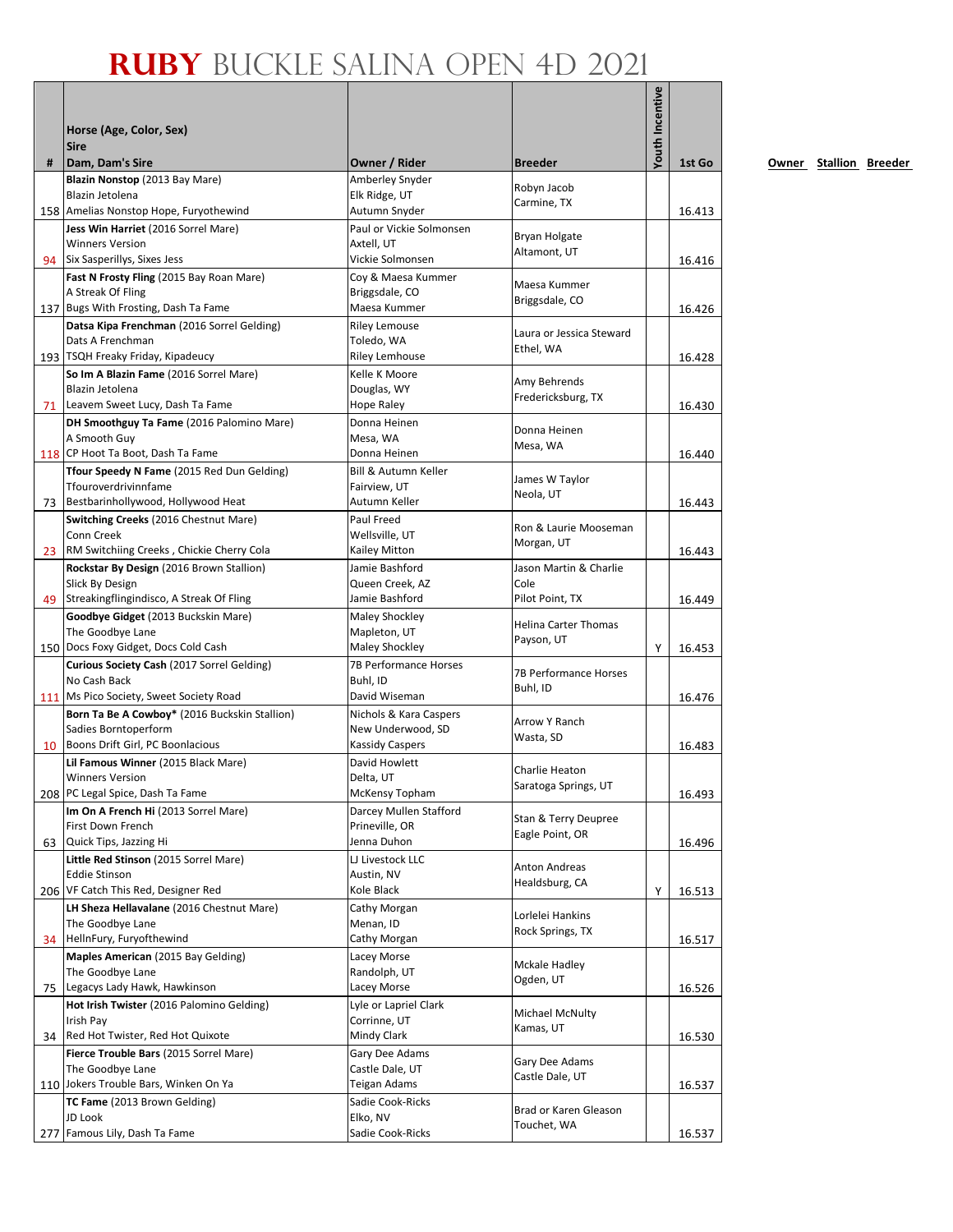|    | Horse (Age, Color, Sex)<br><b>Sire</b>                                                     |                                                                  |                                              | <b>Youth Incentive</b> |                 |        |         |                        |             |
|----|--------------------------------------------------------------------------------------------|------------------------------------------------------------------|----------------------------------------------|------------------------|-----------------|--------|---------|------------------------|-------------|
| #  | Dam, Dam's Sire                                                                            | Owner / Rider                                                    | <b>Breeder</b>                               |                        | 1st Go          |        |         | Owner Stallion Breeder |             |
|    | Thepressureonboys (2015 Black Mare)<br>No Pressure On Me                                   | Larry or Bonnie Blain<br>Spanish Fork, UT                        | Tiffany K McGhan<br>Weatherford, TX          |                        |                 |        |         |                        |             |
|    | 146 DHR Special Perks, Oh Whatta Boy                                                       | Bonnie Blain                                                     |                                              |                        | 16.539          |        |         |                        |             |
|    | Mr Perk Up N Jet (2015 Black Gelding)<br>Blazin Jetolena<br>259 Lady Perks, Dash For Perks | Cindy Shelton<br>Bluffdale, UT<br>Cindy Shelton                  | <b>Busby Quarterhorse LLC</b><br>Millsap, TX |                        | 16.540          |        |         |                        |             |
| 94 | JJJ Bugs Is R Star (2011 Sorrel Gelding)<br>Shawne Bug Leo<br>R Star, Marthas Six Moons    | <b>Stacy Tucker</b><br>San Tan Valley, AZ<br><b>Stacy Tucker</b> | Jo & Latricia Duke<br>College Station, TX    |                        | 16.547          |        |         |                        |             |
|    | Aintshesmartnfamous (2014 Palomino Mare)                                                   | Jessica John                                                     |                                              |                        |                 |        |         |                        |             |
|    | Aint Seen Nothin Yet<br>298 Smart Isabella, Smart Aristocrat                               | Kerney, NE<br>Skyler Sutton                                      | Jessica John<br>Kearney, NE                  |                        | 16.547          |        |         |                        |             |
|    | One Slick Contender (2014 Brown Mare)                                                      | Josie Cole                                                       | Terry Vogel                                  |                        |                 |        |         |                        |             |
|    | Slick By Design                                                                            | Ceylon, NW                                                       | Gainsville, TX                               |                        |                 |        |         |                        |             |
|    | 133 Fiery Contender, Title Contender                                                       | <b>Brandee Wardell</b>                                           |                                              |                        | 16.548          |        |         |                        |             |
|    | Famous Jetolena (2015 Sorrel Gelding)<br>Blazin Jetolena                                   | Chris & Cori Perry<br>Plymouth, UT                               | Shelby Mills                                 |                        |                 |        |         |                        |             |
|    | 300 Famous Baby Bug, Dash Ta Fame                                                          | Cory Perry                                                       | Chiefland, FL                                |                        | 16.549          | $4D-1$ | \$6,109 | \$719                  | \$359       |
|    | Moonlight Crush (2014 Bay Gelding)<br><b>Best Advice</b>                                   | Nathan & Kayla Ingram<br>Caldwell, ID                            | Jerone Bellard<br>Kaplan, LA                 |                        |                 |        |         |                        |             |
| 99 | Pie For One, Pie In The Sky                                                                | Kayla Ingram                                                     |                                              |                        | 16.551          | $4D-2$ | \$4,154 | \$489                  | \$244       |
|    | JR Frenchnshameless (2015 Palomino Gelding)                                                | Jennifer Rose                                                    | Jacob Spitzer                                |                        |                 |        |         |                        |             |
| 48 | First Down French<br>Mollys Peppy Barmaid, Gin and Peppy                                   | Bakersfield, CA<br>Jennifer Rose                                 | Tenachapi. CA                                |                        | 16.555 4D-3     |        | \$3,177 | \$374                  | \$187       |
|    | Biddin On That Guy (2014 Bay Gelding)                                                      | George & Nikki Baldauf                                           |                                              |                        |                 |        |         |                        |             |
|    | Dats A Frenchman                                                                           | Central Valley, UT                                               | Jordan Goodwin                               |                        |                 |        |         |                        |             |
|    | 91 Double Diamond Bid, Poco Van Star Two                                                   | Nikki D Baldauf                                                  | Wanatah, IN                                  |                        | 16.557          | $4D-4$ | \$2,248 | \$265                  | \$132       |
|    | KYS Goodbye Fame (2013 Bay Mare)                                                           | Brian & Shawna Felter                                            | Dawson Seeley                                |                        |                 |        |         |                        |             |
|    | The Goodbye Lane                                                                           | West Warren, UT                                                  | Spanish Fork, UT                             |                        |                 |        |         |                        |             |
|    | 239 Ladys Special Effort, Mr Special Charge<br>Epically Famous (2015 Grey Stallion)        | Shawna Felter<br>Josie Cole                                      |                                              |                        | 16.560          | $4D-5$ | \$1,833 | \$216                  | \$108       |
|    | Epic Leader                                                                                | Ceylon, NW                                                       | Jennifer Ruza                                |                        |                 |        |         |                        |             |
|    | 212 Imarealtreasure, Dash Ta Fame                                                          | <b>Brandee Wardell</b>                                           | Selby, SD                                    |                        | 16.569          | 4D-6   | \$1,417 | \$167                  | \$83        |
|    | Fast Under Pressure (2017 Sorrel Mare)                                                     | Aubrey Smith                                                     | Martha Reeves                                |                        |                 |        |         |                        |             |
|    | No Pressure On Me                                                                          | Binghampton, NY                                                  | Weatherford, TX                              |                        |                 |        |         |                        |             |
|    | 104 Ryonsfastbucklebunny, Fast Flying Ryon                                                 | Ryann Pedone                                                     |                                              |                        | 16.573 4D-7     |        | \$1,124 | \$132                  | \$66        |
|    | MKL Iceman (2015 Gray Gelding)<br>Slick By Design                                          | Marion K Lott<br>Morgan, UT                                      | Stephan & Lisa Ralston                       |                        |                 |        |         |                        |             |
| 28 | Streakin Snowlady, Mr Jess Perry                                                           | Jessica Lott                                                     | Morgan, UT                                   |                        | 16.583 4D-8     |        | \$880   | \$104                  | \$52        |
|    | Tadah Im Irish (2016 Bay Gelding)                                                          | <b>Brandee Wardell</b>                                           | Dawn Newland                                 |                        |                 |        |         |                        |             |
|    | Irish Pay                                                                                  | Buffalo, SD                                                      | <b>Belle Fourche</b>                         |                        |                 |        |         |                        |             |
|    | 299 Tadah Lynx, Credit The Doctor                                                          | <b>Brandee Wardell</b>                                           |                                              |                        | 16.594 4D-9     |        | \$733   | \$86                   | \$43        |
|    | Tex Walka (2017 Bay Gelding)<br>Slick By Design                                            | Lance Stairs<br>Hanford, CA                                      | Doug Brown/Tim Parker                        |                        |                 |        |         |                        |             |
|    | 115 Rene To Run, Rene Dan Jet                                                              | Lyndee Stairs                                                    | Paso Robles, CA                              |                        | 16.598          | 4D-10  | \$587   | \$69                   | \$35        |
|    | Look At Bert Fly (2016 Bay Gelding)                                                        | Stephanie Ryan                                                   | Stephanie Ryan                               |                        |                 |        |         |                        |             |
|    | JD Look                                                                                    | Poulsbo, WA                                                      | Poulsbo, WA                                  |                        |                 |        |         |                        |             |
| 48 | Plain Candy Bar, Just Plain Colonel                                                        | Stephanie Ryan                                                   |                                              |                        | 16.607          | 4D-11  | \$513   | \$60                   | \$30        |
|    | My French Treat (2016 Gray Gelding)<br>A Streak Of Fling                                   | Alex & Lori Papageorge<br>Plain City, UT                         | Terry McCormmach                             |                        |                 |        |         |                        |             |
| 54 | Dolls French Cash, Frenchmans Guy                                                          | Lori Papageorge                                                  | Walla Walla, WA                              |                        | 16.613 4D-12    |        | \$464   | \$55                   | <u>\$27</u> |
|    | Streaking Stella (2016 Bay Roan Mare)                                                      | Sydney Nash                                                      |                                              |                        |                 |        |         |                        |             |
|    | A Streak Of Fling                                                                          | Dillon, MT                                                       | Holly Fenoglio<br>Nocona, TX                 |                        |                 |        |         |                        |             |
| 33 | Eye Soar Am Hot, Eye Soar                                                                  | Sydney Nash                                                      |                                              |                        | 16.658 4D-13/14 |        | \$433   | \$51                   | \$25        |
|    | AB Littlemiss French (2013 Palomino Mare)                                                  | <b>Allison Campbell</b>                                          | Allison Campbell                             |                        |                 |        |         |                        |             |
|    | First Down French<br>240 Tootsie Time, Pass Em Ojo                                         | Ellensburg, WA<br>Allison Campbell                               | Ellensburg, WA                               |                        | 16.658 4D-13/14 |        | \$433   | \$51                   | \$25        |
|    | Tres Queridos (2015 Sorrel Gelding)                                                        | Cathy Morgan                                                     |                                              |                        |                 |        |         |                        |             |
|    | Tres Seis                                                                                  | Menan, ID                                                        | Darling Farms LLC                            |                        |                 |        |         |                        |             |
|    | 101 Dashing Obsession, Mr Jess Perry                                                       | Cathy Morgan                                                     | Opelousas, LA                                |                        | 16.664 4D-15    |        | \$367   | <u>\$43</u>            | \$22        |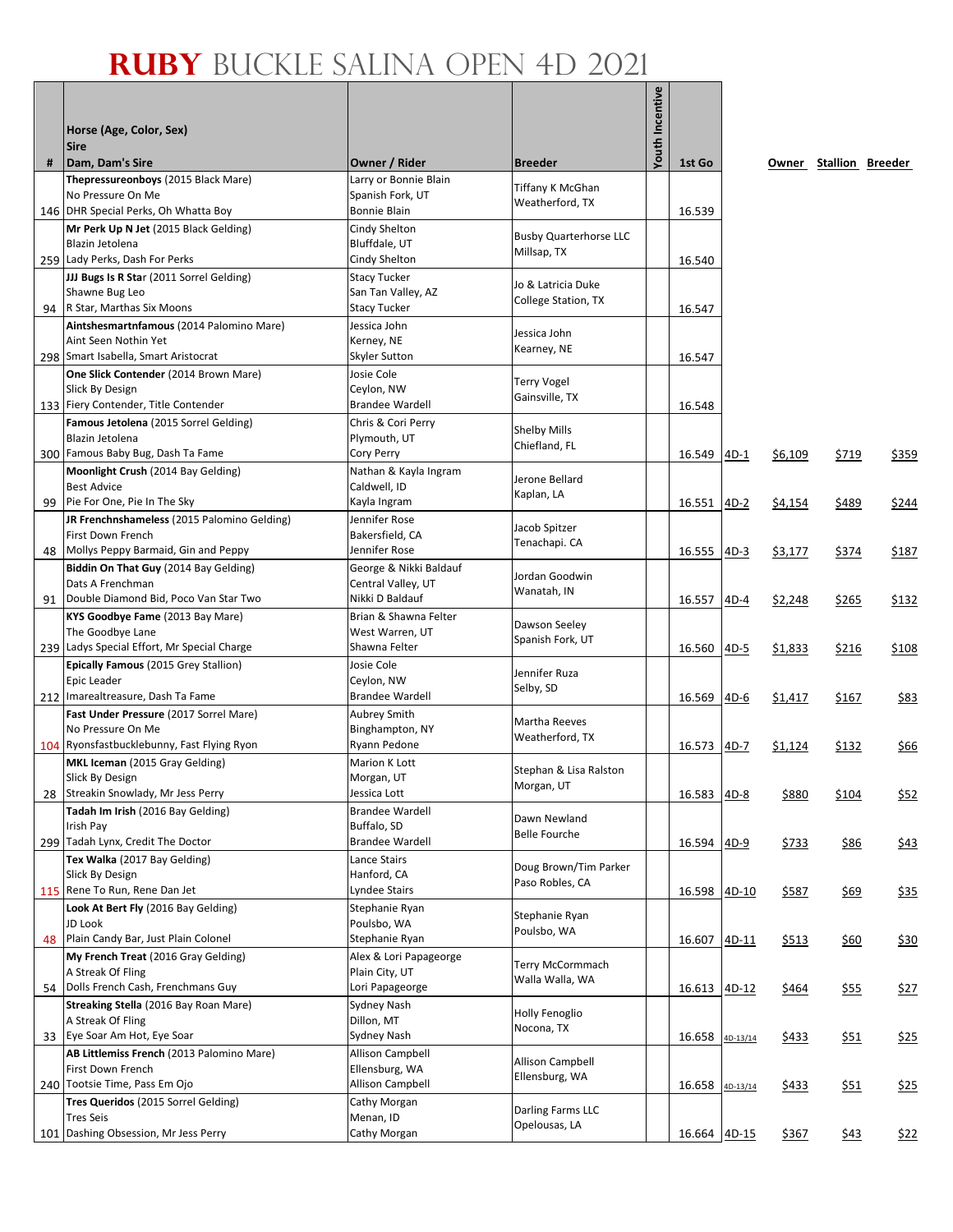|              |                                                                       |                                         |                                         | Youth Incentive |        |
|--------------|-----------------------------------------------------------------------|-----------------------------------------|-----------------------------------------|-----------------|--------|
|              | Horse (Age, Color, Sex)                                               |                                         |                                         |                 |        |
|              | <b>Sire</b>                                                           |                                         |                                         |                 |        |
| #            | Dam, Dam's Sire                                                       | Owner / Rider                           | <b>Breeder</b>                          |                 | 1st Go |
|              | SH Streak Of Fame (2013 Sorrel Mare)                                  | Sherri Cass                             | Shaina Huffman                          |                 |        |
|              | A Streak Of Fling                                                     | Pierre, SD<br>Sherri Cass               | Selby, SD                               |                 |        |
|              | 224 Sudden Susan, Dash Ta Fame<br>Easy Lov Bug (2015 Sorrel Gelding)  | Randi Richmond                          |                                         |                 | 16.673 |
|              | Shawne Bug Leo                                                        | Payson, UT                              | Randi Richmond                          |                 |        |
|              | 297 Ricky Lou Jet, Super Hemp                                         | Randi Richmond                          | Payson, UT                              |                 | 16.676 |
|              | WhooWho Sheztalented (2013 Bay Mare)                                  | Jim Real Bird                           | Copper Spring Ranch LLC                 |                 |        |
|              | <b>Prime Talent</b><br>115 FeFiFoWho, By Who                          | Garryowen, MT<br>Katie Berkram          | Tularosa, NM                            |                 |        |
|              | Bola De Fuego* (2016 Bay Stallion)                                    | Danielle Stubstad                       | Christine & Debbie                      |                 | 16.684 |
|              | <b>Firewater Flit</b>                                                 | Ocala, FL                               | Langlois                                |                 |        |
|              | 31 Beam Me Up Kelly, First Down Kelly                                 | Jenna Dominick                          | Watsonville, CA                         |                 | 16.693 |
|              | Regals Chic (2012 Bay Mare)                                           | Kelly Taylor                            | Roger Rees                              |                 |        |
|              | Twoforthedough<br>121 BF Regal Chic, A Regal Choice                   | Riverton, UT<br>Kelly Taylor            | Lehi, UT                                |                 | 16.701 |
|              | Your Rockin Lady (2016 Sorrel Mare)                                   | Mike Oden Cattle Co                     |                                         |                 |        |
|              | Rockin W                                                              | Williams, AZ                            | Mike Oden Cattle Co                     |                 |        |
| 65           | Your Ginnin Lady, Tanquery Gin                                        | Christina Gould                         | Williams, AZ                            |                 | 16.719 |
|              | Stylin N Ivory (2012 Brown Mare)                                      | Cindy Reynolds                          | Laura Wipf                              |                 |        |
|              | Ivory James<br>Pat B Stylin, Streakin La Jolla                        | Sheridan, WY<br>Katie Jensen            | Wayne, OK                               |                 |        |
| $\mathbf{2}$ | Lulu Stinson (2017 Sorrel Mare)                                       | Chris Lybbert                           |                                         |                 | 16.732 |
|              | <b>Eddie Stinson</b>                                                  | Forestburg, TX                          | Chris Lybbert                           |                 |        |
|              | 50   Lydia An Heiress, Dr Nick Bar                                    | Samantha Boone                          | Forestburg. TX                          |                 | 16.734 |
|              | LS Mr Skip N Goodbye (2016 Bay Gelding)                               | <b>Brooke Deters</b>                    | Glade Jacklin                           |                 |        |
| 31           | The Goodbye Lane<br>Bankers Special Skip, Jay Kay Skipa Rory          | West Jordan, UT<br><b>Brooke Deters</b> | Payson, UT                              |                 | 16.739 |
|              | Two Karat Eddie (2009 Bay Gelding)                                    | Jessi Vega                              |                                         |                 |        |
|              | <b>Eddie Stinson</b>                                                  | Eureka, NV                              | Donald Henderson<br>Shannon, NC         |                 |        |
|              | 46 Two Karat Chick, Diamond                                           | Jessi Vega                              |                                         |                 | 16.749 |
|              | Smooth Up Lady (2016 Palomino Mare)                                   | Gayle Gray Smith                        | Mike Oden Cattle Co                     |                 |        |
|              | A Smooth Guy<br>84 Up Straight, Lean With Me                          | Cave Creek, AZ<br>Jenna Duhon           | Williams, AZ                            |                 | 16.764 |
|              | Classic Ivory (2009 Brown Gelding)                                    | <b>Courtney Moose</b>                   |                                         |                 |        |
|              | Ivory James                                                           | Midland, TX                             | <b>Bullard Farms</b><br>Weatherford, TX |                 |        |
|              | 280 Classic Angle, Kiptys Charger                                     | <b>Courtney Moose</b>                   |                                         |                 | 16.773 |
|              | Cruisin Smoothie K3 (2015 Sorrel Gelding)<br>A Smooth Guy             | Christy & Kathleen Kruse<br>Redmond, OR | Christy Kruse                           |                 |        |
|              | 288 Ginnys Honor Broom, In Honor of Led                               | <b>Alexis Geraths</b>                   | Redmond, OR                             |                 | 16.783 |
|              | Scooters Famous Buns (2014 Chestnut Mare)                             | Linda Lowe                              |                                         |                 |        |
|              | JB Proud N Famous                                                     | Castle Rock, WA                         | Linda Lowe<br>Castle Rock WA            |                 |        |
| 32           | Ten Pana Gold, Call Me A Ten                                          | Joni White                              |                                         |                 | 16.817 |
|              | Rainys Flyer (2016 Buckskin Mare)<br>Guys Eye Paint                   | Chyanne Soffel<br>Circleville, UT       | Chyanne Soffel                          |                 |        |
| 86           | The Rainbow Flyer, Strawfly Special                                   | Jessica Miller                          | Circleville, UT                         |                 | 16.818 |
|              | TPH Aint Dun It Yet (2016 Dun Gelding)                                | Deborah Grulke                          | Deborah Grulke                          |                 |        |
|              | Aint Seen Nothin Yet                                                  | Buckeye, AZ                             | Buckeye, AZ                             |                 |        |
|              | 28   Dun It With Revenge, Hollywood Heat                              | Deborah Grulke                          |                                         |                 | 16.819 |
|              | Cowgirls N Dough (2012 Sorrel Mare)<br>Twoforthedough                 | Jaylyn Hardman<br>Grantsville, UT       | Green Woody                             |                 |        |
|              | 275 Cowgirls N Secrets, Raise A Secret                                | Jaylyn Hardman                          | Layton, UT                              |                 | 16.824 |
|              | Blazen Bug Cuz (2005 Sorrel Gelding)                                  | Brad & Karly Knight                     | Vaughan & Mary Watkins                  |                 |        |
|              | Blazin Jetolena                                                       | Roosevelt, UT                           | Madison, MS                             |                 |        |
|              | 64 Wahinis Bug Cuz, Bugz Cuz<br>Little Man Keith (2008 Brown Gelding) | Kaecee Knight<br>Marty & Jessica Leach  |                                         |                 | 16.835 |
|              | <b>Tres Seis</b>                                                      | Rockville, NE                           | Ervin E Wyatt                           |                 |        |
|              | 144 This Is Mi World, Corona Cartel                                   | Jessica Leach                           | Edmond, OK                              |                 | 16.846 |
|              | Chasing Time Design (2015 Black Gelding)                              | Caitlin Jae Vondette                    | <b>Emily Powell Hanaford</b>            |                 |        |
|              | Slick By Design                                                       | Rifle, CO                               | Templeton, CA                           |                 |        |
|              | 294 Shez Real Smart, Ill Be Smart                                     | Dina Miller                             |                                         |                 | 16.851 |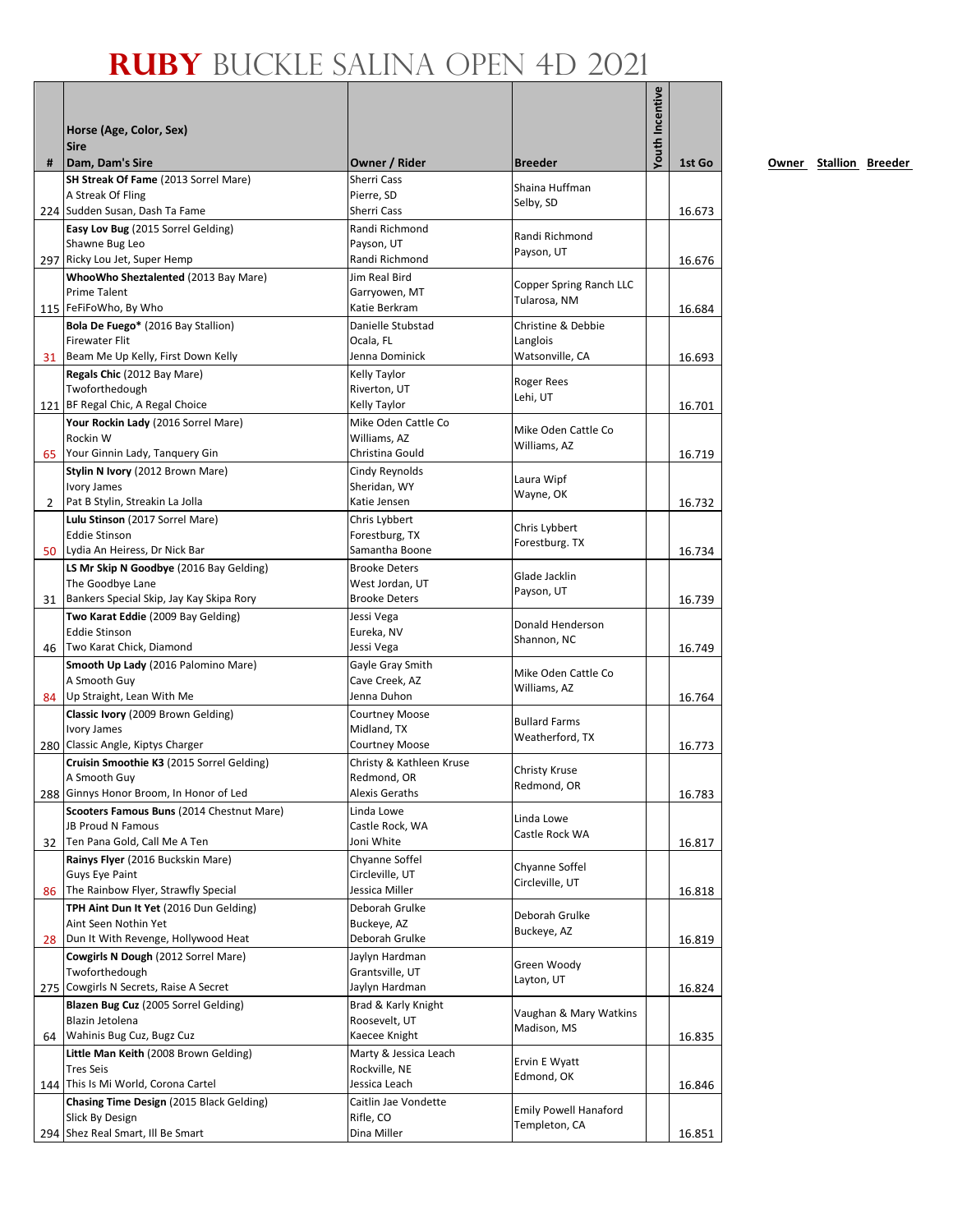|     |                                                                                |                                          |                                     | Youth Incentive |        |
|-----|--------------------------------------------------------------------------------|------------------------------------------|-------------------------------------|-----------------|--------|
|     | Horse (Age, Color, Sex)                                                        |                                          |                                     |                 |        |
|     | <b>Sire</b>                                                                    |                                          |                                     |                 |        |
| #   | Dam, Dam's Sire                                                                | Owner / Rider                            | <b>Breeder</b>                      |                 | 1st Go |
|     | One Smooth Oakie (2016 Sorrel Mare)                                            | Kathy Campbell                           | Copper Spring Ranch LLC             |                 |        |
| 5   | A Smooth Guy<br>Dales No Okie, Okey Dokey Dale                                 | Morristown, AZ<br>Kathy Campbell         | Tularosa, NM                        |                 | 16.888 |
|     | Jets Smooth Fame (2016 Palomino Gelding)                                       | Cathy Morgan                             |                                     |                 |        |
|     | A Smooth Guy                                                                   | Menan, ID                                | Cathy Morgan                        |                 |        |
|     | 18 Annies Dash, Dash Ta Fame                                                   | Cathy Morgan                             | Menan, ID                           |                 | 16.907 |
|     | <b>Smoke N Jetolena</b> (2011 Sorrel Gelding)                                  | Sarah Kieckhefer                         | Cheryl or Daniel Murray             |                 |        |
|     | Blazin Jetolena                                                                | Prescott, AZ<br>Sarah Kieckhefer         | Green Valley, AZ                    |                 |        |
| 56  | Miss Mucho Caliente, Smoke N Sparks<br>Secret Slew Of Cash (2016 Gray Gelding) | Tyson & Kasandra Hansen                  |                                     |                 | 16.907 |
|     | Hez Our Secret                                                                 | Dammeron Valley, UT                      | Teri Cochran                        |                 |        |
|     | 36 Czech This Chick, Chicks Slew Of Bux                                        | Kelsey Hayden                            | Lipan, TX                           |                 | 16.917 |
|     | <b>Stripling Warrior</b> (2014 Sorrel Gelding)                                 | Clay Peck                                | Clay Peck                           |                 |        |
|     | The Goodbye Lane                                                               | St George, UT                            | St George, UT                       |                 |        |
|     | 233 Fight A Good Fight, Special Red Warrior                                    | Teressa Peck                             |                                     |                 | 16.931 |
|     | JL Prissys Roc (2014 Palomino Mare)<br>JL Sirocco                              | Taylor Hildreth<br>Olathe, CO            | Jill Lane Quarter Horses            |                 |        |
|     | 136 VCPrissysdiggerfrost, Sunfrost                                             | Taylor Hildreth                          | Fort Benton, MT                     |                 | 16.936 |
|     | SG Funny Money (2014 Gray Gelding)                                             | <b>Shawntel Russel</b>                   |                                     |                 |        |
|     | The Goodbye Lane                                                               | Garland, UT                              | Shana Gibson                        |                 |        |
|     | 140 Some Famous Girl, Mr Fancy Fame                                            | Shawni Russell                           | Ogden, UT                           |                 | 16.968 |
|     | Cant Be Blamed (2016 Sorrel Mare)                                              | Jeffrey D Crockett                       | <b>Reliance Ranches LLC</b>         |                 |        |
|     | Corona Cartel                                                                  | Spanish Fork, UT<br>Teigan Adams         | Guthrie, OK                         |                 |        |
|     | 15   Ity Bitty Rarity, Rare Form<br>Red Bull Look (2013 Sorrel Gelding)        | Brad or Karen Gleason                    |                                     |                 | 16.981 |
|     | JD Look                                                                        | Touchet, WA                              | Brad or Karen Gleason               |                 |        |
|     | 268 Daves Jet Ta Fame, Dash Ta Fame                                            | Karen Gleason                            | Touchet, WA                         |                 | 17.005 |
|     | Dibs on a Frenchgirl (2016 Sorrel Mare)                                        | Henson Winn                              | Rachele Smith                       |                 |        |
|     | Dashin Dynamo                                                                  | Sanders, AZ                              | Bend, OR                            |                 |        |
|     | 37 RIL Francypants, Frenchmans Guy                                             | Henson Winn                              |                                     |                 | 17.012 |
|     | LH A Smooth Success (2014 Sorrel Mare)                                         | Larry Hancock                            | Larry Hancock                       |                 |        |
|     | A Smooth Guy<br>215 Success By Biankus, Captain Biankus                        | Wickenburg, AZ<br>Hailee Dihel           | Wickenburg, AZ                      |                 | 17.044 |
|     | TFour Shome The Money (2017 Bay Gelding)                                       | Makenna Christensen                      |                                     |                 |        |
|     | Tfouroverdrivinnfame                                                           | Lakepoint, UT                            | Four Taylors Ranch<br>Neola, UT     |                 |        |
|     | 107 Money From the Mint, On The Money Red                                      | Makenna Christensen                      |                                     |                 | 17.051 |
|     | Pepidots First Down (2014 Sorrel Gelding)                                      | LJ Livestock LLC                         | Jake Gorrell                        |                 |        |
|     | First Down French<br>258 Smart Pepidot, Smart Little Pepinic                   | Austin, NV<br>Kole Black                 | Hanford, CA                         | Y               |        |
|     | Sheza Slick Design (2015 Chestnut Mare)                                        | Alfred Jones                             |                                     |                 | 17.067 |
|     | Slick By Design                                                                | Kayenta, AZ                              | Charles R Spinkes                   |                 |        |
|     | 213 Gay Sugars Badger, Gay Badger Fourth                                       | Carli Warren                             | Yantis, TX                          | Υ               | 17.070 |
|     | Woodrows Afamous Guy (2014 Buckskin Gelding)                                   | Michael & Donna Fowler                   | Michael & Donna Fowler              |                 |        |
|     | Aint Seen Nothin Yet                                                           | Homedale, ID                             | Homedale, ID                        |                 |        |
|     | 111 One Grand Sharock, One Grand Bunny                                         | Donna Fowler                             |                                     |                 | 17.073 |
|     | Scor For The Dough (2012 Sorrel Gelding)<br>Twoforthedough                     | <b>Rusty Allen</b><br>Eagle Mountain, UT | John C Revill                       |                 |        |
|     | 281 Miss Sugs Remedy, Sugs Scorpio                                             | Sienna Allen                             | Lehi, UT                            | Υ               | 17.085 |
|     | A Smooth Sangria (2017 Sorrel Mare)                                            | Shawna Letcher                           |                                     |                 |        |
|     | A Smooth Guy                                                                   | Rapid City, SD                           | TK & Lainee Sampson<br>Interior, SD |                 |        |
| 36  | SX Smokin Serena, Smoke N Sparks                                               | Shawna Letcher                           |                                     |                 | 17.147 |
|     | Jets Fire Storm (2014 Brown Gelding)                                           | Blake & Kara Philippi                    | <b>Busby Quarterhorse LLC</b>       |                 |        |
| 92  | Blazin Jetolena<br>Suzies Native Bug, Shawne Bug                               | Hermiston, OR<br>Kara Philippi           | Millsap, TX                         |                 | 17.209 |
|     | Mulberry On Fire (2016 Brown Mare)                                             | Kim Sanford                              |                                     |                 |        |
|     | <b>Firewater Canyon</b>                                                        | Ellensburg, WA                           | Chad Hart & Jody Nelson             |                 |        |
|     | 70 Miss Bling Bling, Martha Six Moons                                          | Kim Sanford                              | Royston, GA                         |                 | 17.220 |
|     | The Goodbye Jane (2016 Chestnut Mare)                                          | Tracina Wilson                           | Hughes Morley Land &                |                 |        |
|     | The Goodbye Lane                                                               | Tabiona, UT                              | Livestock                           |                 |        |
| 220 | Peps Plain Jane, Blue On Blue Magic                                            | Denim Wilson                             | Spanish Fork, UT                    | Υ               | 17.236 |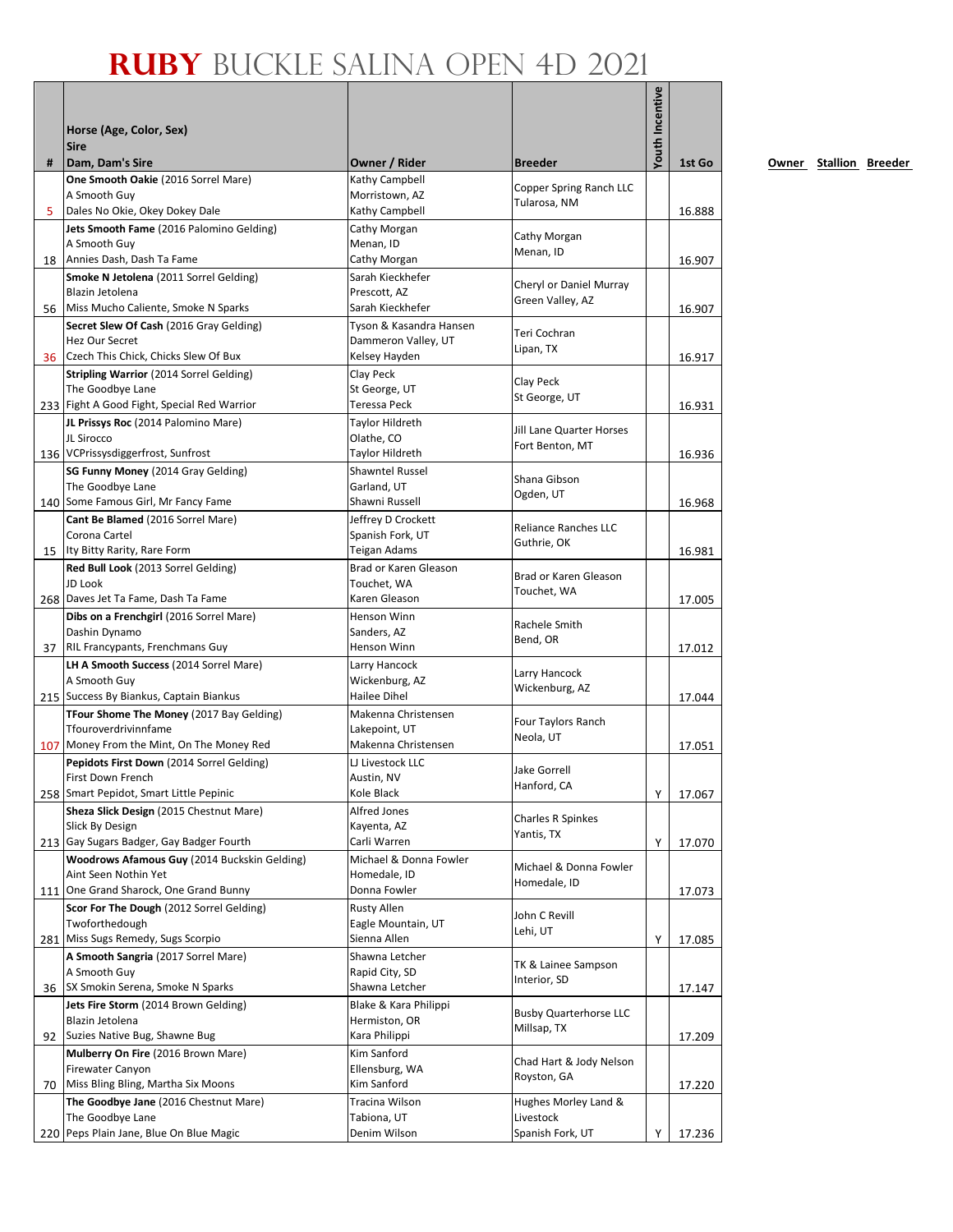|    | Horse (Age, Color, Sex)<br><b>Sire</b>                                          |                                               |                               | <b>Youth Incentive</b> |        |
|----|---------------------------------------------------------------------------------|-----------------------------------------------|-------------------------------|------------------------|--------|
| #  | Dam, Dam's Sire                                                                 | Owner / Rider                                 | <b>Breeder</b>                |                        | 1st Go |
|    | CR Sassy Frenchgirl (2016 Bay Roan Mare)                                        | Sylvia Howell                                 | Sylvia Howell                 |                        |        |
|    | French Streaktovegas                                                            | Romoland, CA                                  | Romoland, CA                  |                        |        |
| 98 | Estrella La Jolla, Streakin La Jolla                                            | Cassie Howell                                 |                               |                        | 17.239 |
|    | Frenchkissin Angel (2013 Buckskin Mare)<br>First Down French                    | Tasha Enriquez<br>Riverside, CA               | Tasha Enriquez                |                        |        |
|    | 117 Emmys Angel, Band Of Azure                                                  | Tasha Enriquez                                | Riverside, CA                 |                        | 17.342 |
|    | <b>GBH Jet</b> (2012 Chestnut Gelding)                                          | Samantha Boone                                | Gary Hartstack                |                        |        |
|    | Stoli                                                                           | Wewoka, OK                                    | Highmore, SD                  |                        |        |
|    | 232 GH Runaway Jet, Runaway Winner<br>Rollin Blue Jeans (2016 Brown Gelding)    | Sarah Rose Wagaspack<br>Vickie or Greg Lamb   |                               |                        | 17.410 |
|    | Sparkys Blue Road                                                               | Malad, ID                                     | <b>7B Performance Horses</b>  |                        |        |
|    | 20 Wrangler Roll, First Wrangler                                                | Mekelle Hollingsworth                         | Buhl, ID                      |                        | 17.424 |
|    | Blades On Fire (2012 Palomino Gelding)                                          | Mandy Rush & Becky Younger                    | Stephanie Newman              |                        |        |
|    | <b>Frenchmans Guy</b>                                                           | Grand Junction, CO                            | Rapid City, SD                |                        |        |
|    | 126 Vanilla Firewater, Firewater Fooler                                         | Mandy Rush                                    |                               |                        | 17.464 |
|    | Blazin Bulldog K3 (2015 Sorrel Stallion)<br>Blazin Jetolena                     | Christy Kruse<br>Redmond, OR                  | Christy Kruse                 |                        |        |
|    | 254 Miss Texas Velvet, On The Dash                                              | Christy Kruse                                 | Redmond, OR                   |                        | 17.465 |
|    | Rikki Ridge (2015 Sorrel Mare)                                                  | Kacey Gartner                                 | Karen Gleason                 |                        |        |
|    | JD Look                                                                         | Walla Walla, WA                               | Touchet, WA                   |                        |        |
|    | 21 Bald Ridge, Dash Ta Fame                                                     | Paige Gartner                                 |                               | Y                      | 17.480 |
|    | Dash Ta Streak Olena (2016 Bay Mare)<br>A Dash Ta Streak                        | Lance & Marci Cornwall<br>Dammeron Valley, UT | Lance & Marci Cornwall        |                        |        |
|    | 71 Tams Glo Rey Me, Tamulena                                                    | Jocelynn Cornwall                             | Dammeron Valley, UT           |                        | 17.483 |
|    | Ima Famous Spider (2017 Sorrel Gelding)                                         | Dakota Bingham                                | Sean & Kelli Bingham          |                        |        |
|    | Freckles Ta Fame                                                                | Delta, CO                                     | Olathe, CO                    |                        |        |
|    | 170 Ima Skippin Gold Bar, Ima J Bar Bull                                        | Dakota Bingham                                |                               |                        | 17.505 |
|    | Return of A Hero (2014 Black Mare)<br><b>Valiant Hero</b>                       | Allie Zant<br>Stephenville, TX                | Jud Little                    |                        |        |
|    | 95 Less Return, Dashiing Investment                                             | Allie Zant                                    | Ardmore, OK                   |                        | 17.584 |
|    | JP Frenchmans Shadow (2015 Buckskin Gelding)                                    | Gary or Jane Capurro                          | Ty Van Norman                 |                        |        |
|    | A Smooth Guy                                                                    | Fallon, NV                                    | Tuscarora, NV                 |                        |        |
|    | 78 JP Smart Zephyr Boon, Smart Boonalena                                        | Jane Capurro                                  |                               |                        | 17.630 |
|    | Natural Born Rockin (2016 Bay Gelding)<br>Rockin W                              | Mike Oden Cattle Co<br>Williams, AZ           | Mike Oden Cattle Co           |                        |        |
| 33 | Natural Born Dunit, Hollywood Dun It                                            | Christina Gould                               | Williams, AZ                  |                        | 17.662 |
|    | First Vanila (2016 Palomino Mare)                                               | Stephanie Forbes                              | Alan Woodbury                 |                        |        |
|    | Coronado Cartel                                                                 | Niagara-On-The-Lake, Ontario                  | Dickinson, ND                 |                        |        |
| 26 | Dash Ta Vanila, Dash Ta Fame<br>Sheza French O'Toole (2013 Sorrel Mare)         | Stephanie Forbes<br><b>Stacy Tucker</b>       |                               |                        | 17.690 |
|    | First Down French                                                               | San Tan Valley, AZ                            | Taylor Lawson                 |                        |        |
| 51 | Reckless Run O Toole, Jody O Toole                                              | Stacy Tucker                                  | New Waverly, TX               |                        | 17.763 |
|    | Streakin Stinson (2010 Bay Gelding)                                             | <b>Tracy Milne</b>                            | Kapp Investment               |                        |        |
|    | <b>Eddie Stinson</b>                                                            | Riverton, UT                                  | Company LLC                   |                        |        |
|    | 295 Streakin Dot Dash, Streakin Dash<br>CR Lane Ta Fame (2016 Chestnut Gelding) | Tracy Milne<br>Tammy Chatburn                 | West Point, UT                |                        | 17.770 |
|    | The Goodbye Lane                                                                | Albion, ID                                    | Jeff & Tammy Chatburn         |                        |        |
| 93 | Stitchs Jet Ta Fame, Fire Water Ta Fame                                         | Tammy Chatburn                                | Albion, ID                    |                        | 17.827 |
|    | <b>CLC Quick Mr Stinson</b> (2014 Sorrel Gelding)                               | <b>Britany Davis</b>                          | Danny K Carroll               |                        |        |
| 45 | <b>Eddie Stinson</b><br>Dash Royal Fleet, Royal Quick Dash                      | Boulder City, NV<br>Sarah Rohay               | Raymore, MO                   |                        |        |
|    | Lookatmyindependenz (2008 Sorrel Mare)                                          | Amber Hopkins                                 |                               |                        | 18.034 |
|    | JD Look                                                                         | Vale, OR                                      | Heidi Yarbor                  |                        |        |
|    | 247 Dat Princess, Juno Dat Cash                                                 | Amber Hopkins                                 | Saint Helens, OR              |                        | 18.299 |
|    | Mucho Suave (2016 Buckskin Gelding)                                             | Maesa Kummer                                  | Maesa Kummer                  |                        |        |
| 79 | A Smooth Guy<br>Fergies Fling, A Streak Of Fling                                | Briggsdale, CO<br>Maesa Kummer                | Briggsdale, CO                |                        | 18.572 |
|    | CR Dynastia Fame (2013 Bay Mare)                                                | Sylvia Howell                                 |                               |                        |        |
|    | CR Rode Ta Fame                                                                 | Romoland, CA                                  | Sylvia Howell<br>Romoland, CA |                        |        |
|    | 171 Indian Zee, Indians Image                                                   | Cassie Howell                                 |                               |                        | 18.757 |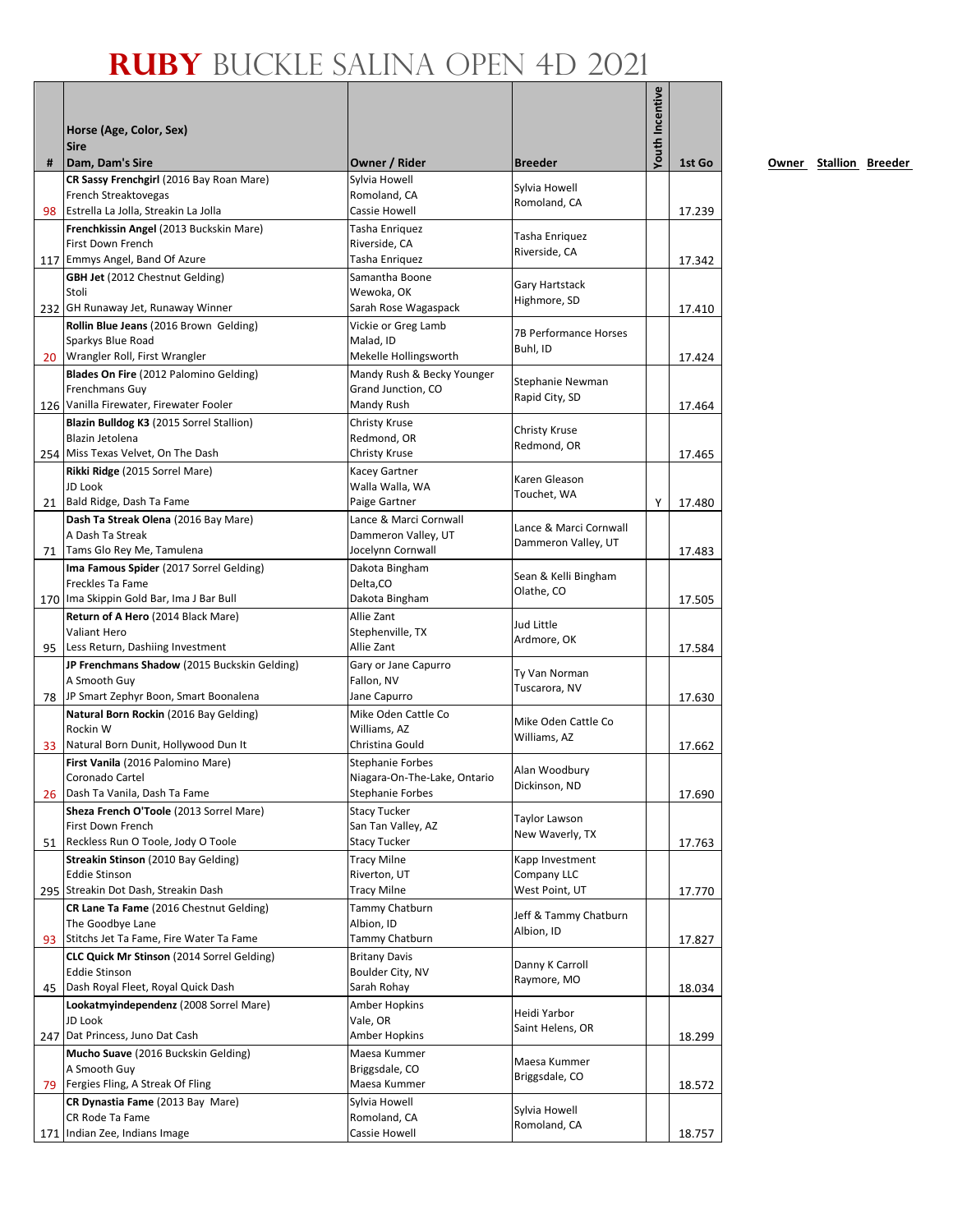|    | Horse (Age, Color, Sex)<br><b>Sire</b>                                              |                                           |                                      | <b>Youth Incentive</b> |        |
|----|-------------------------------------------------------------------------------------|-------------------------------------------|--------------------------------------|------------------------|--------|
| #  | Dam, Dam's Sire                                                                     | Owner / Rider                             | <b>Breeder</b>                       |                        | 1st Go |
|    | Hammer It Smooth (2017 Buckskin Mare)<br>A Smooth Guy                               | Sierra Zowada<br>Big Horn, WY             | Mike Pickard                         |                        |        |
| 52 | Designers Splash, Splash Bac                                                        | Sierra Zowada                             | Byars, OK                            |                        | 18.941 |
|    | First Class Machine (2013 Sorrel Gelding)                                           | Stacie & Clint Hoover                     |                                      |                        |        |
|    | First Down French                                                                   | Moraga, CA                                | Rachelle Smith Mose                  |                        |        |
|    | 161 Cash Bet On Biankus, Judge Cash                                                 | Stacie Hoover                             | Bend, OR                             |                        | 18.950 |
|    | Shake It Till Smooth (2016 Palomino Gelding)                                        | Kava Huestis                              | Peggy Holzer                         |                        |        |
|    | A Smooth Guy<br>58 Special Zevi, Shake It Special                                   | Ulm, MT<br>Kava Huestis                   | Bismarck, ND                         |                        |        |
|    | RV Two Dash Ta Vegas (2016 Sorrel Gelding)                                          | Anita Ellis                               |                                      |                        | 19.365 |
|    | French Streaktovegas                                                                | Blackfoot, ID                             | Randy & Vauna Walker                 |                        |        |
|    | 203 Two Dash To Fame, Dash Ta Fame                                                  | Anita Ellis                               | Pingree, ID                          |                        | 20.026 |
|    | Hello Stella (2017 Brown Mare)                                                      | Sharin Hall                               | Sharin Hall                          |                        |        |
|    | The Goodbye Lane                                                                    | Pilot Point, TX                           | Pilot Point, TX                      |                        |        |
| 51 | Go Go Fame, Dash Ta Fame                                                            | Sharin Hall                               |                                      |                        | 20.043 |
|    | BS Born Ta Cash (2016 Gray Mare)<br>Born Ta Be Famous                               | DaCota Monk & Louis Saggione<br>Point, TX | Kris Suard                           |                        |        |
| 59 | Sulley, Judge Cash                                                                  | DaCota Monk                               | Thibodaux, LA                        |                        | 20.251 |
|    | JR Streakin Espuela (2013 Bay Roan Gelding)                                         | John & Sherrie Jones                      |                                      |                        |        |
|    | A Streak Of Fling                                                                   | Morro Bay, CA                             | Shannon Marcum<br>Royse City, TX     |                        |        |
|    | 159 Espuela Pleasure, Blue Light Ike                                                | Sherrie Jones                             |                                      |                        | 20.297 |
|    | Winners Form (2015 Sorrel Gelding)                                                  | Ray & Susan Siggins                       | Chad Richard                         |                        |        |
|    | <b>Winners Version</b><br>84 Annies Form, Rare Form                                 | Coolidge, AZ<br>Susan Siggins             | Roosevelt, UT                        |                        | 20.478 |
|    | BCK Spyder Monkey (2014 Bay Mare)                                                   | Spencer & Kallie Wright                   |                                      |                        |        |
|    | The Goodbye Lane                                                                    | Milford, UT                               | <b>Brent Wonnacott</b>               |                        |        |
|    | 113 Phoebes Myth, Phoebes Cartel                                                    | Kallie Wright                             | Beaver, UT                           |                        | 20.499 |
|    | RB Firewater Frotoe (2008 Bay Gelding)                                              | Tanya Grantham                            | Fawn Ann Kerns                       |                        |        |
|    | A Firewater Twist RB                                                                | Wickenburg, AZ                            | Haines, OR                           |                        |        |
|    | 287 Miss Sparkling Cash, Another Feature<br>CM Waitin On Lane (2014 Sorrel Gelding) | Tylee Grantham<br>Cole & Marcie Wilson    |                                      | Υ                      | 20.505 |
|    | The Goodbye Lane                                                                    | Spanish Fork, UT                          | Cole & Marcie Wilson                 |                        |        |
|    | 132 Tachina, Dashair                                                                | Gracie Beckstrom                          | Spanish Fork, UT                     |                        | 20.570 |
|    | Gracies Lane (2014 Brown Mare)                                                      | Dena Kirkpatrick                          | Mark & Linda Jarvis                  |                        |        |
|    | The Goodbye Lane                                                                    | Post, TX                                  | Spanish Fork, UT                     |                        |        |
|    | 134 TS Up N Famous, Dash Ta Fame                                                    | Dena Kirkpatrick                          |                                      |                        | 20.574 |
|    | Our First Goodbye (2013 Brown Mare)<br>The Goodbye Lane                             | Mark or Linda Jarvis<br>Spanish Fork, UT  | Mark & Linda Jarvis                  |                        |        |
|    | 237 Jessie James Agent, Jesse James Jr                                              | Marcie Wilson                             | Spanish Fork, UT                     |                        | 20.580 |
|    | Partons My French (2016 Palomino Mare)                                              | Sonia Gorrell                             |                                      |                        |        |
|    | First Down French                                                                   | Porterville, CA                           | Sonia Gorrell<br>Porterville, CA     |                        |        |
| 27 | Presure Points, Jazzin Hi                                                           | Sonia Gorrell                             |                                      |                        | 20.662 |
|    | Frenchmans Pistol (2003 Chestnut Gelding)<br>Frenchmans Guy                         | Brandi Kap<br>West Haven, UT              | Lisa Fulton                          |                        |        |
|    | 169 Pac A Dee, Pac Bar                                                              | Brandi Kap                                | Valentine, NE                        |                        | 20.682 |
|    | A Pepper Smoothie (2013 Buckskin Mare)                                              | Preslee Nellesen                          |                                      |                        |        |
|    | A Smooth Guy                                                                        | Mapleton, UT                              | Erin Kenzy<br>Gregory, SD            |                        |        |
|    | 202 Little Janie Pepper, Annies Little Pepper                                       | Preslee Nellesen                          |                                      | Υ                      | 20.682 |
|    | Jets Blazin Fame (2010 Chestnut Mare)                                               | Cathy Morgan                              | Cathy Morgan                         |                        |        |
|    | Blazin Jetolena<br>Annies Dash, Dash Ta Fame                                        | Menan, ID<br>Cathy Morgan                 | Menan, ID                            |                        |        |
| 59 | MJ Night Train Lane (2015 Brown Gelding)                                            | Mark or Linda Jarvis                      |                                      |                        | 20.721 |
|    | The Goodbye Lane                                                                    | Spanish Fork, UT                          | Mark & Linda Jarvis                  |                        |        |
|    | 196 Moment Of Pursuit, Dash Ta Fame                                                 | Marcie Wilson                             | Spanish Fork, UT                     |                        | 20.724 |
|    | Ittys Valiant Eagle (2009 Sorrel Gelding)                                           | Sarah Kieckhefer                          | Jud Little                           |                        |        |
|    | Valiant Hero                                                                        | Prescott, AZ                              | Ardmore, OK                          |                        |        |
|    | 98 Ittys Sis, Eagles Reason                                                         | Sarah Kieckhefer                          |                                      |                        | 20.761 |
|    | Nicks Get Down Dandi (2016 Gray Mare)<br>As Good As Nick Gets                       | Crystal Hale<br>Acton, CA                 | Kelsey Jones Cawley                  |                        |        |
|    | 204 Get Down Dandidash, First Place Dash                                            | Crystal Hale                              | Bloomington, TX                      |                        | 20.790 |
|    | Sprinklesrforwinners (2013 Gray Mare)                                               | Jolene Farnsworth                         |                                      |                        |        |
|    | <b>Winners Version</b>                                                              | Fort Duchesne, UT                         | A&C Racing & Roping<br>Roosevelt, UT |                        |        |
|    | 276 Bolexie Blue, Chicks A Blazin                                                   | Jolene Farnsworth                         |                                      |                        | 20.800 |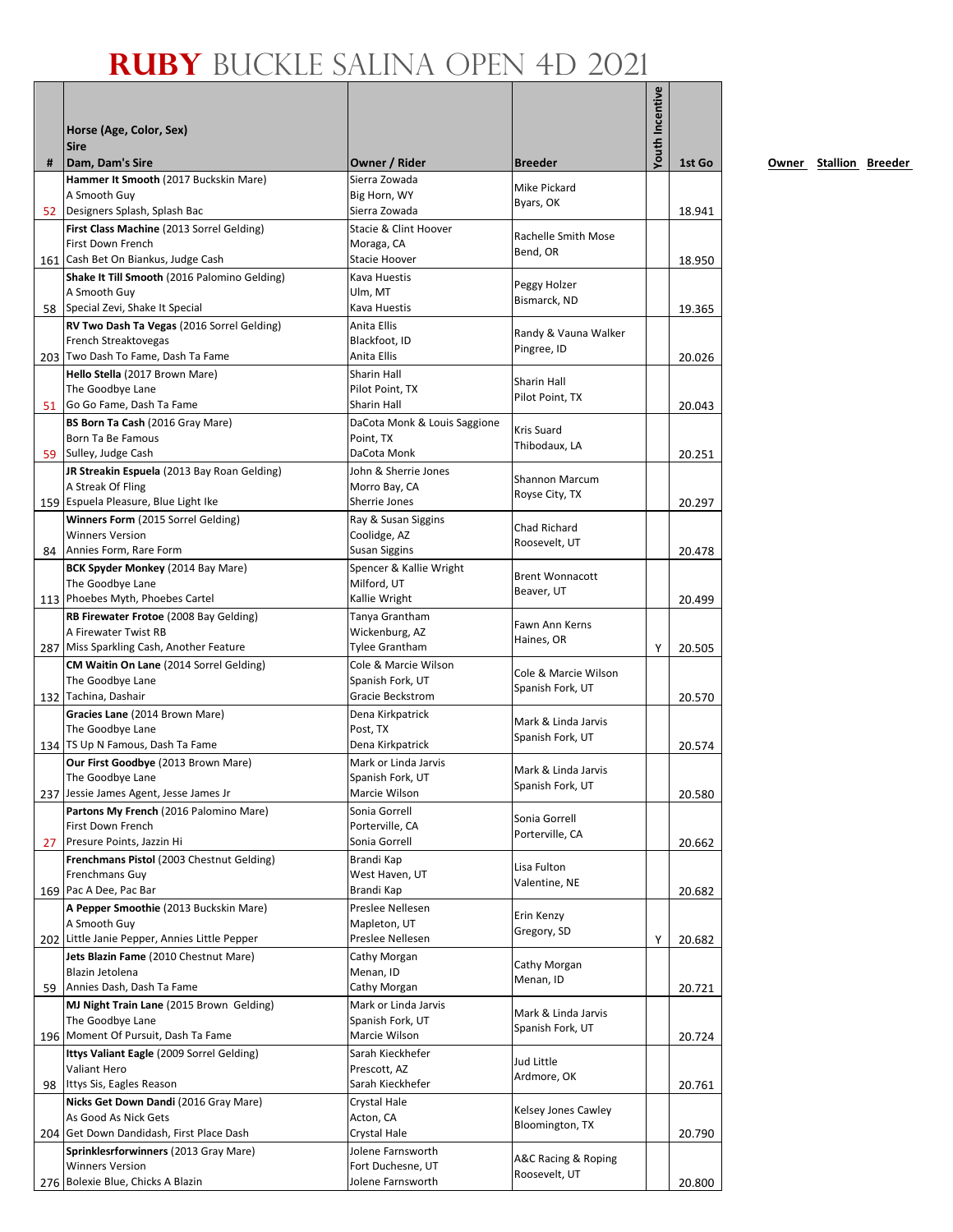| #  | Horse (Age, Color, Sex)<br><b>Sire</b><br>Dam, Dam's Sire                             | Owner / Rider                             | Breeder                               | <b>Youth Incentive</b> | 1st Go |
|----|---------------------------------------------------------------------------------------|-------------------------------------------|---------------------------------------|------------------------|--------|
|    | Riptide Rider (2014 Brown Gelding)                                                    | Brad & Karly Knight                       |                                       |                        |        |
|    | <b>Winners Version</b>                                                                | Roosevelt, UT                             | A&C Racing & Roping<br>Roosevelt, UT  |                        |        |
|    | 269 A Fast Runaway, Make It Anywhere                                                  | Jordynn Knight                            |                                       | Υ                      | 20.829 |
|    | Guys Drama Queen (2012 Sorrel Mare)                                                   | Preslee Nellesen                          | <b>Bill &amp; Debbie Myers</b>        |                        |        |
|    | Frenchmans Guy                                                                        | Mapleton, UT<br>Preslee Nellesen          | Saint Onge, SD                        |                        | 20.868 |
|    | 246 Bugs Special Dash, Special Leader<br>Aint Seen E High Yet (2014 Buckskin Gelding) |                                           | Lindsay Devoll/Cathy                  | Υ                      |        |
|    | Aint Seen Nothin Yet                                                                  | Kevin Hullinger<br>Spanish Fork, UT       | Burnett                               |                        |        |
| 41 | High Velvet, On A High                                                                | Macy Hullinger                            | Rockwall, TX                          |                        | 20.915 |
|    | Smooth Operraider (2015 Buckskin Gelding)                                             | Roger & Margaret Jones                    |                                       |                        |        |
|    | A Smooth Guy                                                                          | Farson, WY                                | Margaret Jones<br>Farson, WY          |                        |        |
|    | 86 Rare Red Raider, On The Money Red                                                  | Margaret Jones                            |                                       |                        | 20.919 |
|    | JL Tularosa (2014 Chestnut Mare)                                                      | Kasslie Branson                           | Jill Lane Quarter Horses              |                        |        |
|    | JL Sirocco                                                                            | Genola, UT                                | Fort Benton, MT                       |                        |        |
|    | 14 BF Silver Charm, Takin On The Cash                                                 | Kasslie Branson                           |                                       |                        | 20.924 |
|    | HR My Fame Is Epic (2016 Sorrel Gelding)<br>Epic Leader                               | <b>BAJ Living Trust</b><br>Scottsdale, AZ | Elizabeth S Hays                      |                        |        |
|    | 109 Go Wilma Dash, Dash Ta Fame                                                       | <b>Buffy Walchli</b>                      | Arcadia, LA                           |                        | 20.944 |
|    | Pritzi By Design (2016 Bay Mare)                                                      | Starlyn McCauley                          |                                       |                        |        |
|    | Slick By Design                                                                       | Silver City, NM                           | Megan/Bill/Susie Lewis                |                        |        |
| 87 | Frenchmans Pritzi, Frenchmans Guy                                                     | <b>Starlyn McCauley</b>                   | Filer, ID                             |                        | 21.009 |
|    | Traffics Vegas Trip (2015 Bay Gelding)                                                | Setting Sun Ranch                         |                                       |                        |        |
|    | <b>Traffic Guy</b>                                                                    | Nephi, UT                                 | Darnell Dana Lynn<br>Weimar, TX       |                        |        |
|    | 172 Touche Touche, Oklahoma Fuel                                                      | Paisley Humphrey                          |                                       | Υ                      | 21.010 |
|    | Famous Buckshotjones (2009 Bay Gelding)                                               | Nadine Sutton                             | M Jones                               |                        |        |
|    | JB Proud N Famous                                                                     | Rexburg, ID                               | Joseph, UT                            |                        |        |
|    | 197 RGR Carolina Days, Streakin Days                                                  | Ainslee Banta                             |                                       | Υ                      | 21.012 |
|    | An Act Of Aggression (2015 Sorrel Mare)<br><b>Tres Seis</b>                           | Greg Torgerson                            | <b>JMH Racing LLC</b>                 |                        |        |
|    | 66 Subtly Aggressive, Separatist                                                      | Richfield, UT<br>Taylor Hildreth          | Riverside, CA                         |                        | 21.038 |
|    | MarlaHoooch (2016 Buckskin Mare)                                                      | Wes Kellet                                |                                       |                        |        |
|    | PC Redwood Manny                                                                      | Plain City, UT                            | Cody & Sharlie Wade                   |                        |        |
|    | 38 Scottys Special Popo, Royal Special Effort                                         | McKinlee Kellett                          | Hooper, UT                            |                        | 21.083 |
|    | Tactical Patience (2016 Chestnut Gelding)                                             | B Spur'n Ranch                            |                                       |                        |        |
|    | <b>Winners Version</b>                                                                | Payson, UT                                | Robert or Jody Norris<br>Caldwell, TX |                        |        |
| 64 | Just Swing Easy, Dash For Cash                                                        | Amanda Butler                             |                                       |                        | 21.096 |
|    | Mister Tres (2017 Brown Gelding)                                                      | Ryann Pedone                              | <b>Bennett Racing Stables</b>         |                        |        |
|    | Tres Seis                                                                             | Sunset, TX                                | LLC                                   |                        |        |
| 54 | A True Stoli, Stoli                                                                   | Ryann Pedone                              | Franklin, IN                          |                        | 21.099 |
|    | Pressures Off Lena (2017 Sorrel Mare)<br>No Pressure On Me                            | Danielle Stubstad<br>Ocala, FL            | Danielle Stubstad                     |                        |        |
| 67 | DSR Spirit Olena, Gay Bar Dynamo                                                      | Jenna Dominick                            | Ocala, FL                             |                        | 21.099 |
|    | CM A Swift Corona (2016 Bay Mare)                                                     | Trent & Deena Van Tassell                 |                                       |                        |        |
|    | The Goodbye Lane                                                                      | Portage, UT                               | Cole & Marcie Wilson                  |                        |        |
| 60 | CM Corona Onthehouse, Stel Corona                                                     | Deena Van Tassell                         | Spanish Fork, UT                      |                        | 21.101 |
|    | Blazin For Pay Day (2006 Black Mare)                                                  | Janine Bundy Couts & Emily Rice           | Janine Bundy Couts &                  |                        |        |
|    | Blazin Jetolena                                                                       | Coupeville, WA                            | <b>Emily Rice</b>                     |                        |        |
|    | 261 Paid Surprises, Jets Pay Day                                                      | Janine Bundy Couts                        | Coupeville, WA                        |                        | 21.108 |
|    | Gambleonthestreaker (2008 Sorrel Gelding)                                             | Sherri Cass                               | Stephen Harvey                        |                        |        |
|    | A Streak Of Fling<br>135 Pressey Gamble, Raise The Gamble                             | Pierre, SD<br>Taylyn Cass                 | Lebanon, IN                           | Υ                      | 21.118 |
|    | The Goodbye Kiss (2014 Brown Mare)                                                    | D Chance & Jamie Gee                      |                                       |                        |        |
|    | The Goodbye Lane                                                                      | Bliss, ID                                 | Larry & Bonnie Blain                  |                        |        |
|    | 130 Orange Merridoc, Merridoc                                                         | Jamie Gee                                 | Spanish Fork, UT                      |                        | 21.159 |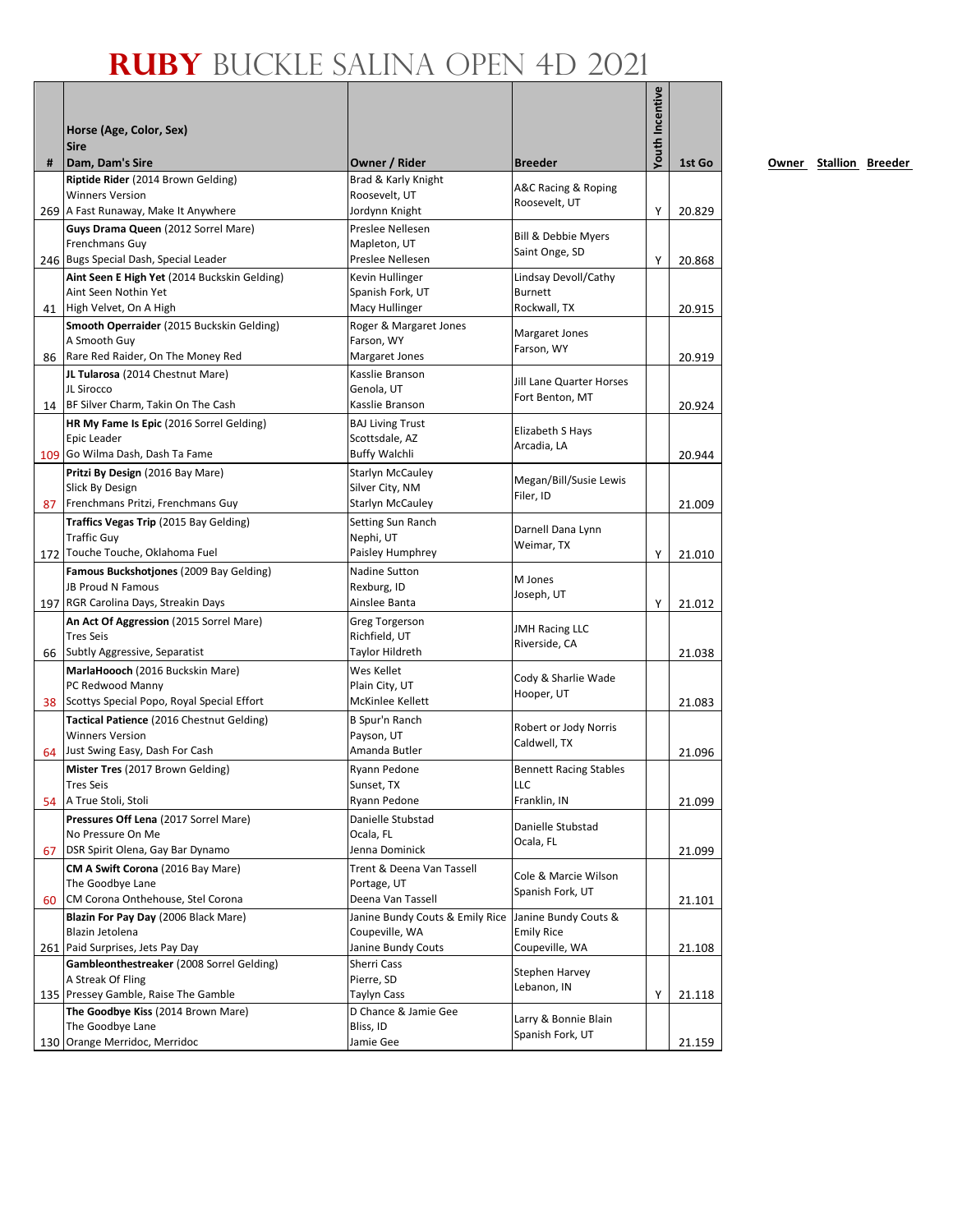|    | Horse (Age, Color, Sex)<br><b>Sire</b>                                            |                                                |                                     | <b>/outh Incentive</b> |        |
|----|-----------------------------------------------------------------------------------|------------------------------------------------|-------------------------------------|------------------------|--------|
| #  | Dam, Dam's Sire                                                                   | Owner / Rider                                  | <b>Breeder</b>                      |                        | 1st Go |
|    | Famous French Quarters (2010 Palomino Mare)<br>Frenchmans Guy                     | Libby Gibson<br>Thorp, WA                      | Libby Gibson                        |                        |        |
|    | 175 Down Dashin Fame, Blushing Bug                                                | Libby Gibson                                   | Thorp, WA                           |                        | 21.200 |
|    | Blue Pogonip Society (2013 Brown Gelding)                                         | Tonia Davis or Rick Adams                      | 7B Performance Horses               |                        |        |
|    | Sparkys Blue Road                                                                 | Warren, UT                                     | Bliss, ID                           |                        |        |
|    | 38 Ms Pico Society, Sweet Society Road                                            | Tonia Davis                                    |                                     |                        | 21.241 |
|    | Driftin Journey Lane (2016 Brown Mare)<br>The Goodbye Lane                        | Jared Brotherson<br>Wales, UT                  | Matthew & Candice Losee             |                        |        |
|    | 63 Speedy Blue Belle, My Blue Drift                                               | Candice Losee                                  | Spanish Fork, UT                    |                        | 21.247 |
|    | Merridocs Sunny Guy (2012 Buckskin Gelding)                                       | Kasslie Branson                                | Troy & Jamie Ashford                |                        |        |
|    | <b>Traffic Guy</b>                                                                | Genola, UT                                     | Lott, TX                            |                        |        |
|    | 57 JB Docs Lil Tootsie, Merridoc<br>Streak Of Lulu (2010 Red Roan Mare)           | Lauren Hardy<br>Clarke & Debbie Beede Family   |                                     |                        | 21.251 |
|    | A Streak Of Fling                                                                 | Trust   Mitchell, NE                           | Gene & Ann Welsh                    |                        |        |
|    | 266 Docs Ms Peppy, Doc A Tari                                                     | Debbie Beede                                   | MItchell, NE                        |                        | 21.255 |
|    | EPH Vegas Strip (2016 Bay Roan Gelding)                                           | Josh Allan                                     | Echeta Performance                  |                        |        |
|    | French Streaktovegas                                                              | Nephi, UT                                      | Horses LLC                          |                        |        |
|    | 192 Strip Of Snow, Snowbound<br>Smooth Aces (2010 Red Dunn Mare)                  | <b>Brylee Allan</b><br>Kiowa Creek Perf Horses | Gillette, WY                        |                        | 21.256 |
|    | A Smooth Guy                                                                      | Purcell, OK                                    | Bill & Debbie Myers                 |                        |        |
|    | 11 Red Ace Three, Laughing Dun Bar                                                | Carole Strickland                              | Saint Onge, SD                      |                        | 21.258 |
|    | A Dash Ta Winn (2017 Bay Roan Mare)                                               | Kylie Sisam                                    | Lisa O'Rourke Fulton                |                        |        |
|    | A Dash Ta Streak                                                                  | Spanish Fork, UT                               | Valentine, NE                       |                        |        |
|    | 46 Winnsboro, Merridoc                                                            | Kylie Sisam                                    |                                     |                        | 21.267 |
|    | A Denim Twist RB (2010 Bay Gelding)<br>A Firewater Twist RB                       | Callie Jones<br>Rigby, ID                      | Fawn Ann Kerns                      |                        |        |
| 9  | DL Turquoise N Denim, Another Feature                                             | Callie Jones                                   | Haines, OR                          |                        | 21.298 |
|    | Streakn May Day (2010 Red Roan Mare)                                              | Ann Welsh                                      | Ann Welsh                           |                        |        |
|    | A Streak Of Fling                                                                 | Mitchell, NE                                   | MItchell, NE                        |                        |        |
|    | 223 Truly Laico Jet, Special Feature                                              | Debbie Beede                                   |                                     |                        | 21.330 |
|    | Fire N On Water (2011 Palomino Gelding)<br>A Firewater Twist RB                   | Lacey Morse<br>Randolph, UT                    | Mary Ann & Barry<br>Munkers         |                        |        |
|    | 129 Bam Bam Bars, Macho Jake                                                      | Dottie Morse                                   | Lexington, OR                       | Y                      | 21.355 |
|    | GG Doe C Dough (2009 Sorrel Mare)                                                 | Goodrich Quarter Horses                        | <b>Goodrich Quarter Horses</b>      |                        |        |
|    | Twoforthedough                                                                    | Bluebell, UT                                   | Bluebell, UT                        |                        |        |
|    | 245 GG Bobbette, Hollywoodbobs Summer<br>Dont Need No Chrome (2015 Palomino Mare) | Hadley Goodrich<br>Tilly Jenski                |                                     | Y                      | 21.390 |
|    | Aint Seen Nothin Yet                                                              | Las Vegas, NV                                  | Lisa Miladinovich                   |                        |        |
|    | 80 One Hot Red Head, On The Money Red                                             | Tilly Jenski                                   | Broken Bow, NE                      |                        | 21.392 |
|    | Gunnit To Sixty 37 (2017 Gray Gelding)                                            | Idaho Physicians Assistant Inc                 | Shannon Renee Akerstrom             |                        |        |
|    | PG Dry Fire                                                                       | Rigby, ID                                      | Potter Valley, CA                   |                        |        |
| 47 | Packin Golden Coins, Packin Sixes<br>Miss Goodbye King (2016 Chestnut Mare)       | Callie Jones<br>Chelsea Jepperson              |                                     |                        | 21.422 |
|    | The Goodbye Lane                                                                  | Genola, UT                                     | Joe & Sherry Barney                 |                        |        |
|    | 105 Vintage Annie King, Vintage Continental                                       | Chelsea Jepperson                              | Genola, UT                          |                        | 21.435 |
|    | Rivons Mr America (2017 Sorrel Gelding)                                           | Wilde Performance Horses Inc                   |                                     |                        |        |
|    | <b>Tres Seis</b>                                                                  | Wenyzville, MO                                 | Kissmyfairytale Inc<br>Azle, TX     |                        |        |
| 85 | Electric Fire Water, Flaming Fire Water                                           | Ryann Pedone                                   |                                     |                        | 21.466 |
|    | Ray A Drop Of Sun (2015 Palomino Gelding)                                         | Cody & Maegan Heiner                           |                                     |                        |        |
|    | PC Redwood Manny                                                                  | Corinne, UT                                    | Dawson Seeley<br>Spanish Fork, UT   |                        |        |
|    | 107 Bardust Wrangler, Mucho Barduster                                             | Maegan Heiner                                  |                                     |                        | 21.510 |
|    | DH Attempt Ta French (2014 Sorrel Gelding)<br>Frenchmans Guy                      | Donna Heinen<br>Mesa, WA                       | Donna Heinen                        |                        |        |
|    | 90 CP Hoot Ta Boot, Dash Ta Fame                                                  | Donna Heinen                                   | Mesa, WA                            |                        | 21.585 |
|    | Greatunderpressure (2016 Sorrel Gelding)                                          | Ryann Pedone                                   |                                     |                        |        |
|    | No Pressure On Me                                                                 | Sunset, TX                                     | Ryann Pedone<br>Sunset, TX          |                        |        |
| 68 | Kiss Kiss This, Chain Of Events                                                   | Ryann Pedone                                   |                                     |                        | 21.587 |
|    | Smooth Hershey High (2014 Bay Gelding)<br>A Smooth Guy                            | Brad & Karly Knight<br>Roosevelt, UT           | Tyler & Keley Scaffner              |                        |        |
|    | 16 On A Hershey High, On A High                                                   | Kaecee Knight                                  | Stephenville, TX                    |                        | 21.686 |
|    | Down By The Creek (2016 Chestnut Gelding)                                         | Ron or Laurie Moosman                          |                                     |                        |        |
|    | Conn Creek                                                                        | Morgan, UT                                     | Ron or Laurie Moosman<br>Morgan, UT |                        |        |
| 24 | BF Pieces Of April, First Prize Perry                                             | Kaycee Ferrin                                  |                                     |                        | 21.862 |
|    | PCR Pink Cadillac* (2013 Sorrel Stallion)<br>Dash Ta Fame                         | <b>Greg Torgerson</b><br>Richfield, UT         | Greg Torgerson                      |                        |        |
|    | 49 My Favorite Lane, Lanes Leinster                                               | Jayda Torgerson                                | Richfield, UT                       | Y                      | 22.043 |
|    |                                                                                   |                                                |                                     |                        |        |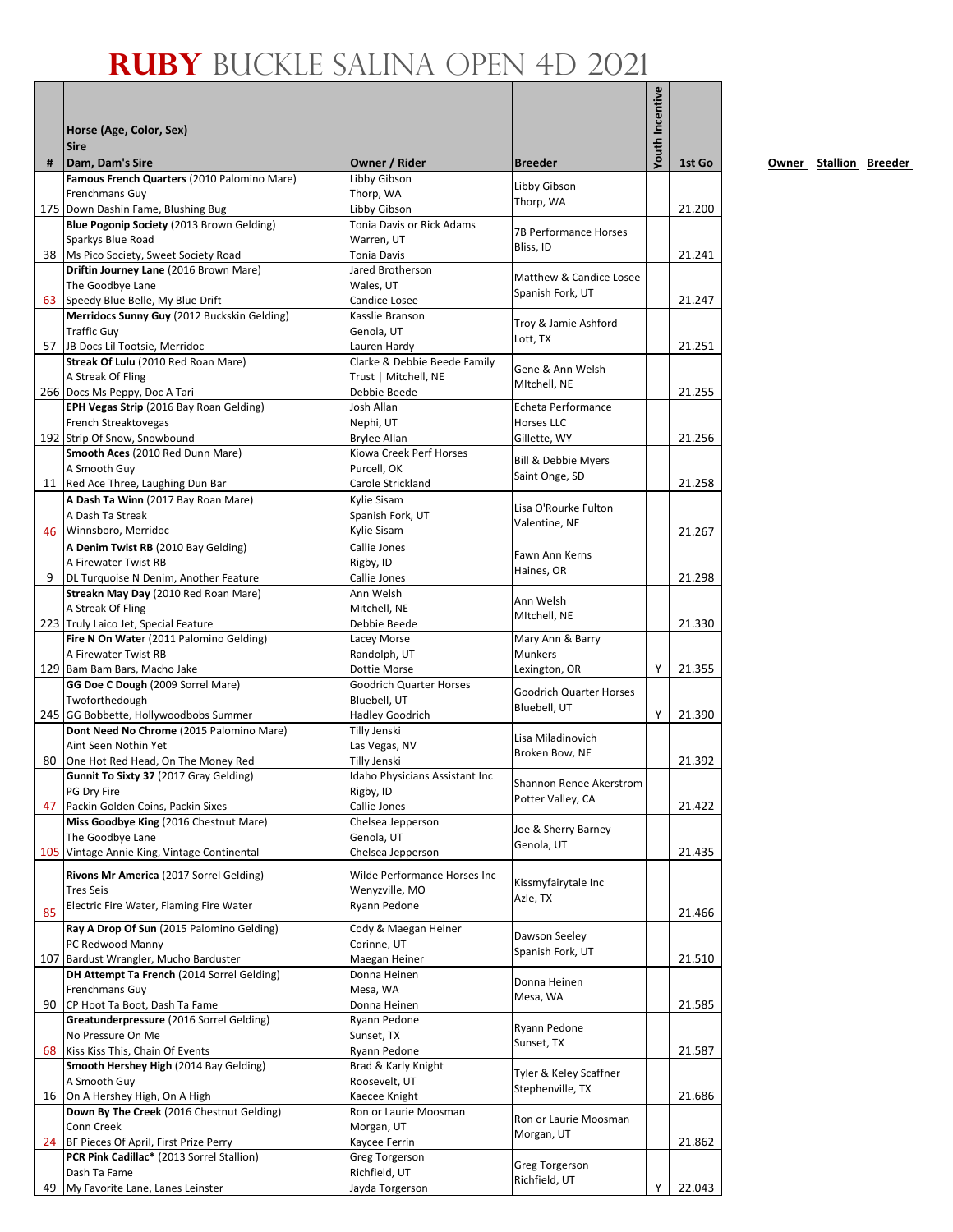|              | Horse (Age, Color, Sex)<br><b>Sire</b>                                         |                                        |                                         | <b>/outh Incentive</b> |        |
|--------------|--------------------------------------------------------------------------------|----------------------------------------|-----------------------------------------|------------------------|--------|
| #            | Dam, Dam's Sire                                                                | Owner / Rider                          | <b>Breeder</b>                          |                        | 1st Go |
|              | Harney County Chrome (2014 Gray Gelding)<br>PG Dry Fire                        | Jackie Allum<br>Burns, OR              | Jackie Allum                            |                        |        |
|              | 253 Jeanie, unknown                                                            | Shelli Srivner                         | Burns, OR                               |                        | 22.085 |
|              | Wind Fury (2011 Chestnut Gelding)                                              | Lisa McLeroy                           | K E Cass                                |                        |        |
|              | Furyofthewind                                                                  | Decatur, TX                            | Lavaca, AR                              |                        |        |
|              | 138 First Down Bully, Bully Bullion                                            | Ryann Pedone                           |                                         |                        | 22.126 |
|              | Guy With Speednclass (2014 Palomino Gelding)<br>Frenchmans Guy                 | Janci Hannen<br>Bend. OR               | Bill & Debbie Myers                     |                        |        |
|              | 238 Smashingly Classic, A Classic Dash                                         | Janci Hannen                           | Saint Onge, SD                          |                        | 22.397 |
|              | Goodbye Shadow (2016 Bay Gelding)                                              | Clay Peck                              | Kara Olson & Deanna                     |                        |        |
|              | The Goodbye Lane                                                               | St George, UT                          | Morris                                  |                        |        |
|              | 21 Toast The Dollars, Sir Austin Dollars                                       | Teressa Peck                           | Fort Bridger, WY                        |                        | 22.441 |
|              | Blazin Twist Of Fame (2016 Bay Mare)<br>Blazin Jetolena                        | Cathy Morgan<br>Menan, ID              | Cathy Morgan                            |                        |        |
| $\mathbf{2}$ | Fit For Fame, Fit To Fly                                                       | Cathy Morgan                           | Menan, ID                               |                        | 22.635 |
|              | Yippie Five Cartel (2016 Sorrel Mare)                                          | Jamie Snyder & Alexander               | Narciso Flores                          |                        |        |
|              | <b>Five Bar Cartel</b>                                                         | McHenry   Norco, CA                    | Houston, TX                             |                        |        |
|              | 92 Yippie Skippie, Streakin La Jolla                                           | Jamie Snyder                           |                                         |                        | 22.802 |
|              | Little Bitta Fame (2014 Sorrel Mare)<br><b>Eddie Stinson</b>                   | Shane Davis<br>Fort Lupton, CO         | Thomas O'Neal                           |                        |        |
|              | 39 Kid Fame, Dash Ta Fame                                                      | Wendy Hoefer                           | Choudrant, LA                           |                        | 23.707 |
|              | Whosshakin Yourfame (2014 Sorrel Mare)                                         | Michael Hansen                         |                                         |                        |        |
|              | <b>JB Proud N Famous</b>                                                       | Boulder City, NV                       | J Diamond Ranch LLC<br>Joseph, UT       |                        |        |
|              | 114 Tiny Quick Chick, Royal Shake Em                                           | Sarah Rohay                            |                                         |                        | 23.719 |
|              | Streaking Sonofagun (2008 Bay Roan Gelding)<br>A Streak Of Fling               | Carl & D'Ann Gehlsen<br>Mission, SD    | Carl & D'Ann Gehlsen                    |                        |        |
|              | 250 Gunny, Back To Cash                                                        | D'Ann Gehlsen                          | Mission, SD                             |                        | 25.384 |
|              | Streakin And Shaken (2014 Gray Gelding)                                        | <b>Wendy Cline</b>                     |                                         |                        |        |
|              | Streakin Boon Dox                                                              | Hempstead, TX                          | Joe & Carla Spitz<br>Lamar, CO          |                        |        |
|              | 199 Shaken Tornado, Royal Shake Em                                             | Wendy Cline                            |                                         |                        | 25.450 |
|              | JR Parker (2014 Chestnut Gelding)<br>The Goodbye Lane                          | J & J Atkinson LLC<br>Murray, UT       | Jill Parker Atkinson                    |                        |        |
|              | 149 Dashing Pup, Touchdown Dash                                                | Jill Atkinson                          | Murray, UT                              |                        | 25.603 |
|              | Dat French Flash (2014 Palomino Gelding)                                       | Nathan & Kayla Ingram                  |                                         |                        |        |
|              | First Down French                                                              | Caldwell, ID                           | Norma Davey<br>Lind, WA                 |                        |        |
|              | 151 Dat Princess, Juno Dat Cash                                                | Kayla Ingram                           |                                         |                        | 25.754 |
|              | Dashing Manny (2006 Palomino Gelding)<br>PC Redwood Manny                      | Paul Freed<br>Wellsville, UT           | Lance Robinson & Max<br>Anderson        |                        |        |
|              | 290 Evening Traffic, Dash Thru Traffic                                         | Kailey Mitton                          | Spanish Fork, UT                        |                        | 25.875 |
|              | Slingshot Lane (2013 Bay Mare)                                                 | Mark or Linda Jarvis                   |                                         |                        |        |
|              | The Goodbye Lane                                                               | Spanish Fork, UT                       | Mark & Linda Jarvis<br>Spanish Fork, UT |                        |        |
|              | 118 SKS Running Faucet, Diamond Faucet                                         | Morgan Beckstrom                       |                                         | Υ                      | 25.916 |
|              | Featured Frenchman (2014 Palomino Gelding)<br>First Down French                | Blake & Kara Philippi<br>Hermiston, OR | Kara Philippi                           |                        |        |
|              | 42   DH Dance Til Dawn, Trux Keeper                                            | Ainsley Philippi                       | Hermiston, OR                           | Υ                      | 25.957 |
|              | Pardon Dat French (2015 Chestnut Mare)                                         | Kourtney & Howard Woods                |                                         |                        |        |
|              | Dats A Frenchman                                                               | Fallon, NV                             | Dorothy Schmidt<br>Hermiston, OR        |                        |        |
| 81           | CSE Dash Of Boston, Dash Of Royal Gold                                         | Kourtney Woods                         |                                         |                        | 26.208 |
|              | Pressured By Destiny (2016 Brown Mare)<br>No Pressure On Me                    | Ryann Pedone<br>Sunset, TX             | Janey Stoody                            |                        |        |
|              | 53 Destinys Child, On The Money Red                                            | Ryann Pedone                           | Springtown, TX                          |                        | 26.605 |
|              | Dashin In The Lane (2015 Brown Mare)                                           | Kali Jo Parker                         |                                         |                        |        |
|              | The Goodbye Lane                                                               | Wendell, ID                            | Lorelei Hankins<br>Rocksprings, TX      |                        |        |
|              | 145 Dashshedo, Pritzi Dash                                                     | Kali Jo Parker                         |                                         |                        | 26.654 |
|              | Nonstop French Fire (2015 Sorrel Mare)                                         | Kristi Brangle                         | Debbie Tatkowski                        |                        |        |
| 85           | First Down French<br>Squawling Firewater, Firewater Flit                       | South Jordan, UT<br>Kristi Brangle     | Whitesboro, TX                          |                        | 26.907 |
|              | Hercules Got Guns (2014 Grey Gelding)                                          | Wade & Ruth Christensen                |                                         |                        |        |
|              | Fiestas Gotta Gun                                                              | Erda, UT                               | Shelbie K Smoker                        |                        |        |
|              | 112 MIP Laughingwood, Blondys Driftin Dude                                     | <b>Heather Clegg</b>                   | Midland, TX                             |                        | 26.925 |
|              | Dance By Design (2014 Bay Mare)                                                | Maddi Stoltman                         | Kristin K Peterson Smith                |                        |        |
|              | Slick By Design                                                                | Ellensburg, WA                         | Covington, TX                           |                        |        |
|              | 67 Shes My Sharona 07, Belong To Me 89<br>Chris Le Dough (2014 Sorrel Gelding) | Maddi Stoltman<br>Okelberry Livestock  |                                         |                        | 26.972 |
|              | Twoforthedough                                                                 | Goshen, UT                             | David A Whitaker                        |                        |        |
|              | 147 Dash To A Frenchman, Frenchmans Guy                                        | Annie Okelberry                        | Taylor, UT                              |                        | 27.415 |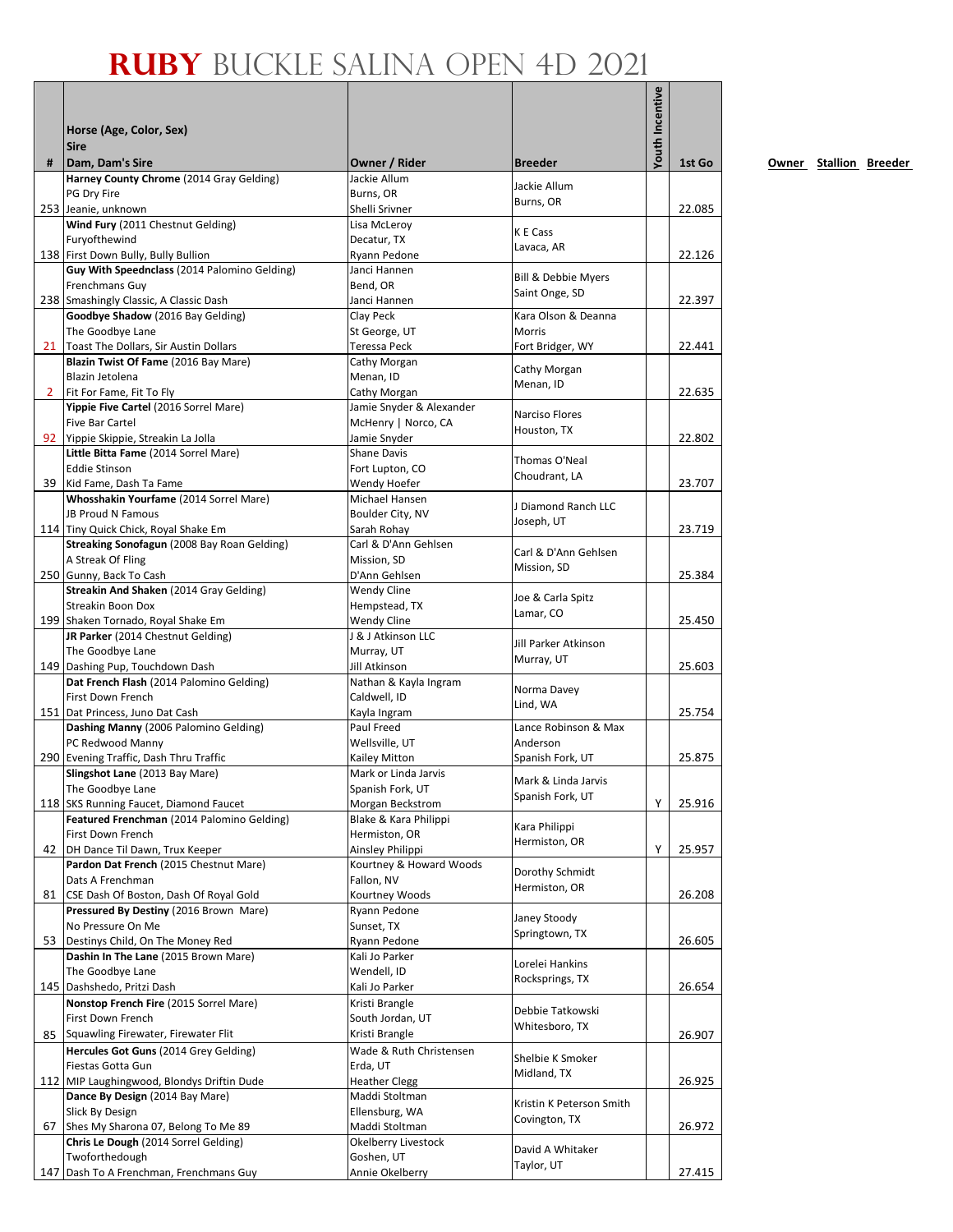|    |                                                                                |                                            |                                         | <b>/outh Incentive</b> |         |
|----|--------------------------------------------------------------------------------|--------------------------------------------|-----------------------------------------|------------------------|---------|
|    | Horse (Age, Color, Sex)                                                        |                                            |                                         |                        |         |
|    | <b>Sire</b>                                                                    |                                            |                                         |                        |         |
| #  | Dam, Dam's Sire<br>Nickle N Diamonds (2015 Sorrel Gelding)                     | Owner / Rider<br>Charles Heaton            | <b>Breeder</b>                          |                        | 1st Go  |
|    | Dash Ta Fame                                                                   | Saratoga Springs, UT                       | Charles Heaton                          |                        |         |
|    | 296 Go For The Diamonds, Lanes Leinster                                        | McKensy Topham                             | Saratoga Springs, UT                    |                        | 28.750  |
|    | JT Chromie By Design (2017 Sorrel Mare)                                        | Kasey Moore                                | John Teagarden                          |                        |         |
|    | Slick By Design<br>122 Chrome Contender, Title Contender                       | Rolla, MO<br>DaCota Monk                   | Lacygne, KS                             |                        | 34.483  |
|    | So French Iam Famous (2012 Chestnut Mare)                                      | Sitnal Livestock LLC                       |                                         |                        |         |
|    | Frenchmans Guy                                                                 | Spearfish, SD                              | John G Johnson<br>Lemmon, SD            |                        |         |
| 4  | Sadie Hawkins Vision, Dash Ta Fame                                             | Kali Lanits                                |                                         | Y                      | 999.000 |
|    | Guys Likem Perky Too (2015 Palomino Gelding)                                   | Paul & Pandy Wyatt                         | Summer Lunt Hatch                       |                        |         |
| 22 | Aint Seen Nothin Yet<br>Silk Perks, Dash For Perks                             | Showlow, AZ<br>Pandora Wyatt               | Snowflake, AZ                           |                        | 999.000 |
|    | Taryns Tres (2015 Bay Mare)                                                    | H & M Land & Livestock                     |                                         |                        |         |
|    | <b>Tres Seis</b>                                                               | Spanish Fork, UT                           | Stanfield Livestock<br>Chico, TX        |                        |         |
|    | 25 Might Be Gone, Mighty Invictus                                              | Jessica Sampson                            |                                         |                        | 999.000 |
|    | Just A Guy With Cash (2015 Palomino Gelding)                                   | Jordan Dove                                | Sue Ruzicka                             |                        |         |
|    | Aint Seen Nothin Yet<br>26 Two Tru Rare Babe, Tru Tru Deck                     | Pendleton, OR<br>Jordan Dove               | Dixie, WA                               |                        | 999.000 |
|    | Best B A Fancy Chick (2015 Buckskin Mare)                                      | Erica Luzzi                                |                                         |                        |         |
|    | <b>Best Advice</b>                                                             | Montesano, WA                              | Cowan Brothers LLC<br>Highmore, SD      |                        |         |
|    | 27 PC Sun Ambrosia, Sun Frost                                                  | Erica Luzzi                                |                                         |                        | 999.000 |
|    | SL French Meteorite (2014 Bay Mare)                                            | <b>Sitnal Livestock LLC</b>                | <b>Sitnal Livestock LLC</b>             |                        |         |
| 40 | Frenchmans Guy<br>Dashing Meteror, Dashing With Cash                           | Spearfish, SD<br>Kayla Lantis              | Spearfish, SD                           | Y                      | 999.000 |
|    |                                                                                |                                            |                                         |                        |         |
|    | Streaken Cat (2012 Bay Roan Gelding)<br>A Streak Of Fling                      | David Kimble & Falena Hunter<br>Cortez, CO | JM Floyd                                |                        |         |
|    | Stalking Cat, Future Storm                                                     | Falena Hunter                              | Cortez, CO                              |                        |         |
| 43 | GG The Blurr (2011 Red Dun Gelding)                                            | Goodrich Quarter Horses                    |                                         |                        | 999.000 |
|    | <b>Winners Version</b>                                                         | Bluebell, UT                               | Goodrich Quarter Horses                 |                        |         |
|    | 44 Cassy Flo, Sir Cashavoa                                                     | Kelsi Goodrich                             | Bluebell, UT                            |                        | 999.000 |
|    | Iza French Dream (2014 Buckskin Mare)                                          | Rachelle Mose                              | Rachelle Smith                          |                        |         |
|    | First Down French<br>55 WR Oh Too Rock, Texas High Dasher                      | Bend, OR<br>Rachelle Mose                  | Bend, OR                                |                        | 999.000 |
|    | The Noticer (2013 Brown Gelding)                                               | Okelberry Livestock                        |                                         |                        |         |
|    | Ivory James                                                                    | Goshen, UT                                 | Bobby D Cox<br>Fort Worth, TX           |                        |         |
| 61 | Jess Genuine, Mr Jess Perry                                                    | Annie Okelberry                            |                                         |                        | 999.000 |
|    | Coats Firewater Cash (2015 Gray Gelding)<br><b>Firewater Canyon</b>            | Tracina Wilson<br>Tabiona. UT              | Danylle Campell                         |                        |         |
| 77 | Precious Fighter, Fighter On Fire                                              | Tracina Wilson                             | Millsap, TX                             |                        | 999.000 |
|    | <b>OE Money In My Socks</b> (2015 Bay Mare)                                    | Ashley Harvey                              | <b>Ashley Harvey</b>                    |                        |         |
|    | <b>BHR Frenchies Socks</b>                                                     | Decatur, TX                                | Decatur, TX                             |                        |         |
| 79 | Reds Dancing Duck, On The Money Red<br>Azure Storm Cat* (2014 Sorrel Stallion) | <b>Ashley Harvey</b><br>Paul Terry         |                                         |                        | 999.000 |
|    | Red Storm Cat                                                                  | Nephi, UT                                  | Paul Terry                              |                        |         |
| 88 | Azure Angel Flys, Like A Beduino                                               | Sierra Terry                               | Nephi, UT                               |                        | 999.000 |
|    | Flashing My Guns (2014 Gray Gelding)                                           | Ryann Pedone                               | Lee Pedone                              |                        |         |
|    | Fiestas Gotta Gun                                                              | Sunset, TX                                 | Sunset, TX                              |                        |         |
| 96 | Red Flashin Money, On The Money Red<br>RV Minion (2015 Bay Gelding)            | Ryann Pedone<br>Gregg or Shana Gibson      |                                         |                        | 999.000 |
|    | The Goodbye Lane                                                               | Ogden, UT                                  | Randy & Vauna Walker                    |                        |         |
| 97 | Two Fools Gold, Frenchmans Guy                                                 | Shana Gibson                               | Pingree, ID                             |                        | 999.000 |
|    | <b>Blazin Fast Fiona (2014 Bay Mare)</b>                                       | Cheryl or Daniel Murray                    | Cheryl or Daniel Murray                 |                        |         |
|    | Blazin Jetolena<br>100 Miss Mucho Caliente, Smoke N Sparks                     | Green Valley, AZ<br>Cheryl Murray          | Green Valley, AZ                        |                        | 999.000 |
|    | Streakn Peachsmoothy (2013 Palomino Mare)                                      | Marty & Jessica Leach                      |                                         |                        |         |
|    | A Smooth Guy                                                                   | Rockville, NE                              | Lynne Schricker<br>Colorado Springs, CO |                        |         |
|    | 102 Bee Streakin Bug, PJ Debuts Sizzler                                        | Jessica Leach                              |                                         |                        | 999.000 |
|    | Firewatermoon (2015 Gray Mare)<br><b>Firewater Canyon</b>                      | Kalena & Dan Webb<br>Wendell, ID           | Chad Hart                               |                        |         |
|    | 106 MCM Some Beach, Some Dasher                                                | Kalena Webb                                | Royston, GA                             |                        | 999.000 |
|    | VQ Check This Jet (2013 Sorrel Mare)                                           | Brenda McMahan                             | Jeffrey Varner                          |                        |         |
|    | Blazin Jetolena                                                                | Divide, CO                                 | Sedalia, CO                             |                        |         |
|    | 120 Check It To Me, Project Cash                                               | Brenda McMahan                             |                                         |                        | 999.000 |
|    | Aint Seen Me Yet (2012 Chestnut Mare)<br>Aint Seen Nothin Yet                  | Maggie Poloncic<br>Gillette, WY            | Chad & Shannon Wade                     |                        |         |
|    | 124 Jumping Sugar, RR Milkbone Shorts                                          | Maggie Poloncic                            | Vancleave, MS                           |                        | 999.000 |
|    |                                                                                |                                            |                                         |                        |         |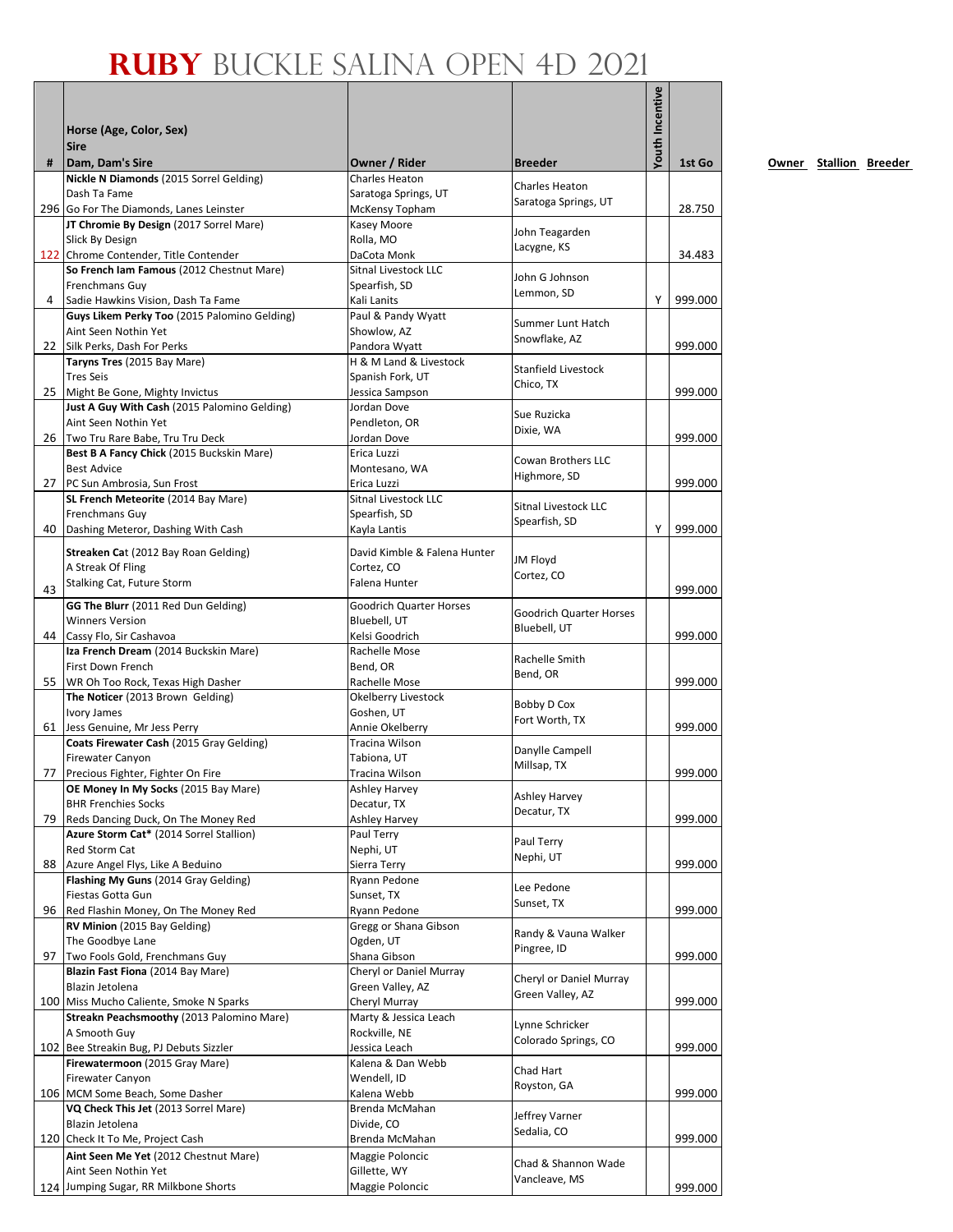|    | Horse (Age, Color, Sex)<br><b>Sire</b>                                             |                                                  |                                      | Youth Incentive |         |
|----|------------------------------------------------------------------------------------|--------------------------------------------------|--------------------------------------|-----------------|---------|
| #  | Dam, Dam's Sire<br>Boon Dox Jazzy (2013 Blue Roan Gelding)                         | Owner / Rider<br>Anne Marie McConnell            | <b>Breeder</b>                       |                 | 1st Go  |
|    | Streakin Boon Dox                                                                  | Morristown, AZ                                   | Joe Spitz                            |                 |         |
|    | 131 BF Frenchmans Jazzy, Frenchmans Bullet                                         | Anne Marie McConnell                             | Lamar, CO                            |                 | 999.000 |
|    | Blazin Spitfire (2015 Chestnut Mare)                                               | Cheryl or Daniel Murray                          | Cheryl or Daniel Murray              |                 |         |
|    | Blazin Jetolena                                                                    | Green Valley, AZ                                 | Green Valley, AZ                     |                 |         |
|    | 178 Famous Dashin Diva, Dash Ta Fame<br>Aint I Sweet Magnolia (2015 Chestnut Mare) | Cheryl Murray<br>Carissa Davis                   |                                      |                 | 999.000 |
|    | Aint Seen Nothin Yet                                                               | Loma, CO                                         | James A Seidel                       |                 |         |
|    | 191 VK Magnolia Bars, Roosters Ribbon Win                                          | Carissa Davis                                    | Billings, MT                         |                 | 999.000 |
|    | BR Cake By The Ocean (2016 Bay Mare)                                               | Garland Baker                                    | Jason Martin & Charlie               |                 |         |
|    | A Streak Of Fling                                                                  | Russellville, AR                                 | Cole                                 |                 |         |
|    | 195 Rods Last Ladybug, Sharp Rodney<br>Anotha Version (2016 Brown Gelding)         | <b>Whitney Davison</b><br>Hank & Kadie Allred    | Pilot Point, TX                      |                 | 999.000 |
|    | <b>Winners Version</b>                                                             | Clawson, UT                                      | Allreds Horse Haven                  |                 |         |
|    | 205 Ruby B Flyin, Genuine Strawfly                                                 | Krystyn Stevens                                  | Cleveland, UT                        |                 | 999.000 |
|    | High Road Ta Fame* (2015 Brown Stallion)                                           | Chuck & Mary Crago                               | Chuck & Mary Crago                   |                 |         |
|    | Dash Ta Fame                                                                       | Belle Fourche, SD                                | Belle Fourche, SD                    |                 |         |
|    | 210 CM Bubblin Dynamite, CM Dynamite Frost                                         | Jade Crago<br><b>G</b> and N Wood Properties LLC |                                      |                 | 999.000 |
|    | Sophia Kay (2015 Brown Mare)<br>The Goodbye Lane                                   | West Jordan, UT                                  | G and N Wood Properties<br>LLC       |                 |         |
|    | 214 GW Plain Jane Fame, Dash Ta Fame                                               | Terri Wood Gates                                 | West Jordan, UT                      |                 | 999.000 |
|    | Charley Darkey (2015 Buckskin Mare)                                                | Argyle Performance Horses                        | Argyle Performance                   |                 |         |
|    | PC Redwood Manny                                                                   | Riverton, UT                                     | Horses                               |                 |         |
|    | 217 Sand Mountain Tara, Taras First Love                                           | Jordan Argyle                                    | Riverton, UT                         |                 | 999.000 |
|    | Little Car (2014 Sorrel Gelding)<br>Carrizzo                                       | <b>Stock Ranch LLC</b><br>Naples, FL             | Frank Moore Jr                       |                 |         |
|    | 218 Gracies Little Jewel, Streakin Jewel                                           | Lindsey Stock                                    | Grennville, SC                       |                 | 999.000 |
|    | Streak Ta Fling (2015 Bay Roan Mare)                                               | Brad or Karen Gleason                            |                                      |                 |         |
|    | A Streak Of Fling                                                                  | Touchet, WA                                      | Brad or Karen Gleason<br>Touchet, WA |                 |         |
|    | 225 Daves Jet Ta Fame, Dash Ta Fame                                                | Karen Gleason                                    |                                      |                 | 999.000 |
|    | A Dynamite Goodbye (2014 Sorrel Mare)<br>The Goodbye Lane                          | Kristy Yerrington<br>Carey, ID                   | Megan/Bill/Sue Lewis                 |                 |         |
|    | 234 Thiefs Of Diamonds, Doc O Dynomite                                             | Kristy Yerrington                                | Filer, ID                            |                 | 999.000 |
|    | BR Snow White (2012 Red Roan Mare)                                                 | <b>Garland Baker</b>                             | Garland Ray Baker                    |                 |         |
|    | A Streak Of Fling                                                                  | Russellville, AR                                 | Russellville, AR                     |                 |         |
|    | 236 KN Docs Gray Gold, Groanies Gray Pony                                          | <b>Whitney Davison</b>                           |                                      |                 | 999.000 |
|    | ToyN With The Guys (2013 Buckskin Mare)<br>A Smooth Guy                            | Courtney Adair<br>Burnet, TX                     | Mykayla B Lockhart                   |                 |         |
|    | 243 Toi Joi, Toi Caballo                                                           | Courtney Adair                                   | Liberty Hill, TX                     |                 | 999.000 |
|    | Goodbye Lily (2018 Brown Mare)                                                     | Jarrod & Josie Hales                             | <b>Kelly Millard</b>                 |                 |         |
|    | The Goodbye Lane                                                                   | Spanish Fork, UT                                 | Loma, CO                             |                 |         |
|    | 251 April Assault, Final Assault                                                   | Josie Hales                                      |                                      |                 | 999.000 |
|    | A Famous Fling (2016 Bay Gelding)<br>A Streak Of Fling                             | Erik & Laramie Jackson<br>Melba, ID              | Bill & Cheryl Kennedy                |                 |         |
|    | 255 Miss Lucky Lucky, Dash Ta Fame                                                 | Laramie Jackson                                  | Bennett, CO                          |                 | 999.000 |
|    | Stoli My Ride (2013 Black Gelding)                                                 | <b>Stock Ranch LLC</b>                           | Jim & Natalie                        |                 |         |
|    | Stoli                                                                              | Naples, FL                                       | Montgomery                           |                 |         |
|    | 263 JT Joyride, Streakin La Jolla                                                  | Lindsey Stock                                    | Pineville, LA                        |                 | 999.000 |
|    | BR Golden Leader* (2013 Grey Stallion)<br>Confederate Leader                       | Garland Baker<br>Russellville, AR                | Garland Ray Baker                    |                 |         |
|    | 279 KN Docs Gray Gold, Groanies Gray Pony                                          | <b>Whitney Davison</b>                           | Russellville, AR                     |                 | 999.000 |
|    | Manny Dot Com (2009 Bay Gelding)                                                   | McColee Land & Livestock                         | Melvin D Griffeth                    |                 |         |
|    | PC Redwood Manny                                                                   | Mapleton, UT                                     | Rexburg, ID                          |                 |         |
|    | 285 Speed Dot Com, Sixarun                                                         | Preslee Nellesen                                 |                                      | Υ               | 999.000 |
|    | pending (2015 Sorrel Mare)<br>Shawne Bug Leo                                       | Jill Bradburn & Hope Dunn<br>Stephenville, TX    | Jill Bradburn                        |                 |         |
|    | 289 Honor Ell Comet, Jet Of Honor                                                  | Hope Dunn                                        | Stephenville, TX                     |                 | 999.000 |
|    | SR Easin Ta Heaven (2016 Sorrel Mare)                                              | <b>Stock Ranch LLC</b>                           |                                      |                 |         |
|    | JL Dash Ta Heaven                                                                  | Naples, FL                                       | Jud Little<br>Ardmore, OK            |                 |         |
| 7  | Easy Guyz, Holland Ease                                                            | Sabra O'Quinn                                    |                                      |                 | 999.000 |
|    | Aint Seen Her Yet (2016 Palomino Mare)                                             | Maggie Poloncic                                  | Janelle Osborne                      |                 |         |
| 11 | Aint Seen Nothin Yet<br>Sharem Down First, First Wrangler                          | Gillette, WY<br>Maggie Poloncic                  | Hartville, MO                        |                 | 999.000 |
|    | Confederatefirewater (2017 Black Gelding)                                          | Bob & Revae Barthle                              |                                      |                 |         |
|    | Johnny Reb Jackson                                                                 | Dade City, FL                                    | Bob & Revae Barthle                  |                 |         |
|    | 14 Flittin Fire Bug, Fire Easy                                                     | Ryann Pedone                                     | Dade City, FL                        |                 | 999.000 |